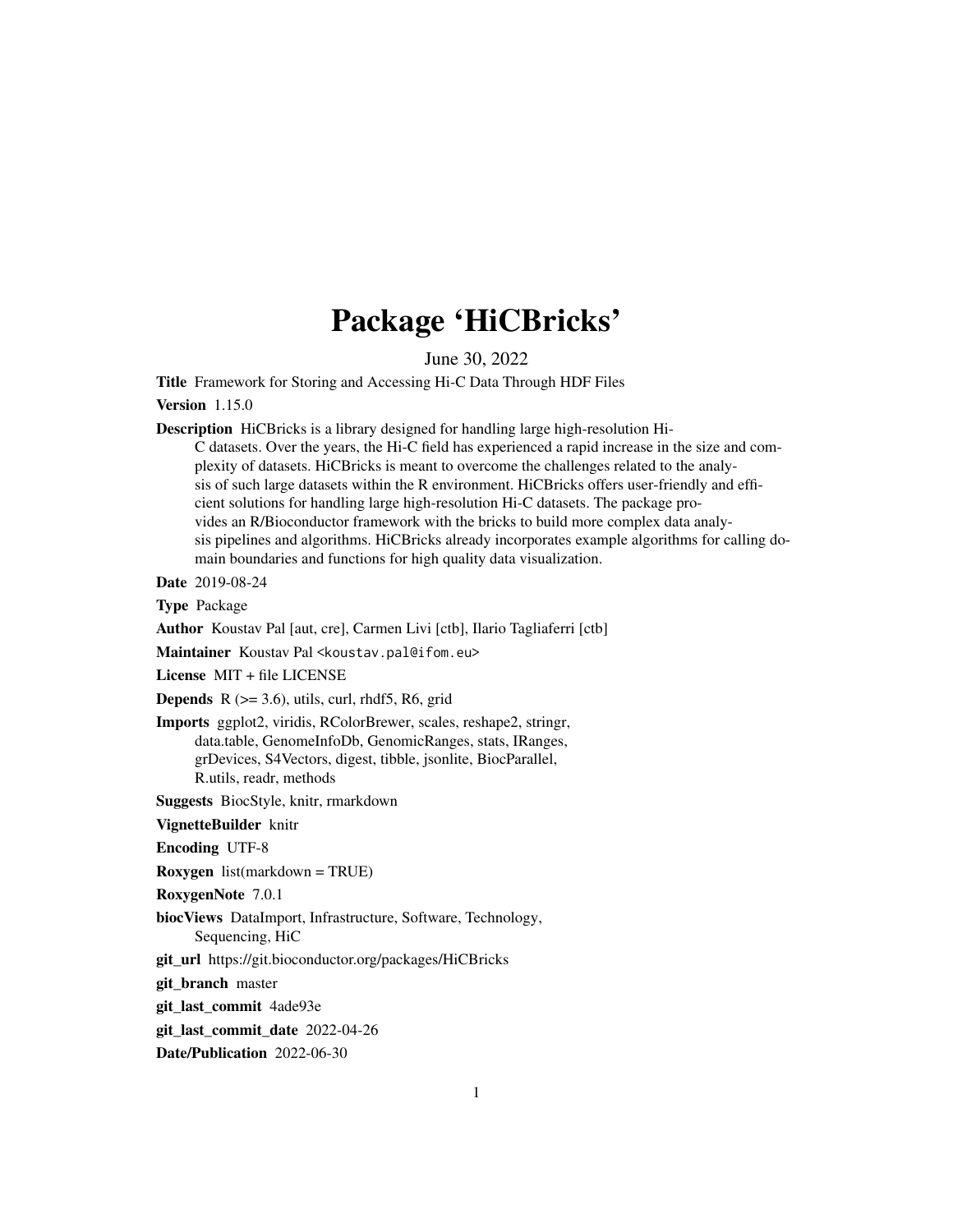# R topics documented: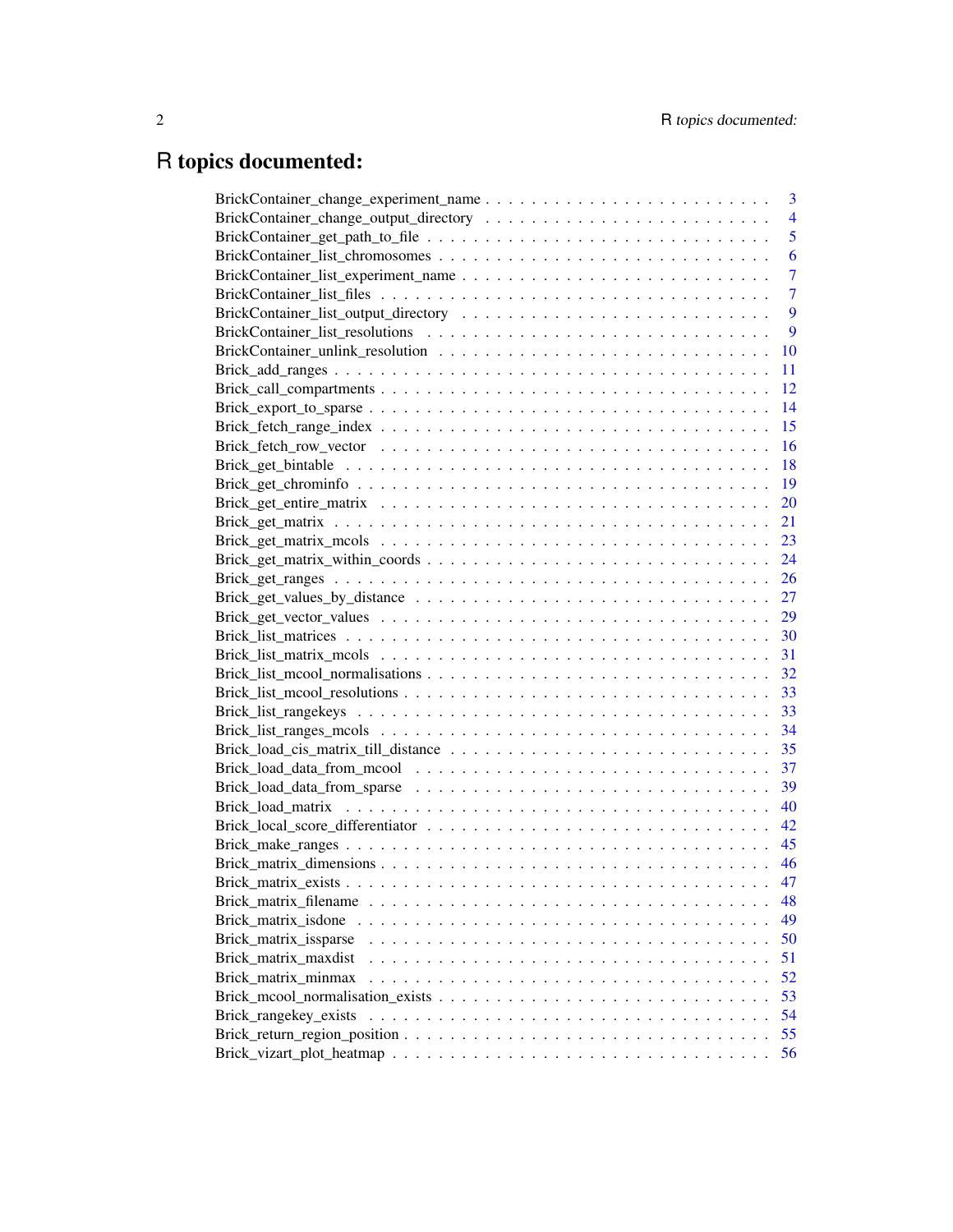<span id="page-2-0"></span>

### BrickContainer\_change\_experiment\_name

*Change the location of HDF files in the BrickContainer object*

### Description

BrickContainer\_change\_experiment\_name changes the location of name of the experiment

#### Usage

```
BrickContainer_change_experiment_name(Brick = NULL, experiment_name = NULL)
```
### Arguments

| Brick | <b>Required.</b> A string specifying the path to the BrickContainer created using |
|-------|-----------------------------------------------------------------------------------|
|       | Create_many_Bricks or Load_BrickContainer                                         |

experiment\_name

Required. Default NULL A string specifying the new experiment name

### Value

An object of class BrickContainer where the experiment\_name has been changed

```
Bintable.path <- system.file("extdata",
"Bintable_100kb.bins", package = "HiCBricks")
out_dir <- file.path(tempdir(), "BrickContainer_expt_name_test")
dir.create(out_dir)
My_BrickContainer <- Create_many_Bricks(BinTable = Bintable.path,
   bin_delim = " ", output_directory = out_dir, file_prefix = "Test",
    experiment_name = "Vignette Test", resolution = 100000,
   remove_existing = TRUE)
BrickContainer_change_experiment_name(Brick = My_BrickContainer,
experiment_name = "I change my mind")
```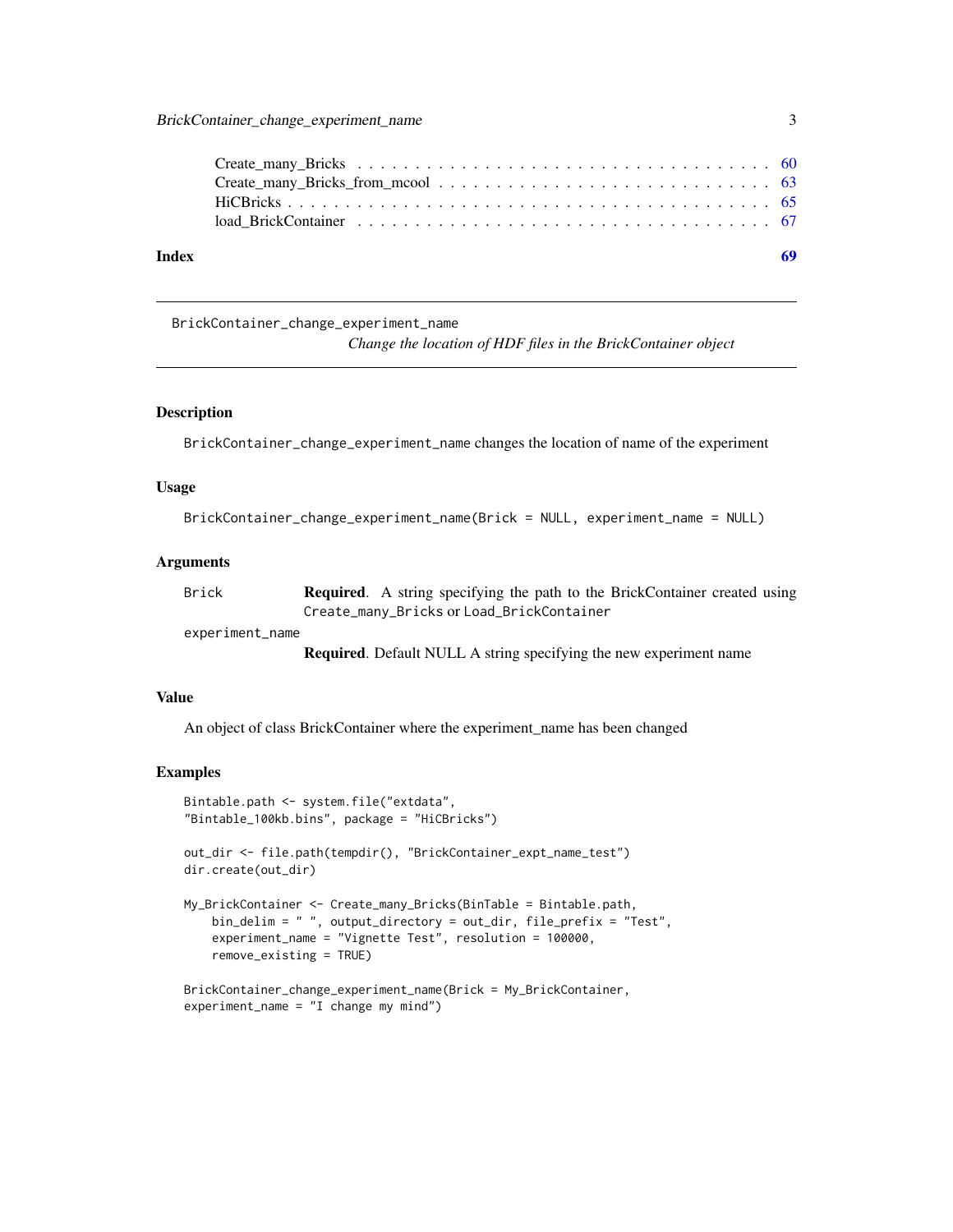### <span id="page-3-0"></span>BrickContainer\_change\_output\_directory

*Change the location of HDF files in the BrickContainer object*

### Description

BrickContainer\_change\_output\_directory changes the location of associated HDF files

### Usage

```
BrickContainer_change_output_directory(Brick = NULL, output_directory = NULL)
```
### Arguments

| Brick | <b>Required.</b> A string specifying the path to the Brick store created with Create- |
|-------|---------------------------------------------------------------------------------------|
|       | Brick.                                                                                |

output\_directory

Required. Default NULL A string specifying new location of the output\_directory. Please note, that the location of the HDF files will not be changed.

### Value

An object of class BrickContainer where the output\_directory has been changed

```
Bintable.path <- system.file("extdata",
"Bintable_100kb.bins", package = "HiCBricks")
out_dir <- file.path(tempdir(), "BrickContainer_out_dir_test")
dir.create(out_dir)
My_BrickContainer <- Create_many_Bricks(BinTable = Bintable.path,
    bin_delim = " ", output_directory = out_dir, file_prefix = "Test",
    experiment_name = "Vignette Test", resolution = 100000,
    remove_existing = TRUE)
BrickContainer_change_output_directory(Brick = My_BrickContainer,
output_directory = tempdir())
```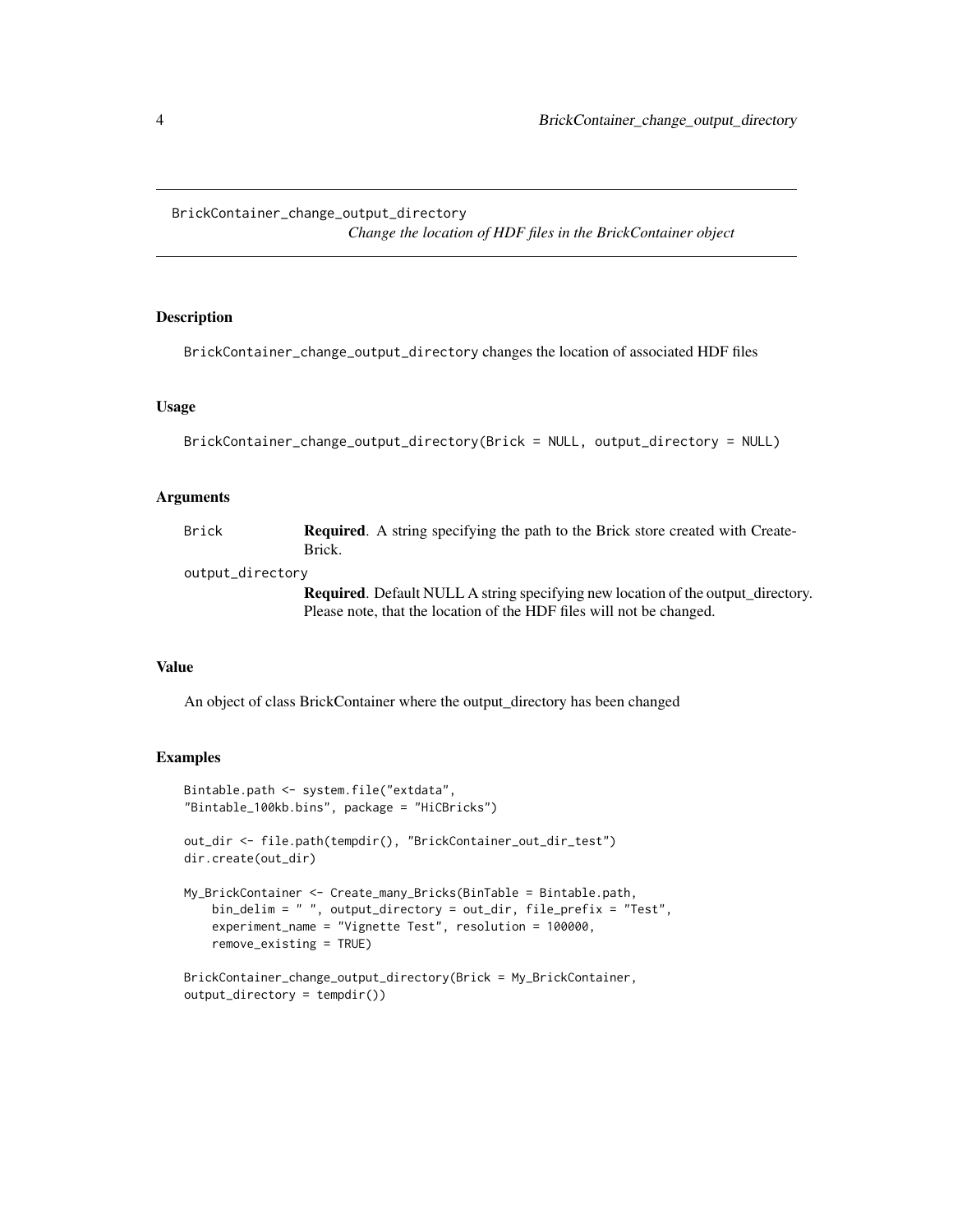<span id="page-4-0"></span>BrickContainer\_get\_path\_to\_file *Get the path to HDF files present in the Brick container.*

### Description

BrickContainer\_get\_path\_to\_file fetches the list of HDF file paths associated to a particular BrickContainer

### Usage

```
BrickContainer_get_path_to_file(
    Brick = NULL,
    chr1 = NA,
    chr2 = NA,
    type = NA,
    resolution = NA
\lambda
```
#### Arguments

| <b>Brick</b> | <b>Required.</b> A string specifying the path to the Brick store created with Cre-<br>ate_many_Bricks.                                                               |
|--------------|----------------------------------------------------------------------------------------------------------------------------------------------------------------------|
| chr1         | <b>Required.</b> A character vector of length 1 specifying the chromosome corre-<br>sponding to the rows of the matrix                                               |
| chr2         | <b>Required.</b> A character vector of length 1 specifying the chromosome corre-<br>sponding to the columns of the matrix                                            |
| type         | A value from one of cis, trans specifying the type of files to list cis will list<br>intra-choromosomal file paths and trans will list inter-chromosomal file paths. |
| resolution   | <b>Optional.</b> Default NA When an object of class BrickContainer is provided,<br>resolution defines the resolution on which the function is executed               |

### Value

A vector containing filepaths

```
Bintable.path <- system.file("extdata",
"Bintable_100kb.bins", package = "HiCBricks")
out_dir <- file.path(tempdir(), "BrickContainer_list_filepath_test")
dir.create(out_dir)
My_BrickContainer <- Create_many_Bricks(BinTable = Bintable.path,
  bin_delim = " ", output_directory = out_dir, file_prefix = "Test",
  experiment_name = "Vignette Test", resolution = 100000,
```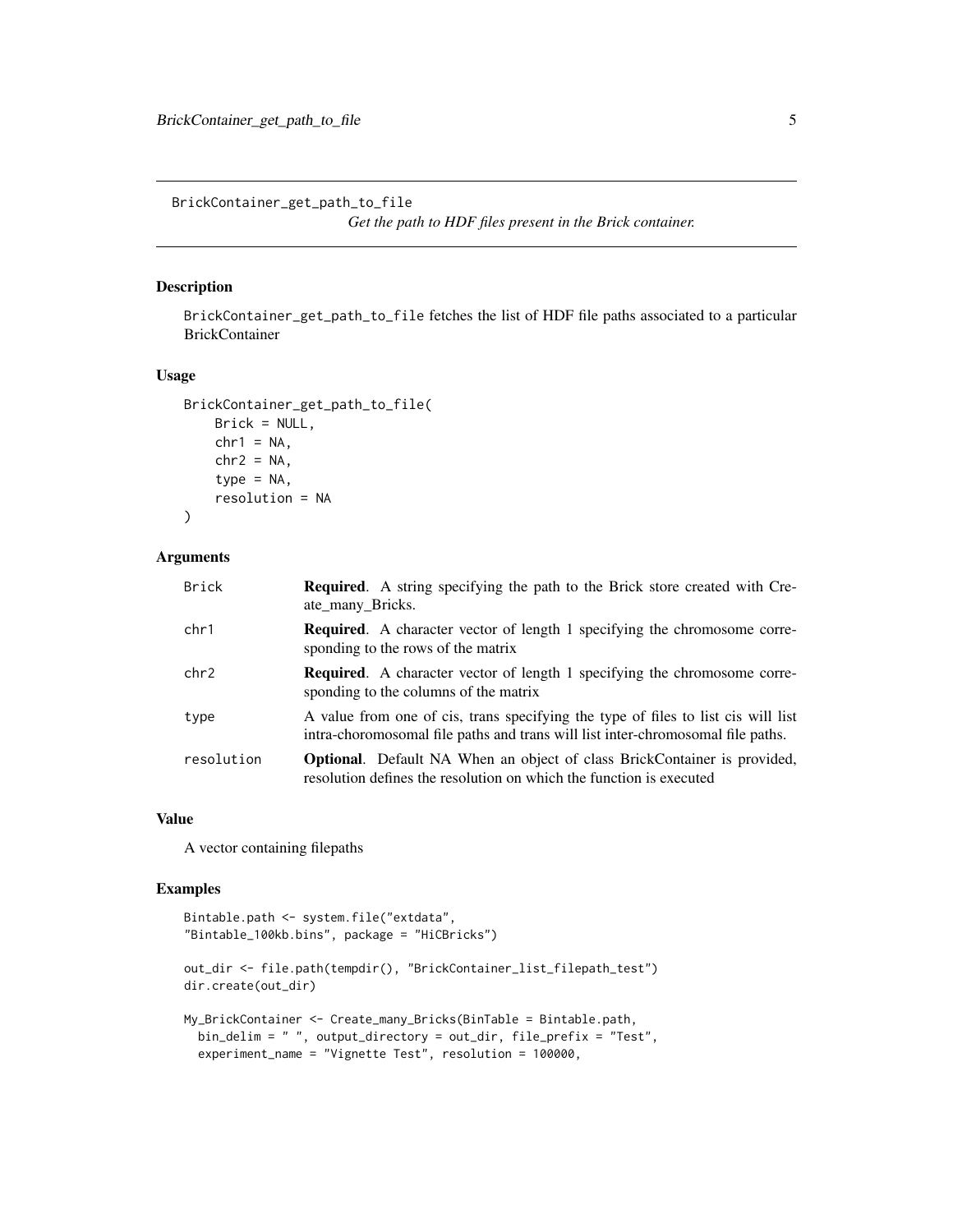```
remove_existing = TRUE)
BrickContainer_get_path_to_file(Brick = My_BrickContainer, chr1 = "chr2L",
chr2 = "chr2L", resolution = 100000)
```
BrickContainer\_list\_chromosomes

*Return the descriptive name of the BrickContainer*

### Description

BrickContainer\_list\_chromosomes returns the chromosomes available in the BrickContainer

### Usage

```
BrickContainer_list_chromosomes(Brick = NULL, lengths = FALSE)
```
#### **Arguments**

| Brick   | <b>Required.</b> A string specifying the path to the Brick store created with Cre-<br>ate many Bricks. |
|---------|--------------------------------------------------------------------------------------------------------|
| lengths | Default FALSE If TRUE, will also return the chromosomal lengths                                        |

### Value

If lengths is FALSE, only the chromosome names are returned. If lengths is TRUE, a data.frame containing the chromosome names and their lengths is provided.

### Examples

```
Bintable.path <- system.file("extdata",
"Bintable_100kb.bins", package = "HiCBricks")
out_dir <- file.path(tempdir(), "BrickContainer_list_chromosome_test")
dir.create(out_dir)
My_BrickContainer <- Create_many_Bricks(BinTable = Bintable.path,
    bin_delim = " ", output_directory = out_dir, file_prefix = "Test",
    experiment_name = "Vignette Test", resolution = 100000,
    remove_existing = TRUE)
```
BrickContainer\_list\_chromosomes(My\_BrickContainer)

<span id="page-5-0"></span>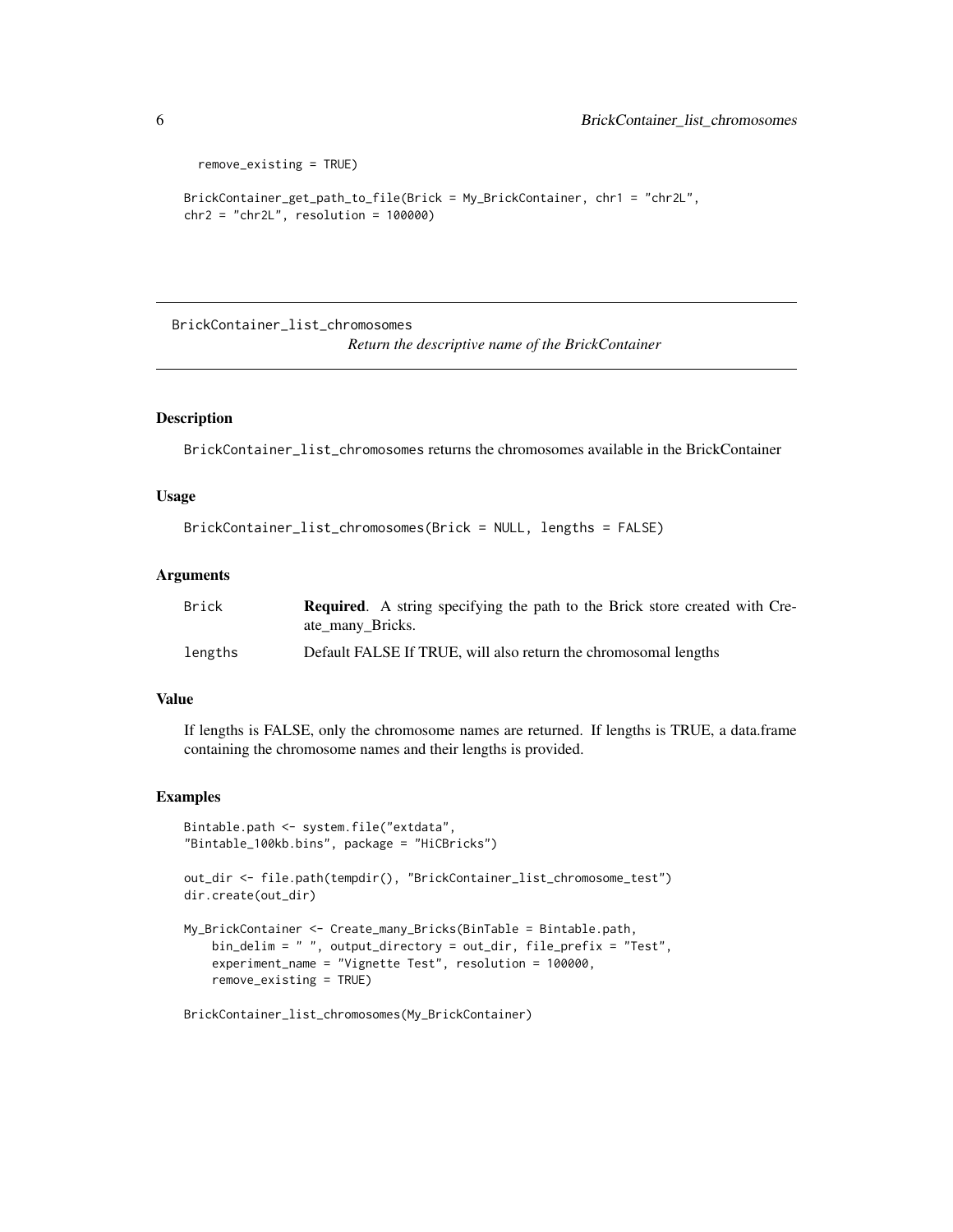<span id="page-6-0"></span>BrickContainer\_list\_experiment\_name

*Return the descriptive name of the BrickContainer*

### **Description**

BrickContainer\_list\_experiment\_name returns the descriptive name of a BrickContainer

### Usage

```
BrickContainer_list_experiment_name(Brick = NULL)
```
### Arguments

Brick **Required.** A string specifying the path to the Brick store created with Create\_many\_Bricks.

### Value

A character string specifying the descriptive name of the BrickContainer

#### Examples

```
Bintable.path <- system.file("extdata",
"Bintable_100kb.bins", package = "HiCBricks")
out_dir <- file.path(tempdir(), "BrickContainer_list_expt_name_test")
dir.create(out_dir)
My_BrickContainer <- Create_many_Bricks(BinTable = Bintable.path,
    bin_delim = " ", output_directory = out_dir, file_prefix = "Test",
   experiment_name = "Vignette Test", resolution = 100000,
   remove_existing = TRUE)
```
BrickContainer\_list\_experiment\_name(My\_BrickContainer)

BrickContainer\_list\_files

*Get the list of HDF files present in the Brick container.*

### Description

BrickContainer\_list\_files fetches the list of HDF files associated to a particular BrickContainer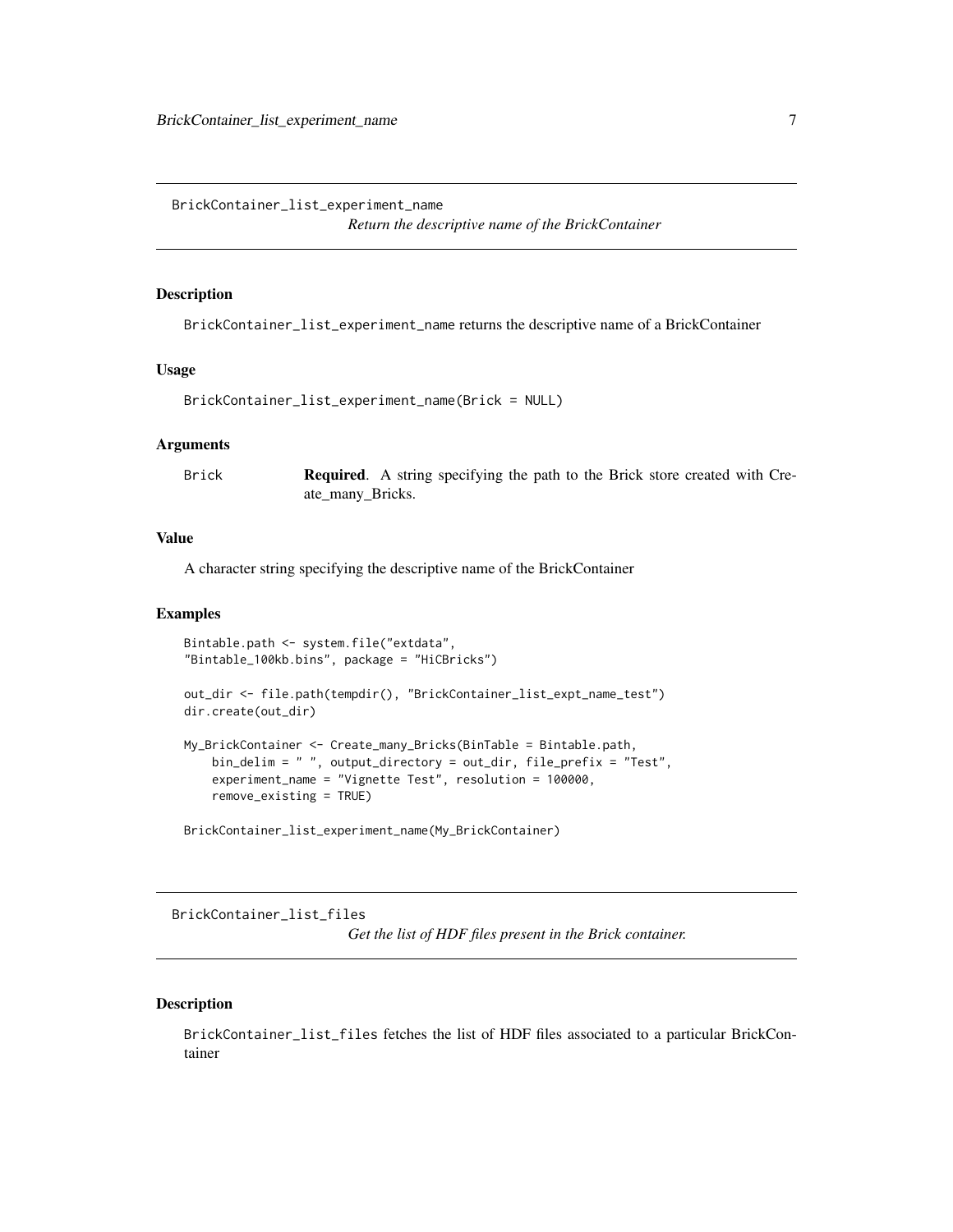### Usage

```
BrickContainer_list_files(
    Brick = NULL,
    chr1 = NA,
    chr2 = NA,
    type = NA,
    resolution = NA
\mathcal{L}
```
### Arguments

| <b>Brick</b> | <b>Required.</b> A string specifying the path to the Brick store created with Cre-<br>ate_many_Bricks.                                                               |
|--------------|----------------------------------------------------------------------------------------------------------------------------------------------------------------------|
| chr1         | <b>Required.</b> A character vector of length 1 specifying the chromosome corre-<br>sponding to the rows of the matrix                                               |
| chr2         | <b>Required.</b> A character vector of length 1 specifying the chromosome corre-<br>sponding to the columns of the matrix                                            |
| type         | A value from one of cis, trans specifying the type of files to list cis will list<br>intra-choromosomal file paths and trans will list inter-chromosomal file paths. |
| resolution   | <b>Optional.</b> Default NA When an object of class BrickContainer is provided,<br>resolution defines the resolution on which the function is executed               |

### Value

A 5 column tibble containing chromosome pairs, Hi-C resolution, the type of Hi-C matrix and the path to a particular Hi-C matrix file.

```
Bintable.path <- system.file("extdata",
"Bintable_100kb.bins", package = "HiCBricks")
out_dir <- file.path(tempdir(), "BrickContainer_list_file_test")
dir.create(out_dir)
My_BrickContainer <- Create_many_Bricks(BinTable = Bintable.path,
  bin_delim = " ", output_directory = out_dir, file_prefix = "Test",
   experiment_name = "Vignette Test", resolution = 100000,
   remove_existing = TRUE)
BrickContainer_list_files(Brick = My_BrickContainer, chr1 = "chr2L",
chr2 = NA)
```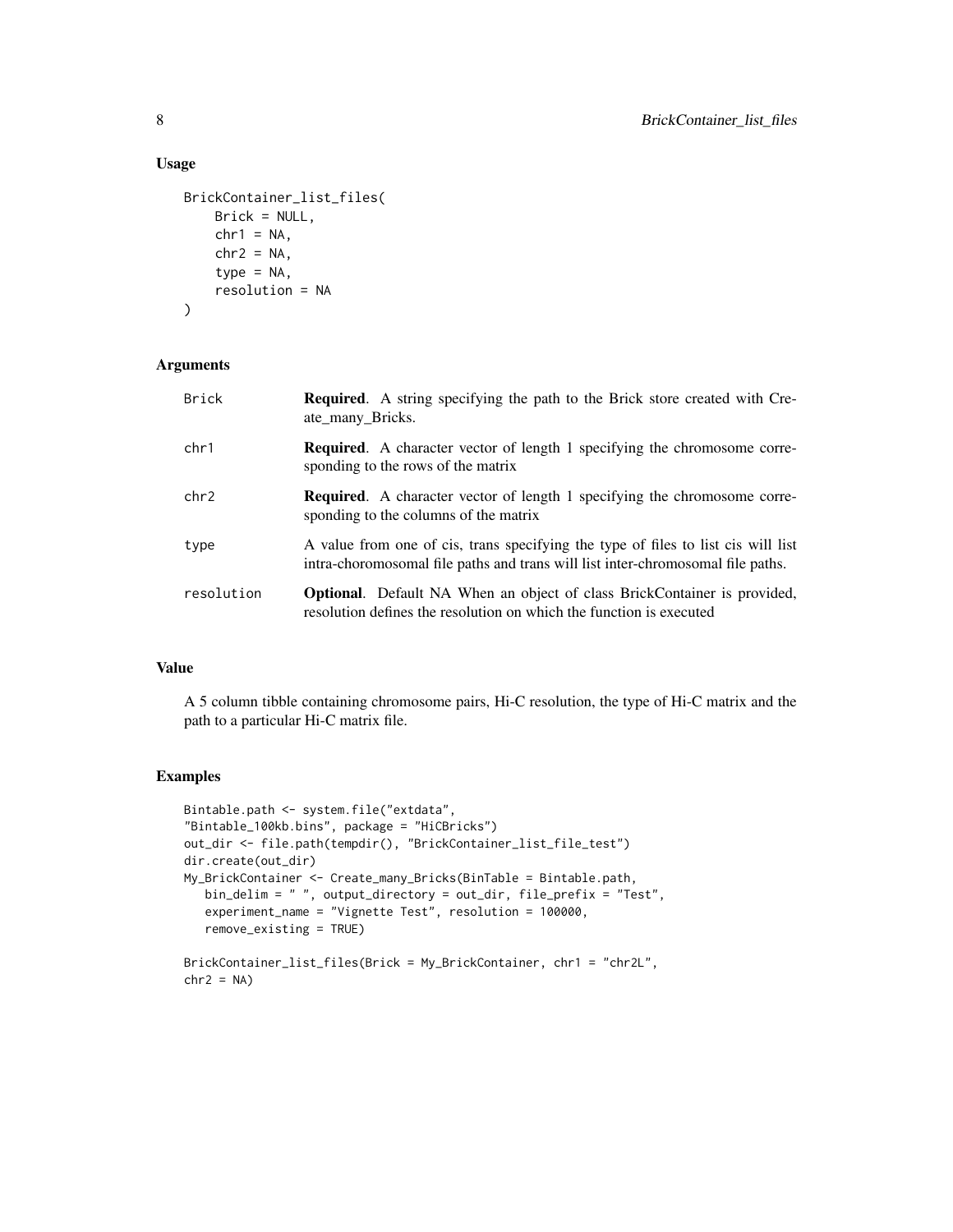<span id="page-8-0"></span>BrickContainer\_list\_output\_directory *Return the output directory of the BrickContainer*

### Description

BrickContainer\_list\_output\_directory returns the location of the associated HDF files

#### Usage

```
BrickContainer_list_output_directory(Brick = NULL)
```
### Arguments

Brick **Required.** A string specifying the path to the Brick store created with Create\_many\_Bricks.

### Value

A character string specifying the descriptive name of the BrickContainer

#### Examples

```
Bintable.path <- system.file("extdata",
"Bintable_100kb.bins", package = "HiCBricks")
out_dir <- file.path(tempdir(), "BrickContainer_list_out_dir_test")
dir.create(out_dir)
My_BrickContainer <- Create_many_Bricks(BinTable = Bintable.path,
    bin_delim = " ", output_directory = out_dir, file_prefix = "Test",
    experiment_name = "Vignette Test", resolution = 100000,
   remove_existing = TRUE)
```
BrickContainer\_list\_output\_directory(My\_BrickContainer)

BrickContainer\_list\_resolutions *Return the descriptive name of the BrickContainer*

### Description

BrickContainer\_list\_resolutions returns the resolutions available in the BrickContainer

### Usage

```
BrickContainer_list_resolutions(Brick = NULL)
```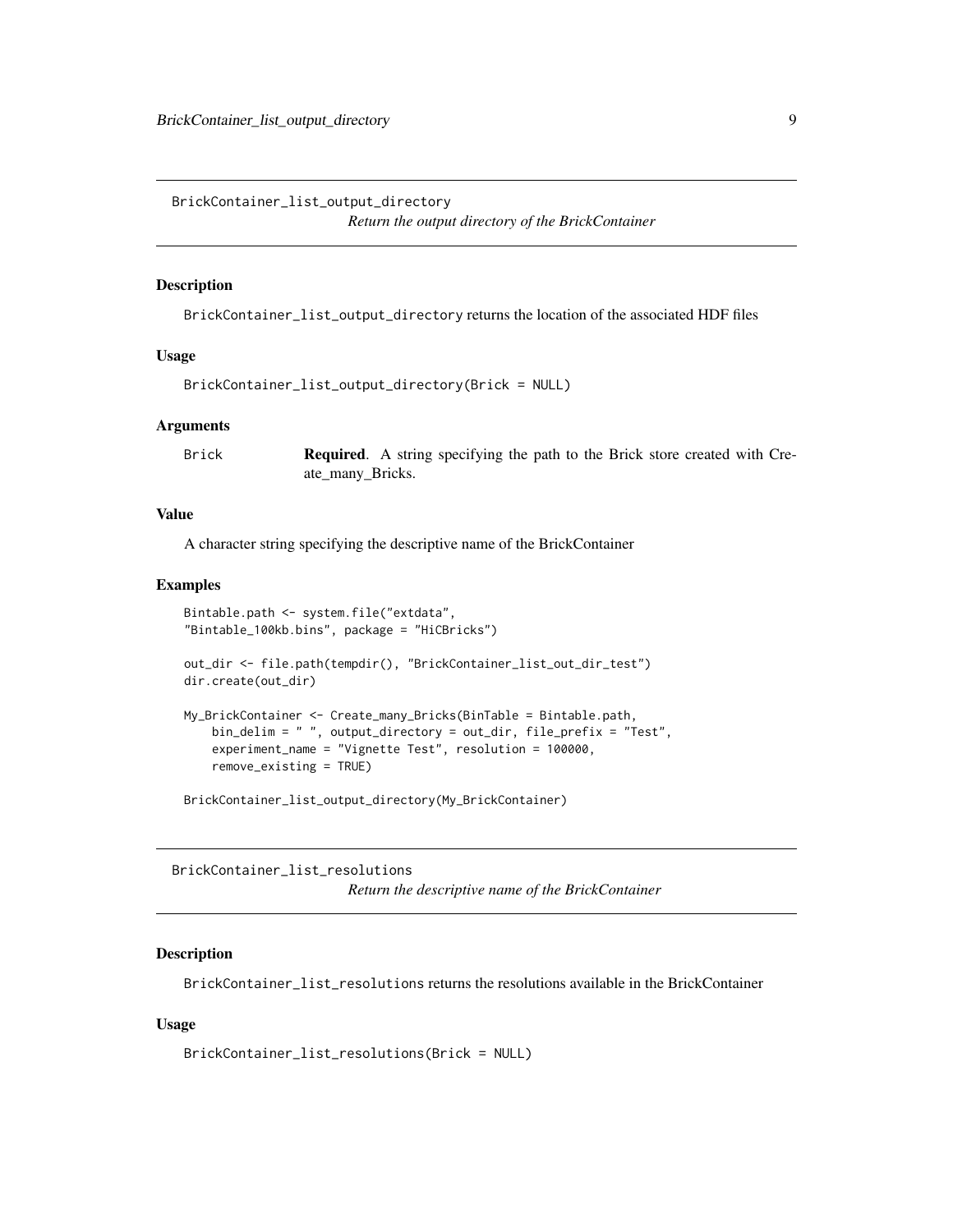<span id="page-9-0"></span>Brick **Required.** A string specifying the path to the Brick store created with Create\_many\_Bricks.

### Value

A character string specifying the descriptive name of the BrickContainer

### Examples

```
Bintable.path <- system.file("extdata",
"Bintable_100kb.bins", package = "HiCBricks")
out_dir <- file.path(tempdir(), "BrickContainer_list_resolution_test")
dir.create(out_dir)
My_BrickContainer <- Create_many_Bricks(BinTable = Bintable.path,
   bin_delim = " ", output_directory = out_dir, file_prefix = "Test",
   experiment_name = "Vignette Test", resolution = 100000,
    remove_existing = TRUE)
BrickContainer_list_resolutions(My_BrickContainer)
```
BrickContainer\_unlink\_resolution

*Remove links to all Hi-C matrices for a given resolution.*

### Description

BrickContainer\_unlink\_resolution removes links to all files associated to a given resolution

### Usage

```
BrickContainer_unlink_resolution(Brick = NULL, resolution = NULL)
```
### Arguments

| <b>Brick</b> | <b>Required.</b> A string specifying the path to the Brick store created with Create-<br>Brick.                                                         |
|--------------|---------------------------------------------------------------------------------------------------------------------------------------------------------|
| resolution   | <b>Required</b> A string specifying the resolution to remove. This string must match<br>the resolution values listed by BrickContainer_list_resolutions |

### Value

An object of class BrickContainer where the resolution and links to its associated files have been removed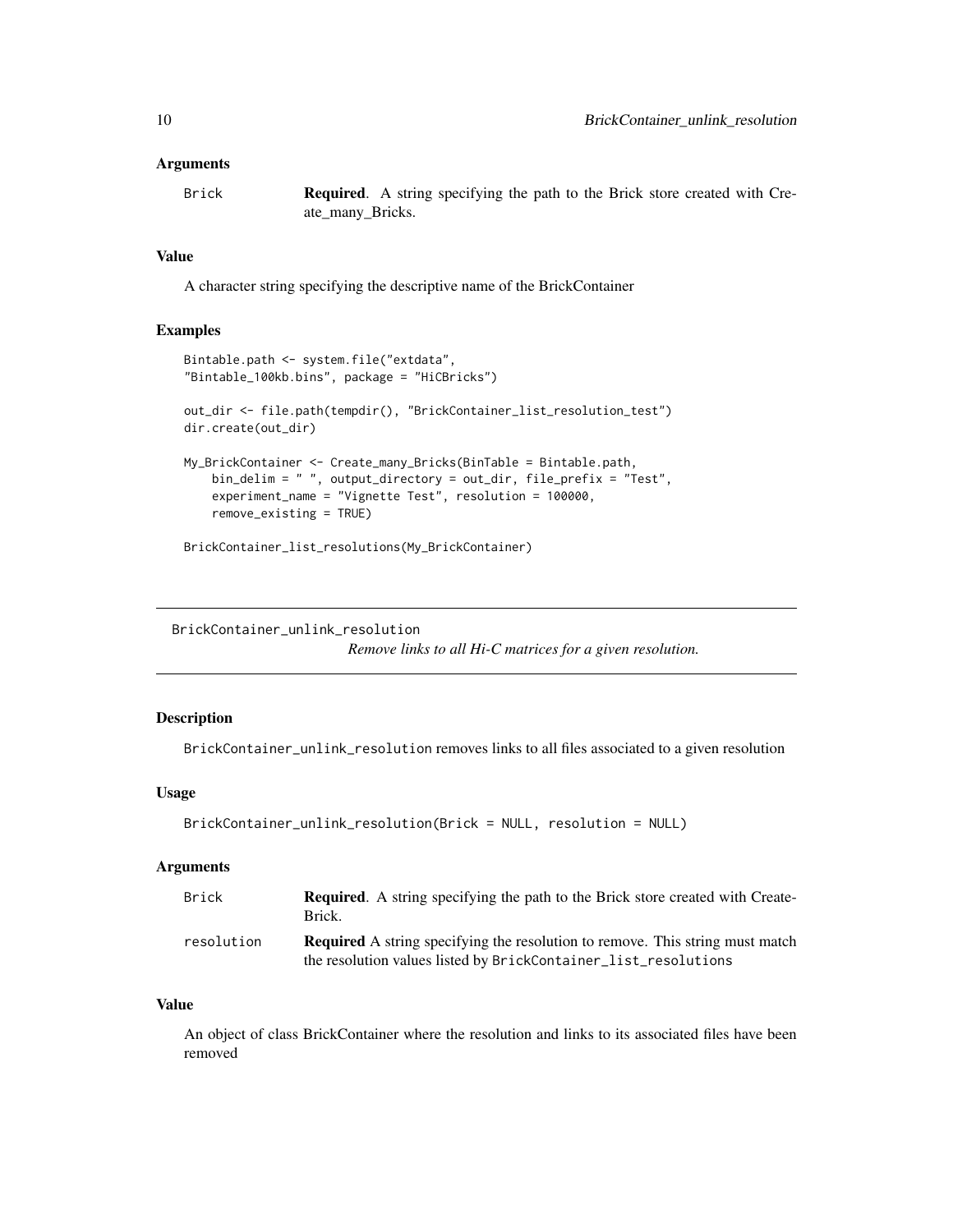### <span id="page-10-0"></span>Brick\_add\_ranges 11

### Examples

```
Bintable.path <- system.file("extdata",
"Bintable_100kb.bins", package = "HiCBricks")
out_dir <- file.path(tempdir(), "BrickContainer_unlink_res_test")
dir.create(out_dir)
My_BrickContainer <- Create_many_Bricks(BinTable = Bintable.path,
    bin_delim = " ", output_directory = out_dir, file_prefix = "Test",
    experiment_name = "Vignette Test", resolution = 100000,
    remove_existing = TRUE)
My_BrickContainer <- Create_many_Bricks(BinTable = Bintable.path,
   bin_delim = " ", output_directory = out_dir, file_prefix = "Test",
    experiment_name = "Vignette Test", resolution = 40000,
   remove_existing = TRUE)
BrickContainer_unlink_resolution(Brick = My_BrickContainer,
resolution = 40000)
```
<span id="page-10-1"></span>Brick\_add\_ranges *Store a ranges object in the Brick store.*

### Description

Brick\_add\_ranges loads a GRanges object into the Brick store.

#### Usage

```
Brick_add_ranges(
    Brick,
    ranges,
    rangekey,
    resolution = NA,
    all_resolutions = FALSE,
    num\_cpus = 1\lambda
```
### Arguments

| <b>Brick</b> | <b>Required.</b> A string specifying the path to the Brick store created with Cre-<br>ate many Brick.                                                  |
|--------------|--------------------------------------------------------------------------------------------------------------------------------------------------------|
|              |                                                                                                                                                        |
| ranges       | <b>Required.</b> An object of class ranges specifying the ranges to store in the Brick.                                                                |
| rangekey     | <b>Required.</b> The name to use for the ranges within the Brick store.                                                                                |
| resolution   | <b>Optional.</b> Default NA When an object of class BrickContainer is provided,<br>resolution defines the resolution on which the function is executed |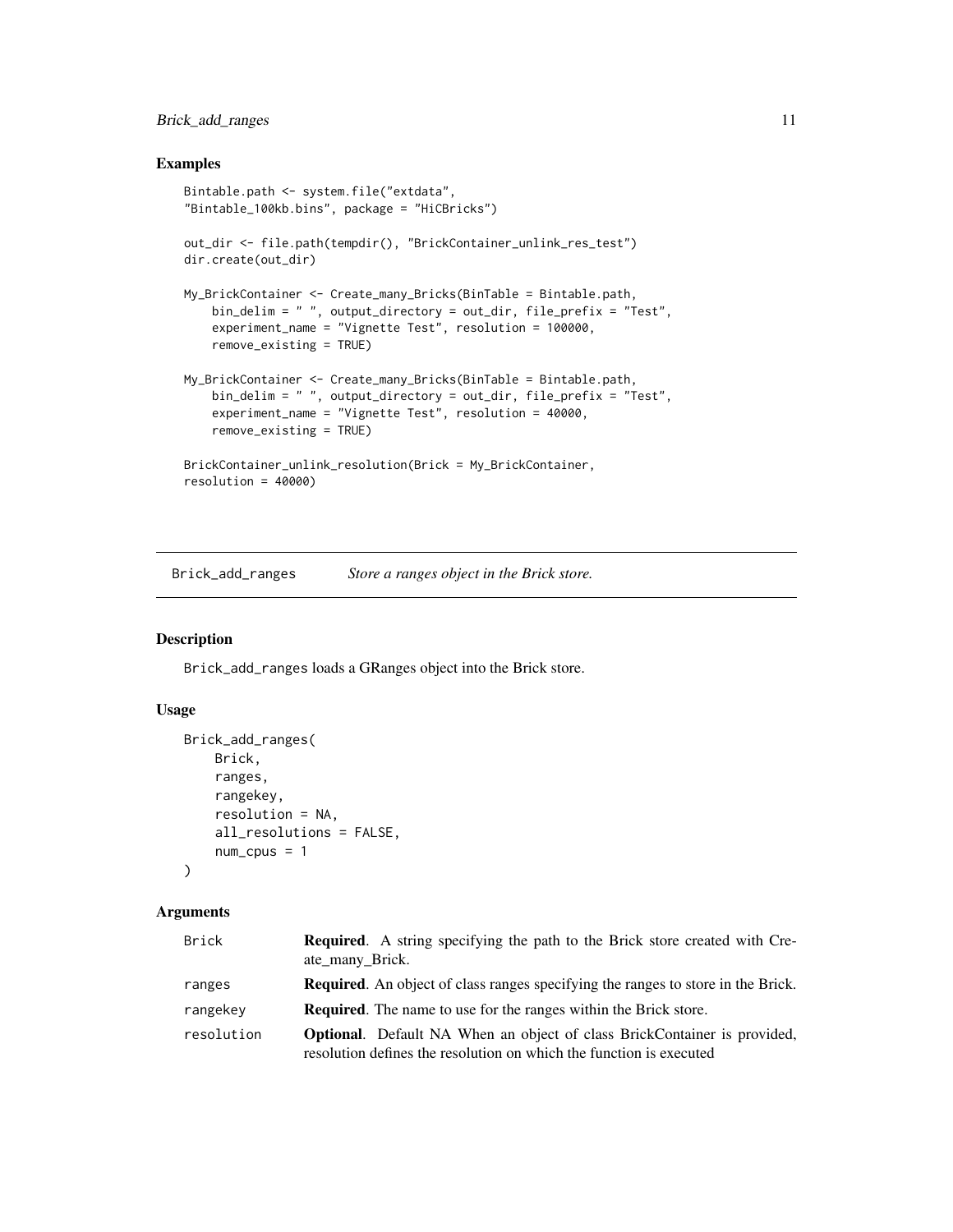<span id="page-11-0"></span>

| all_resolutions |                                                                                                                                                                                                                 |
|-----------------|-----------------------------------------------------------------------------------------------------------------------------------------------------------------------------------------------------------------|
|                 | <b>Optional.</b> Default FALSE If resolution is not defined and all resolutions is<br>TRUE, the resolution parameter will be ignored and the function is executed on<br>all files listed in the Brick container |
| num_cpus        | <b>Optional.</b> Default 1 When an object of class BrickContainer is provided, num_cpus<br>defines the maximum number of parallel jobs that will be run.                                                        |

### Details

With this function it is possible to associate other ranges objects with the Brick store. If metadata columns are present, the are also loaded into the Brick store. Although not explicitly asked for, the metadata columns should not be of type list as this may create complications down the line. We ask for ranges objects, so if the same ranges object is later retrieved two additional columns will be present. These are the strand and width columns that are obtained when a ranges is converted into a data.frame. Users can ignore these columns.

### Value

Returns TRUE if completed successfully.

#### Examples

```
Bintable.path <- system.file(file.path("extdata", "Bintable_100kb.bins"),
package = "HiCBricks")
out_dir <- file.path(tempdir(), "add_ranges_test")
dir.create(out_dir)
My_BrickContainer <- Create_many_Bricks(BinTable = Bintable.path,
   bin_delim = " ", output_directory = out_dir, file_prefix = "Test",
    experiment_name = "Vignette Test", resolution = 100000,
   remove_existing = TRUE)
Chrom <- c("chrS","chrS","chrS","chrS","chrS")
Start <- c(10000,20000,40000,50000,60000)
End <- c(10001,20001,40001,50001,60001)
Test_ranges <- Brick_make_ranges(chrom = Chrom, start = Start, end = End)
Brick_add_ranges(Brick = My_BrickContainer, ranges = Test_ranges,
rangekey = "test_ranges", all_resolutions = TRUE)
```
Brick\_call\_compartments

*Identify compartments in the Hi-C data*

#### **Description**

Brick\_call\_compartments identifies compartments in Hi-C data. Reference Lieberman-Aiden et al. 2009.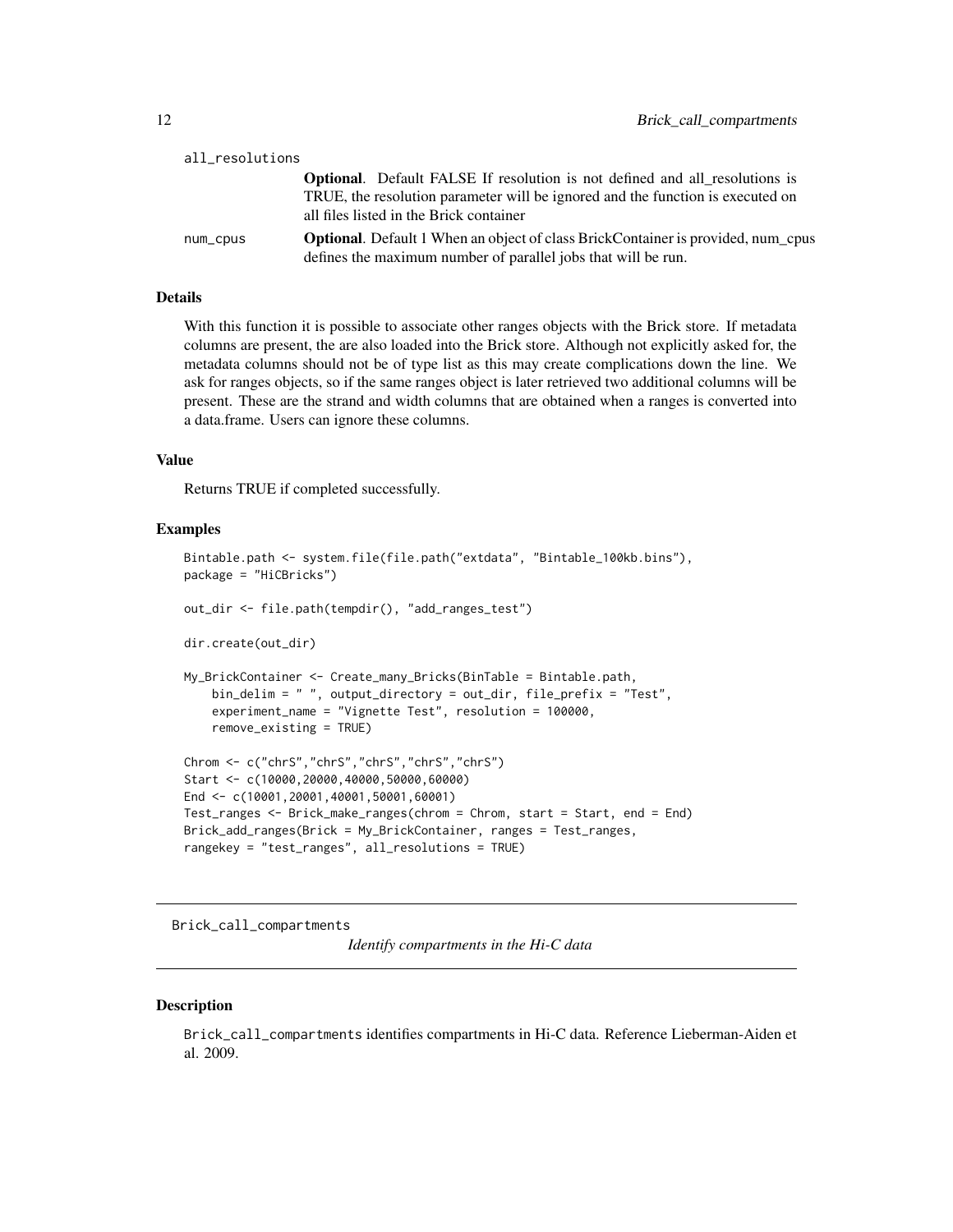#### Usage

Brick\_call\_compartments(Brick, chr, resolution)

#### Arguments

| Brick      | <b>Required.</b> A string specifying the path to the Brick store created with Cre-<br>ate_many_Brick.                                                  |
|------------|--------------------------------------------------------------------------------------------------------------------------------------------------------|
| chr        | <b>Required.</b> A string specifying the chromosome for the cis Hi-C matrix from<br>which values will be retrieved at a certain distance.              |
| resolution | <b>Optional.</b> Default NA When an object of class BrickContainer is provided,<br>resolution defines the resolution on which the function is executed |

### Value

A dataframe containing the chromosome genomic coordinates and the first three principal components.

```
Bintable.path <- system.file(file.path("extdata", "Bintable_100kb.bins"),
package = "HiCBricks")
out_dir <- file.path(tempdir(), "get_vector_val_test")
if(!file.exists(out_dir)){
    dir.create(out_dir)
}
My_BrickContainer <- Create_many_Bricks(BinTable = Bintable.path,
   bin_delim = " ", output_directory = out_dir, file_prefix = "Test",
    experiment_name = "Vignette Test", resolution = 100000,
   remove_existing = TRUE)
Matrix_file <- system.file(file.path("extdata",
"Sexton2012_yaffetanay_CisTrans_100000_corrected_chr2L.txt.gz"),
package = "HiCBricks")
Brick_load_matrix(Brick = My_BrickContainer, chr1 = "chr2L",
chr2 = "chr2L", matrix_file = Matrix_file, delim = " ",
remove_prior = TRUE, resolution = 100000)
Compartments_df <- Brick_call_compartments(Brick = My_BrickContainer,
chr = "chr2L", resolution = 100000)
```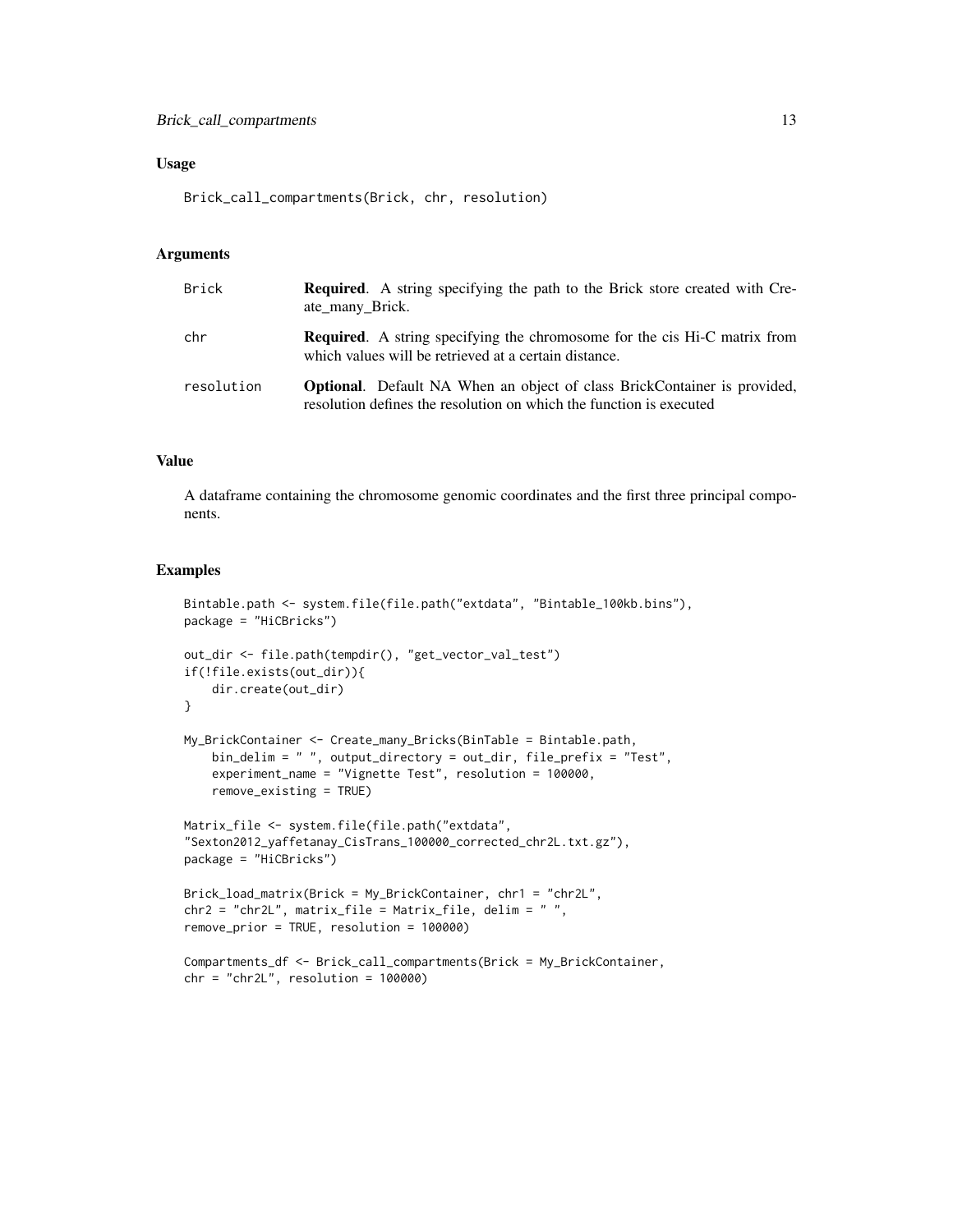<span id="page-13-0"></span>Brick\_export\_to\_sparse

*Export an entire resolution from a given BrickContainer as a upper triangle sparse matrix*

### Description

Brick\_export\_to\_sparse will accept as input an object of class BrickContainer, a string of length 1 as resolution and a path specifying the output file to write. It writes the content of the all loaded Brick objects as a upper triangle sparse matrix (col > row) containing non-zero values.

#### Usage

```
Brick_export_to_sparse(
    Brick,
    out_file,
    remove_file = FALSE,
    resolution,
    sep = " "\lambda
```
### Arguments

| <b>Brick</b> | <b>Required.</b> A string specifying the path to the Brick store created with Cre-<br>ate_many_Brick.                                                  |
|--------------|--------------------------------------------------------------------------------------------------------------------------------------------------------|
| out_file     | Path to the output file to write.                                                                                                                      |
| remove file  | Default FALSE. If a file by the same name is present that file will be removed.                                                                        |
| resolution   | <b>Optional.</b> Default NA When an object of class BrickContainer is provided,<br>resolution defines the resolution on which the function is executed |
| sep          | column delimiter in output file. Default single space.                                                                                                 |

### Value

Returns a data.frame corresponding to the head of the output file

```
Bintable.path <- system.file(file.path("extdata", "Bintable_100kb.bins"),
package = "HiCBricks")
out_dir <- file.path(tempdir(), "write_file")
dir.create(out_dir)
My_BrickContainer <- Create_many_Bricks(BinTable = Bintable.path,
  bin_delim = " ", output_directory = out_dir, file_prefix = "Test",
  experiment_name = "Vignette Test", resolution = 100000,
  remove_existing = TRUE)
```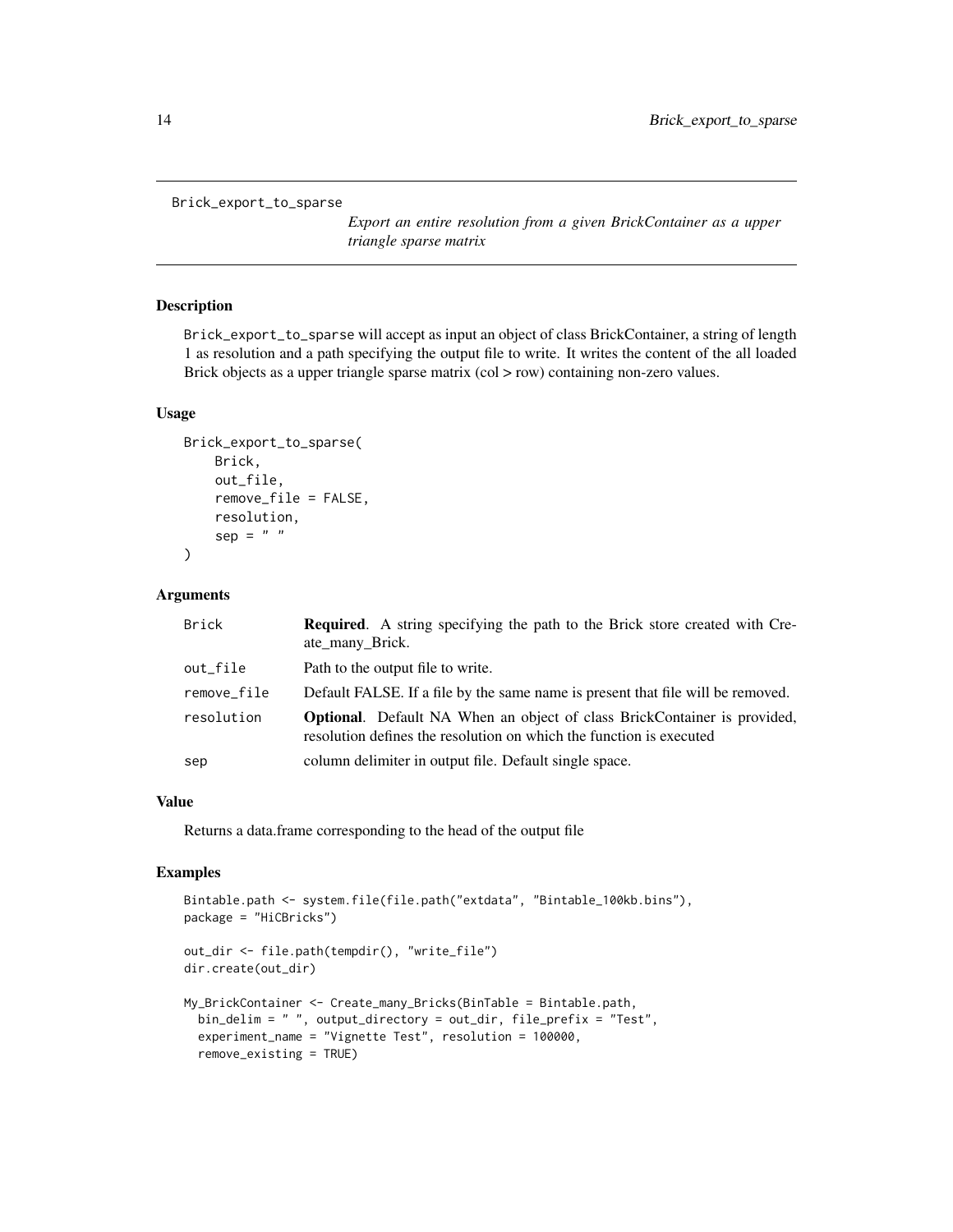```
Matrix_file <- system.file(file.path("extdata",
"Sexton2012_yaffetanay_CisTrans_100000_corrected_chr2L.txt.gz"),
package = "HiCBricks")
Brick_load_matrix(Brick = My_BrickContainer, chr1 = "chr2L",
chr2 = "chr2L", matrix_file = Matrix_file, delim = " ",
remove_prior = TRUE, resolution = 100000)
Brick_export_to_sparse(Brick = My_BrickContainer,
out_file = file.path(out_dir, "example_out.txt"),
resolution = 100000)
```

```
Brick_fetch_range_index
```
*Returns the position of the supplied ranges in the binning table associated to the Hi-C experiment.*

### Description

Brick\_fetch\_range\_index constructs a ranges object using [Brick\\_make\\_ranges](#page-44-1), creates an overlap operation using GenomicRanges::findOverlaps, where the constructed ranges is the *subject* and the Hi-C experiment associated binning table is the *query*. The return of this object is a list of ranges with their corresponding indices in the binning table.

### Usage

```
Brick_fetch_range_index(
   Brick = NA,
    chr = NA,
    start = NA,
   end = NA,
   names = NA,
    resolution = NA,
    type = "any"
```

```
)
```
#### Arguments

| <b>Brick</b> | <b>Required.</b> A string specifying the path to the Brick store created with Cre-<br>ate many Brick.    |
|--------------|----------------------------------------------------------------------------------------------------------|
| chr          | <b>Required.</b> A character vector of length N specifying the chromosomes to select<br>from the ranges. |
| start        | <b>Required.</b> A numeric vector of length N specifying the start positions in the<br>chromosome        |
| end          | <b>Required.</b> A numeric vector of length N specifying the end positions in the<br>chromosome          |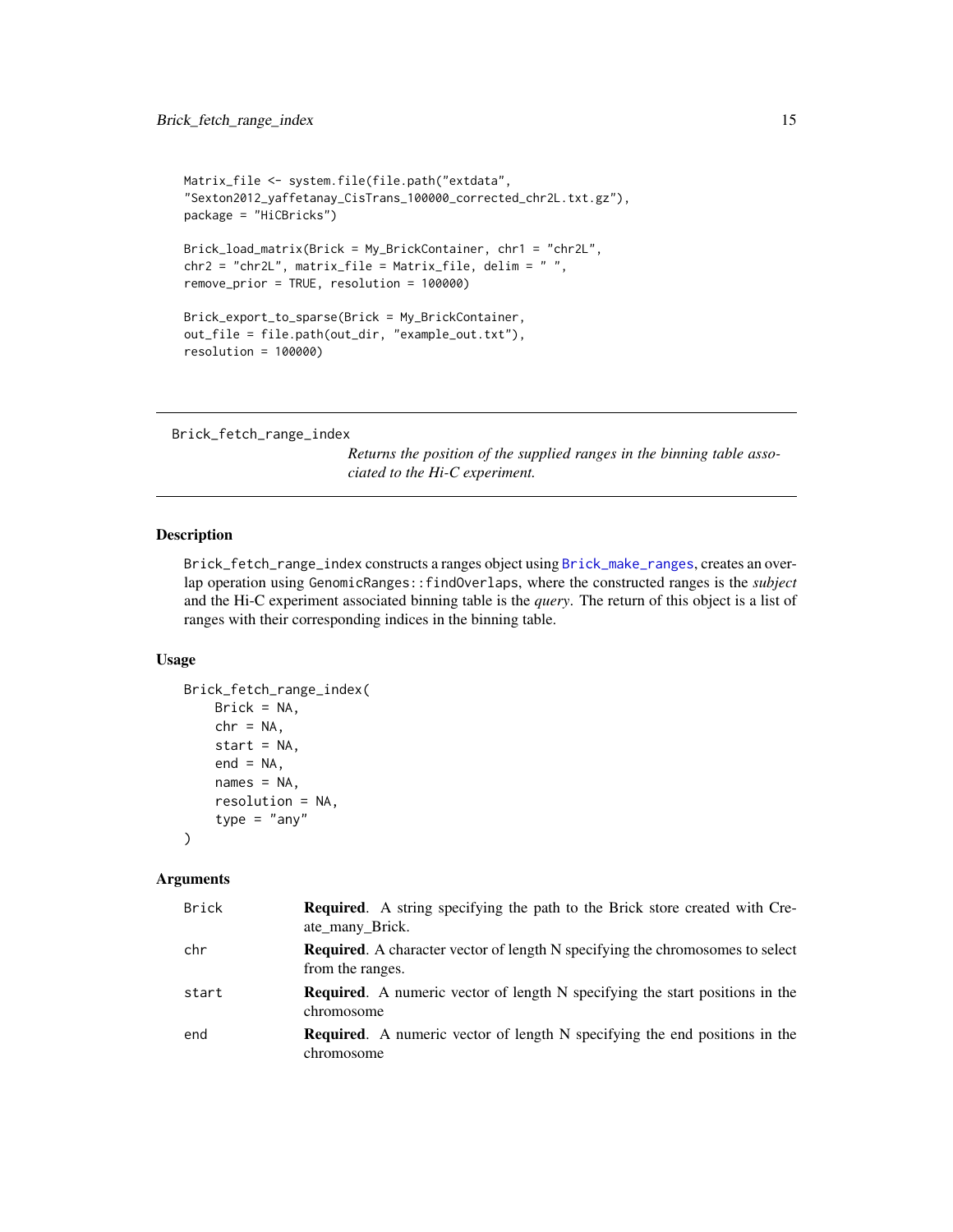<span id="page-15-0"></span>

| names      | <b>Optional.</b> A character vector of length N specifying the names of the chromo-<br>somes. If absent, names will take the form christartiend.                                                         |
|------------|----------------------------------------------------------------------------------------------------------------------------------------------------------------------------------------------------------|
| resolution | <b>Optional.</b> Default NA When an object of class BrickContainer is provided,<br>resolution defines the resolution on which the function is executed                                                   |
| type       | <b>Optional.</b> Default any Type of overlap operation to do. It should be one of two,<br>any or within. any considers any overlap (at least 1 bp) between the provided<br>ranges and the binning table. |

### Value

Returns a GenomicRanges object of same length as the chr, start, end vectors provided. The object is returned with an additional column, Indexes. Indexes is a column of class IRanges::IntegerList, which is part of the larger IRanges::AtomicList superset. This "Indexes" column can be accessed like a normal GRanges column with the additional list accessor [[]] in place of the normal vector accessor [].

#### Examples

```
Bintable.path <- system.file(file.path("extdata", "Bintable_100kb.bins"),
package = "HiCBricks")
```

```
out_dir <- file.path(tempdir(), "fetch_range_index_test")
dir.create(out_dir)
```

```
My_BrickContainer <- Create_many_Bricks(BinTable = Bintable.path,
  bin_delim = " ", output_directory = out_dir, file_prefix = "Test",
  experiment_name = "Vignette Test", resolution = 100000,
  remove_existing = TRUE)
Chrom <- c("chr2L","chr2L")
Start <- c(1,40000)
End <- c(1000000,2000000)
Test_Run <- Brick_fetch_range_index(Brick = My_BrickContainer,
chr = Chrom, start = Start, end = End, resolution = 100000)
Test_Run$Indexes[[1]]
```
<span id="page-15-1"></span>Brick\_fetch\_row\_vector

*Return row or col vectors.*

#### Description

Brick\_fetch\_row\_vector will fetch any given rows from a matrix. If required, the rows can be subsetted on the columns and transformations applied. Vice versa is also true, wherein columns can be retrieved and rows subsetted.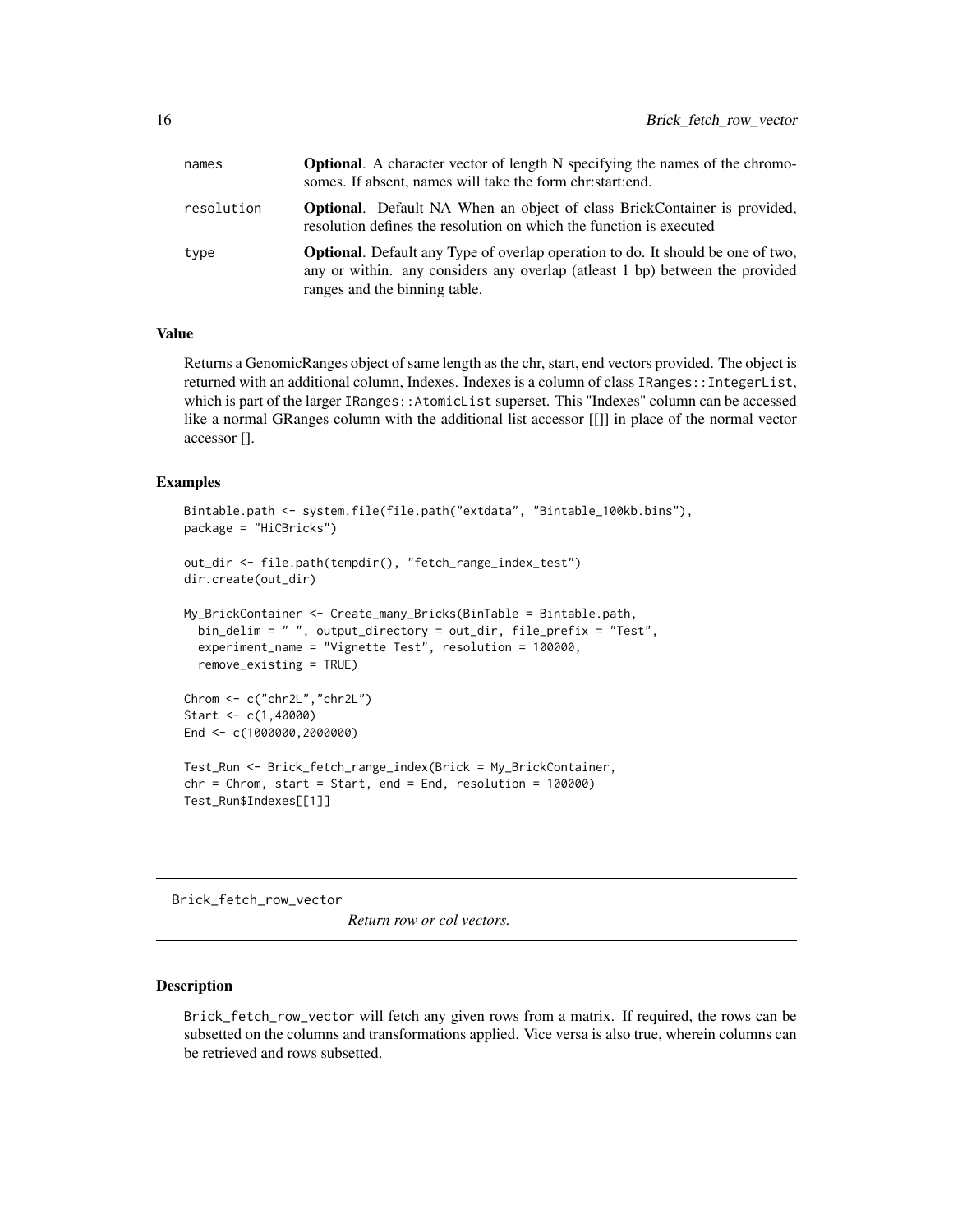### Usage

```
Brick_fetch_row_vector(
   Brick,
    chr1,
   chr2,
    resolution,
   by = c("position", "ranges"),
    vector,
    regions = NULL,
    force = FALSE,
    flip = FALSE,
   FUN = NULL
)
```
### Arguments

| <b>Brick</b> | <b>Required.</b> A string specifying the path to the Brick store created with Cre-<br>ate_many_Brick.                                                                                                                                                                                                                                                                                                                  |
|--------------|------------------------------------------------------------------------------------------------------------------------------------------------------------------------------------------------------------------------------------------------------------------------------------------------------------------------------------------------------------------------------------------------------------------------|
| chr1         | <b>Required.</b> A character vector of length 1 specifying the chromosome corre-<br>sponding to the rows of the matrix                                                                                                                                                                                                                                                                                                 |
| chr2         | <b>Required.</b> A character vector of length 1 specifying the chromosome corre-<br>sponding to the columns of the matrix                                                                                                                                                                                                                                                                                              |
| resolution   | <b>Optional.</b> Default NA When an object of class BrickContainer is provided,<br>resolution defines the resolution on which the function is executed                                                                                                                                                                                                                                                                 |
| by           | <b>Required.</b> One of two possible values, "position" or "ranges". A one-dimensional<br>numeric vector of length 1 specifying one of either position or ranges.                                                                                                                                                                                                                                                      |
| vector       | <b>Required.</b> If by is position, a 1 dimensional numeric vector containing the rows<br>to be extracted is expected. If by is ranges, a 1 dimensional character vector<br>containing the names of the bintable is expected. This function does not do<br>overlaps. Rather it returns any given row or column based on their position or<br>names in the bintable.                                                    |
| regions      | Optional. Default NULL A character vector of length vector is expected. Each<br>element must be of the form chr:start:end. These regions will be converted back<br>to their original positions and the corresponding rows will be subsetted by the<br>corresponding region element. If the length of regions does not match, the subset<br>operation will not be done and all elements from the rows will be returned. |
| force        | <b>Optional.</b> Default FALSE If true, will force the retrieval operation when matrix<br>contains loaded data until a certain distance.                                                                                                                                                                                                                                                                               |
| flip         | <b>Optional.</b> Default FALSE If present, will flip everything. This is equivalent to<br>selecting columns, and subsetting on the rows.                                                                                                                                                                                                                                                                               |
| <b>FUN</b>   | Optional. Default NULL If provided a data transformation with FUN will be<br>applied before the matrix is returned.                                                                                                                                                                                                                                                                                                    |

### Value

Returns a list of length vector. Each list element will be of length chr2 binned length or if regions is present the corresponding region length. This may differ based on the operations with FUN.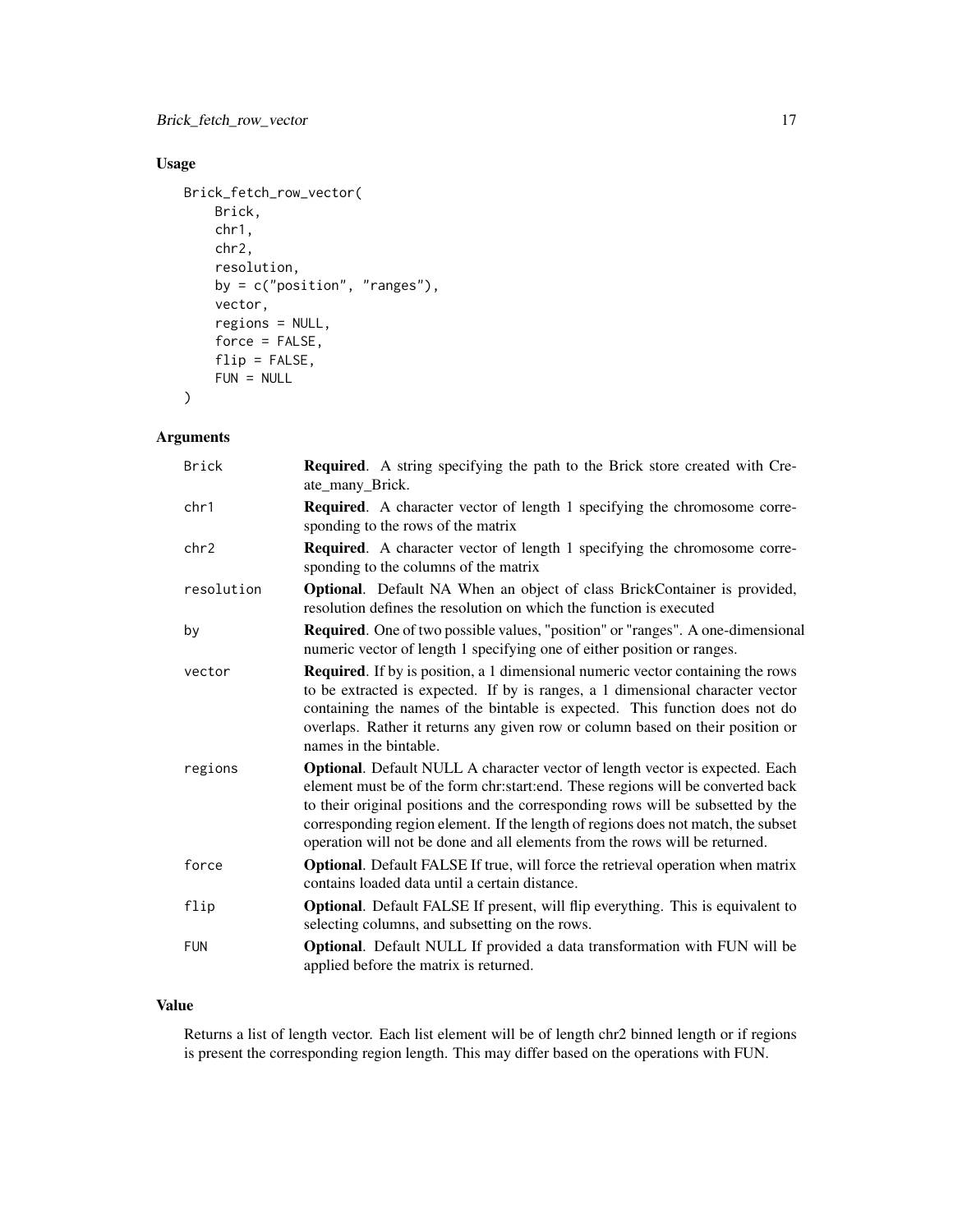### <span id="page-17-0"></span>See Also

[Brick\\_get\\_matrix\\_within\\_coords](#page-23-1) to get matrix by using matrix genomic coordinates, [Brick\\_get\\_values\\_by\\_distance](#page-26-1) to get values separated at a certain distance, [Brick\\_fetch\\_row\\_vector](#page-15-1) to get values in a certain row/col and subset them, [Brick\\_get\\_matrix](#page-20-1) to get matrix by using matrix coordinates.

#### Examples

```
Bintable.path <- system.file(file.path("extdata", "Bintable_100kb.bins"),
package = "HiCBricks")
out_dir <- file.path(tempdir(), "get_row_vector_test")
dir.create(out_dir)
My_BrickContainer <- Create_many_Bricks(BinTable = Bintable.path,
 bin_delim = " ", output_directory = out_dir, file_prefix = "Test",
 experiment_name = "Vignette Test", resolution = 100000,
 remove_existing = TRUE)
Matrix_file <- system.file(file.path("extdata",
"Sexton2012_yaffetanay_CisTrans_100000_corrected_chr2L.txt.gz"),
package = "HiCBricks")
Brick_load_matrix(Brick = My_BrickContainer, chr1 = "chr2L",
chr2 = "chr2L", matrix_file = Matrix_file, delim = " ",
remove_prior = TRUE, resolution = 100000)
Coordinate <- c("chr2L:1:100000","chr2L:100001:200000")
Test_Run <- Brick_fetch_row_vector(Brick = My_BrickContainer,
chr1 = "chr2L", chr2 = "chr2L", resolution = 100000,by = "ranges", vector = Coordinate,
regions = c("chr2L:1:1000000", "chr2L:40001:2000000"))
```
<span id="page-17-1"></span>Brick\_get\_bintable *Returns the binning table associated to the Hi-C experiment.*

### Description

Brick\_get\_bintable makes a call to [Brick\\_get\\_ranges](#page-25-1) to retrieve the binning table of the associated Brick store. This is equivalent to passing the argument rangekey = "bintable" in [Brick\\_get\\_ranges](#page-25-1)

### Usage

```
Brick_get_bintable(Brick, chr = NA, resolution = NA)
```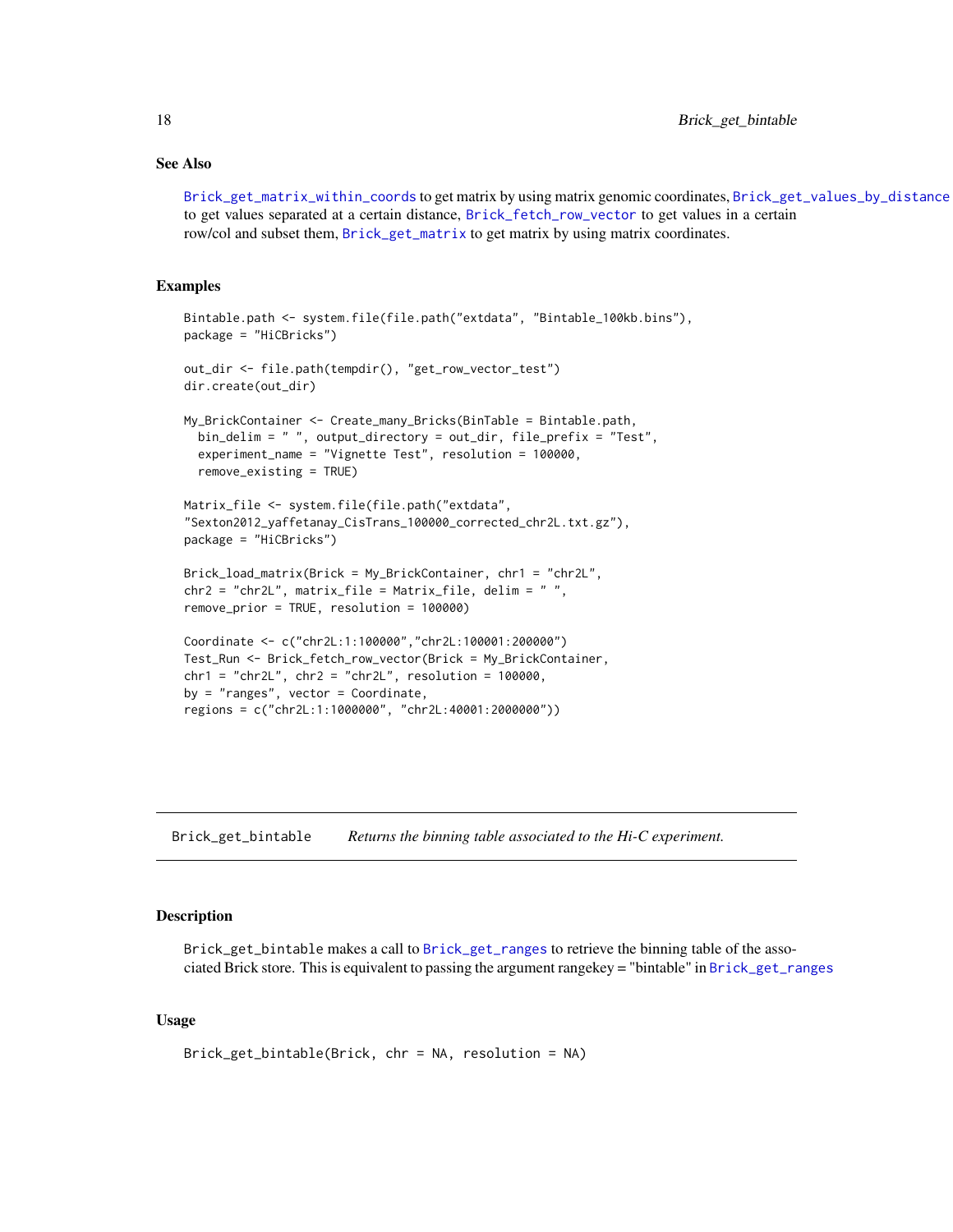<span id="page-18-0"></span>

| Brick      | <b>Required.</b> A string specifying the path to the Brick store created with Cre-<br>ate many Brick. |
|------------|-------------------------------------------------------------------------------------------------------|
| chr        | <b>Optional.</b> A chr string specifying the chromosome to select from the ranges.                    |
| resolution | <b>Optional.</b> Default NA When an object of class BrickContainer is provided,                       |
|            | resolution defines the resolution on which the function is executed                                   |

### Value

Returns a GRanges object containing the binning table associated to the Brick store.

#### See Also

Brick\_get\_ranges

#### Examples

```
Bintable.path <- system.file(file.path("extdata", "Bintable_100kb.bins"),
package = "HiCBricks")
```

```
out_dir <- file.path(tempdir(), "list_get_bintable_test")
dir.create(out_dir)
```

```
My_BrickContainer <- Create_many_Bricks(BinTable = Bintable.path,
   bin_delim = " ", output_directory = out_dir, file_prefix = "Test",
    experiment_name = "Vignette Test", resolution = 100000,
    remove_existing = TRUE)
```

```
Brick_get_bintable(Brick = My_BrickContainer, resolution = 100000)
```
<span id="page-18-1"></span>Brick\_get\_chrominfo *Get the chrominfo for the Hi-C experiment.*

### Description

Brick\_get\_chrominfo fetches the associated chrominfo table for the Brick it is associated to.

### Usage

```
Brick_get_chrominfo(Brick, resolution = NA)
```
### Arguments

| Brick      | <b>Required.</b> A string specifying the path to the Brick store created with Cre- |
|------------|------------------------------------------------------------------------------------|
|            | ate many Brick.                                                                    |
| resolution | <b>Optional.</b> Default NA When an object of class BrickContainer is provided,    |
|            | resolution defines the resolution on which the function is executed                |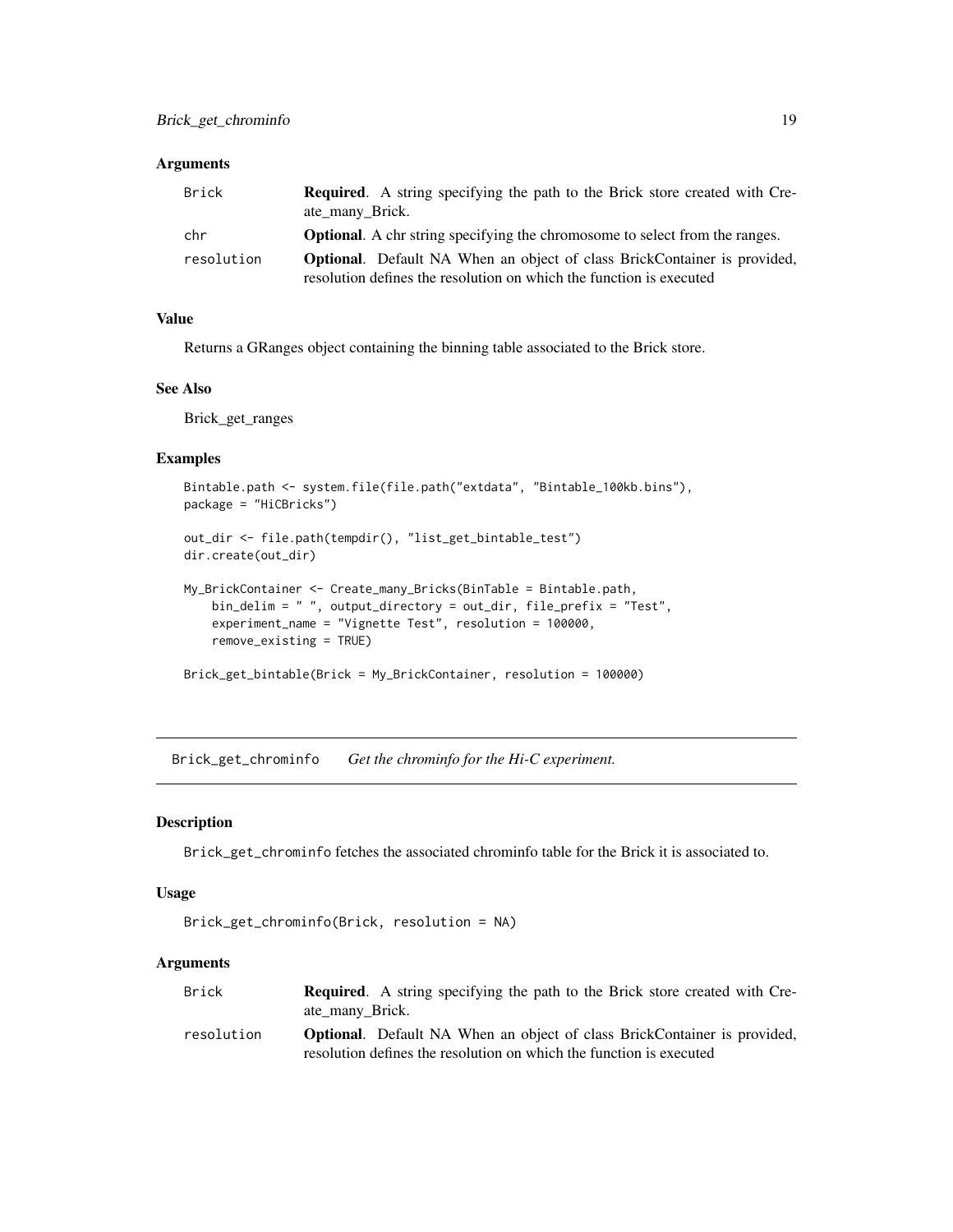### <span id="page-19-0"></span>Value

A three column data.frame containing chromosomes, nrows and length.

chromosomes corresponds to all chromosomes in the provided bintable.

nrows corresponds to the number of entries in the bintable or dimension for that chromosome in a Hi-C matrix.

Length is the total bp length of the same chromosome (max value for that chromosome in the bintable).

### Examples

```
Bintable_path <- system.file(file.path("extdata", "Bintable_100kb.bins"),
package = "HiCBricks")
```
out\_dir <- file.path(tempdir(), "HiCBricks\_chrominfo\_test")

dir.create(out\_dir)

```
My_BrickContainer <- Create_many_Bricks(BinTable = Bintable_path,
bin_delim=" ", remove_existing=TRUE, output_directory = out_dir,
file_prefix = "HiCBricks_vignette_test", resolution = 100000,
experiment_name = "HiCBricks vignette test")
```

```
Brick_get_chrominfo(Brick = My_BrickContainer, resolution = 100000)
```
Brick\_get\_entire\_matrix

*Return an entire matrix for provided chromosome pair for a resolution.*

### Description

Brick\_get\_entire\_matrix will return the entire matrix for the entire chromosome pair provided an object of class BrickContainer, and values for chr1, chr2 and resolution values.

### Usage

```
Brick_get_entire_matrix(Brick, chr1, chr2, resolution)
```
#### **Arguments**

| <b>Brick</b> | <b>Required.</b> A string specifying the path to the Brick store created with Cre-<br>ate_many_Brick.                                                  |
|--------------|--------------------------------------------------------------------------------------------------------------------------------------------------------|
| chr1         | <b>Required.</b> A character vector of length 1 specifying the chromosome corre-<br>sponding to the rows of the matrix                                 |
| chr2         | <b>Required.</b> A character vector of length 1 specifying the chromosome corre-<br>sponding to the columns of the matrix                              |
| resolution   | <b>Optional.</b> Default NA When an object of class BrickContainer is provided,<br>resolution defines the resolution on which the function is executed |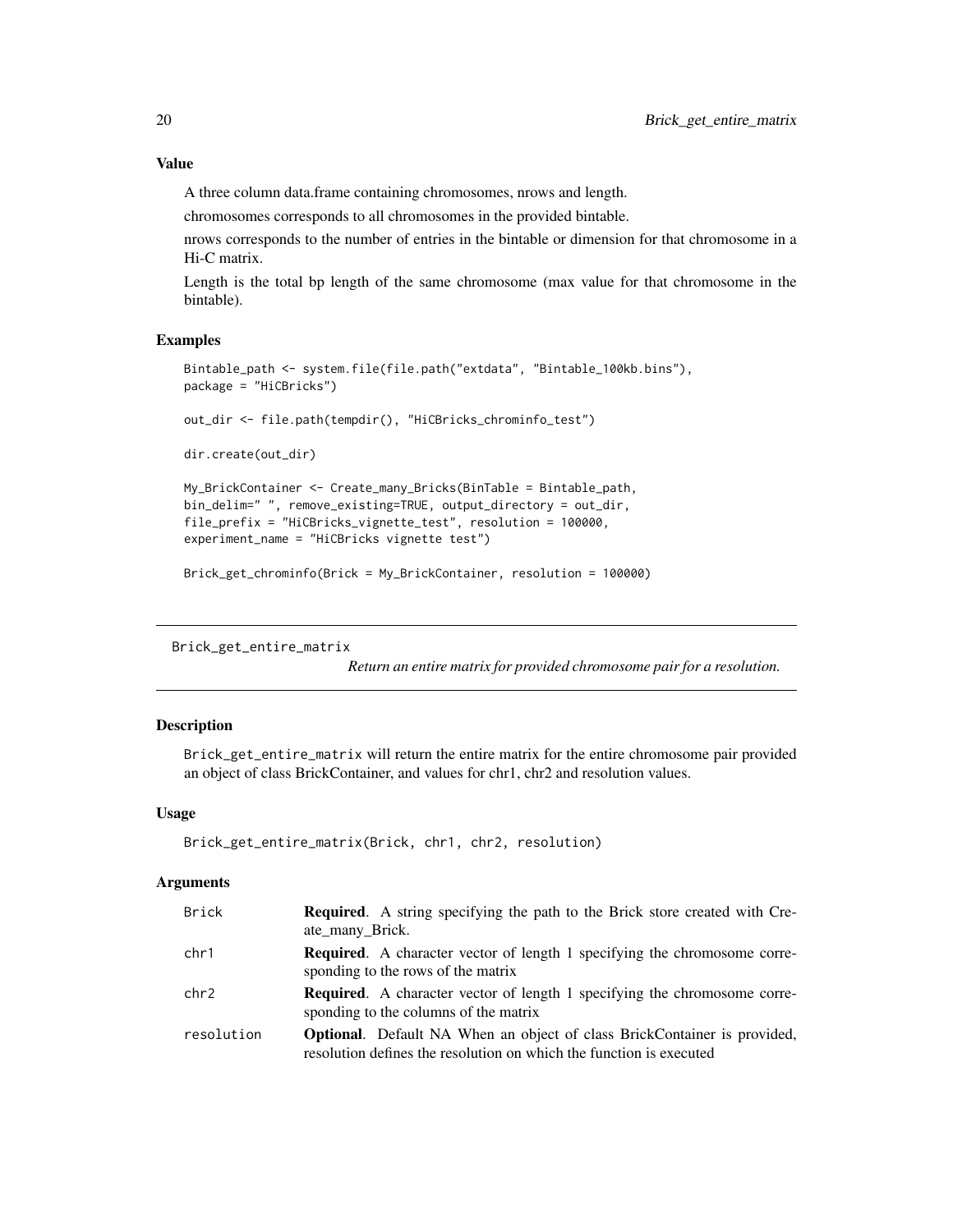### <span id="page-20-0"></span>Brick\_get\_matrix 21

#### Value

Returns an object of class matrix with dimensions corresponding to chr1 binned length by chr2 binned length.

### Examples

```
Bintable.path <- system.file(file.path("extdata", "Bintable_100kb.bins"),
package = "HiCBricks")
out_dir <- file.path(tempdir(), "get_vector_val_test")
if(!file.exists(out_dir)){
    dir.create(out_dir)
}
My_BrickContainer <- Create_many_Bricks(BinTable = Bintable.path,
    bin_delim = " ", output_directory = out_dir, file_prefix = "Test",
    experiment_name = "Vignette Test", resolution = 100000,
    remove_existing = TRUE)
Matrix_file <- system.file(file.path("extdata",
"Sexton2012_yaffetanay_CisTrans_100000_corrected_chr2L.txt.gz"),
package = "HiCBricks")
Brick_load_matrix(Brick = My_BrickContainer, chr1 = "chr2L",
chr2 = "chr2L", matrix_file = Matrix_file, delim = " ",
remove_prior = TRUE, resolution = 100000)
Entire_matrix <- Brick_get_entire_matrix(Brick = My_BrickContainer,
chr1 = "chr2L", chr2 = "chr2L", resolution = 100000)
```
<span id="page-20-1"></span>Brick\_get\_matrix *Return a matrix subset.*

### Description

Brick\_get\_matrix will fetch a matrix subset between row values ranging from min(x\_coords) to  $max(x\_coordinates)$  and column values ranging from  $min(x\_coordinates)$  to max $(x\_coordinates)$ 

#### Usage

```
Brick_get_matrix(
   Brick,
   chr1,
   chr2,
    x_coords,
    y_coords,
    resolution,
    force = FALSE,
```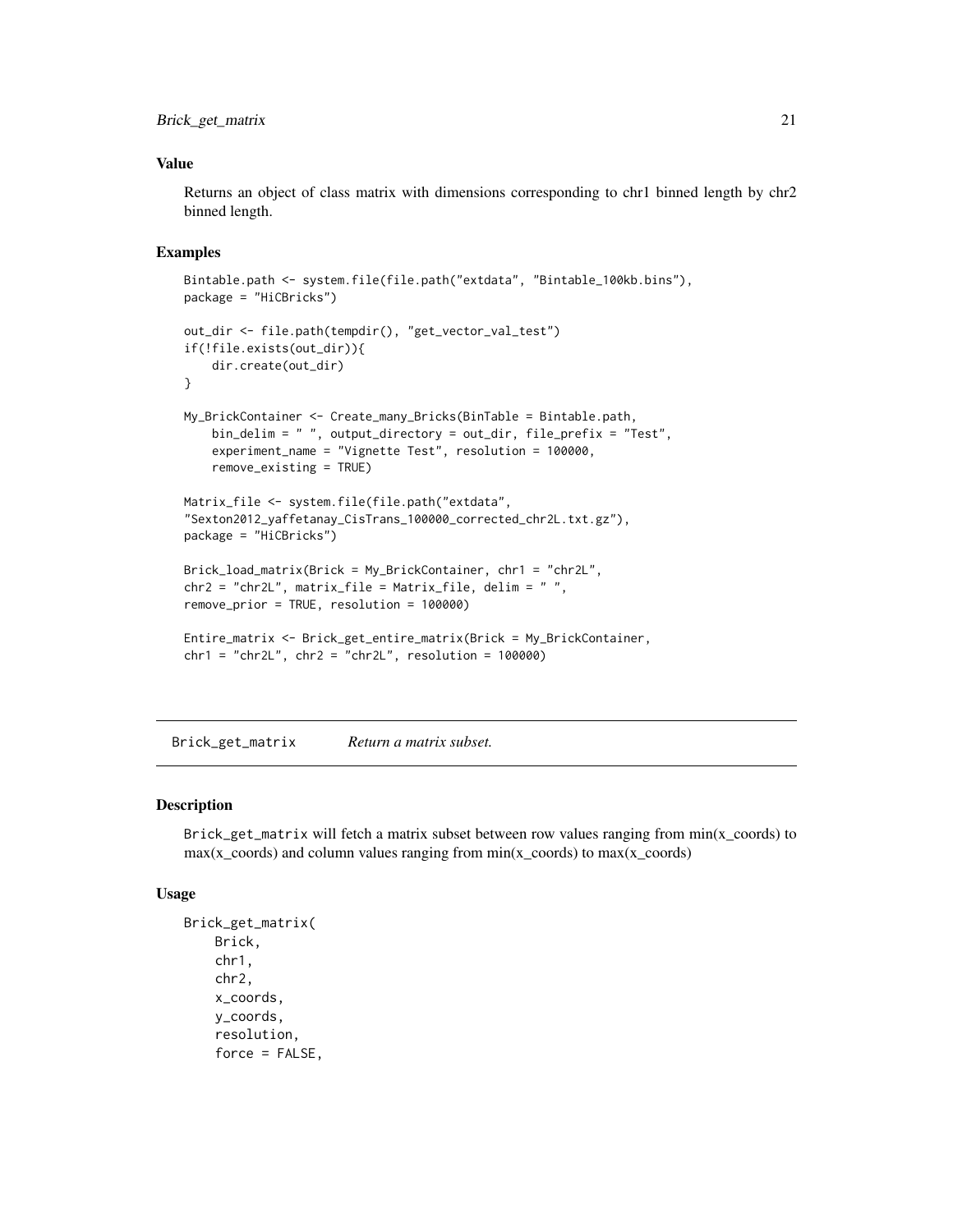### FUN = NULL

<span id="page-21-0"></span>)

### Arguments

| <b>Brick</b> | <b>Required.</b> A string specifying the path to the Brick store created with Cre-<br>ate many Brick.                                                  |
|--------------|--------------------------------------------------------------------------------------------------------------------------------------------------------|
| chr1         | <b>Required.</b> A character vector of length 1 specifying the chromosome corre-<br>sponding to the rows of the matrix                                 |
| chr2         | <b>Required.</b> A character vector of length 1 specifying the chromosome corre-<br>sponding to the columns of the matrix                              |
| x_coords     | <b>Required.</b> A one-dimensional numeric vector specifying the rows to subset.                                                                       |
| y_coords     | <b>Required.</b> A one-dimensional numeric vector specifying the columns to subset.                                                                    |
| resolution   | <b>Optional.</b> Default NA When an object of class BrickContainer is provided,<br>resolution defines the resolution on which the function is executed |
| force        | <b>Optional.</b> Default FALSE If true, will force the retrieval operation when matrix<br>contains loaded data until a certain distance.               |
| <b>FUN</b>   | <b>Optional.</b> If provided a data transformation with FUN will be applied before<br>the matrix is returned.                                          |

### Value

Returns a matrix of dimension x\_coords length by y\_coords length. This may differ based on the operations with FUN.

### See Also

[Brick\\_get\\_matrix\\_within\\_coords](#page-23-1) to get matrix by using matrix genomic coordinates, [Brick\\_get\\_values\\_by\\_distance](#page-26-1) to get values separated at a certain distance, [Brick\\_fetch\\_row\\_vector](#page-15-1) to getvalues in a certain row/col and subset them, [Brick\\_get\\_vector\\_values](#page-28-1) to get values using matrix coordinates.

```
Bintable.path <- system.file(file.path("extdata", "Bintable_100kb.bins"),
package = "HiCBricks")
out_dir <- file.path(tempdir(), "get_matrix_test")
dir.create(out_dir)
My_BrickContainer <- Create_many_Bricks(BinTable = Bintable.path,
   bin_delim = " ", output_directory = out_dir, file_prefix = "Test",
    experiment_name = "Vignette Test", resolution = 100000,
   remove_existing = TRUE)
Matrix_file <- system.file(file.path("extdata",
"Sexton2012_yaffetanay_CisTrans_100000_corrected_chr2L.txt.gz"),
package = "HiCBricks")
Brick_load_matrix(Brick = My_BrickContainer, chr1 = "chr2L",
```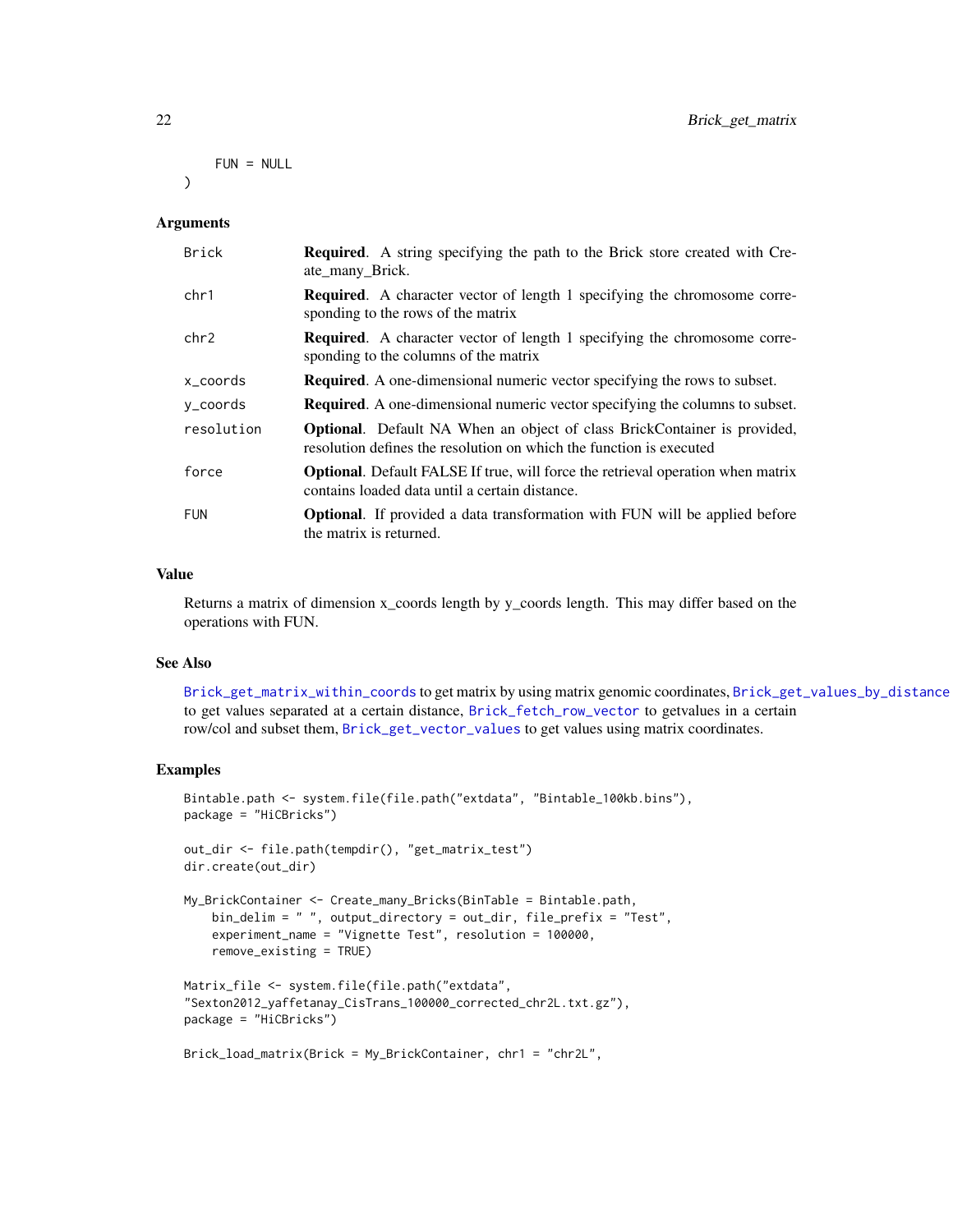```
chr2 = "chr2L", matrix_file = Matrix_file, delim = " ",
remove_prior = TRUE, resolution = 100000)
Brick_get_matrix(Brick = My_BrickContainer, chr1 = "chr2L", chr2 = "chr2L",
x_{\text{1}} = c(1:10), y_{\text{2}} = c(1:10), r = 100000)
```
<span id="page-22-1"></span>Brick\_get\_matrix\_mcols

*Get the matrix metadata columns in the Brick store.*

#### Description

Brick\_get\_matrix\_mcols will get the specified matrix metadata column for a chr1 vs chr2 Hi-C data matrix. Here, chr1 represents the rows and chr2 represents the columns of the matrix. For cis Hi-C matrices, where chr1 == chr2, chr2\_bin\_coverage and chr2\_col\_sums equals chr1\_bin\_coverage and chr1\_row\_sums respectively.

### Usage

```
Brick_get_matrix_mcols(
    Brick,
    chr1,
    chr2,
    resolution,
  what = c("chr1_bin_coverage", "chr2_bin_coverage", "chr1_row_sums", "chr2_col_sums")
)
```
### Arguments

| Brick      | <b>Required.</b> A string specifying the path to the Brick store created with Cre-<br>ate_many_Brick.                                                  |
|------------|--------------------------------------------------------------------------------------------------------------------------------------------------------|
| chr1       | <b>Required.</b> A character vector of length 1 specifying the chromosome corre-<br>sponding to the rows of the matrix                                 |
| chr2       | <b>Required.</b> A character vector of length 1 specifying the chromosome corre-<br>sponding to the columns of the matrix                              |
| resolution | <b>Optional.</b> Default NA When an object of class BrickContainer is provided,<br>resolution defines the resolution on which the function is executed |
| what       | <b>Required</b> A character vector of length 1 specifying the matrix metric to retrieve                                                                |

#### Details

These metadata columns are:

- chr1\_bin\_coverage: Percentage of rows containing non-zero values
- chr2\_bin\_coverage: Percentage of columns containing non-zero values
- chr1\_row\_sums: Total signal (if normalised) or number of reads (if counts) in each row.
- chr2\_col\_sums: Total signal (if normalised) or number of reads (if counts) in each column.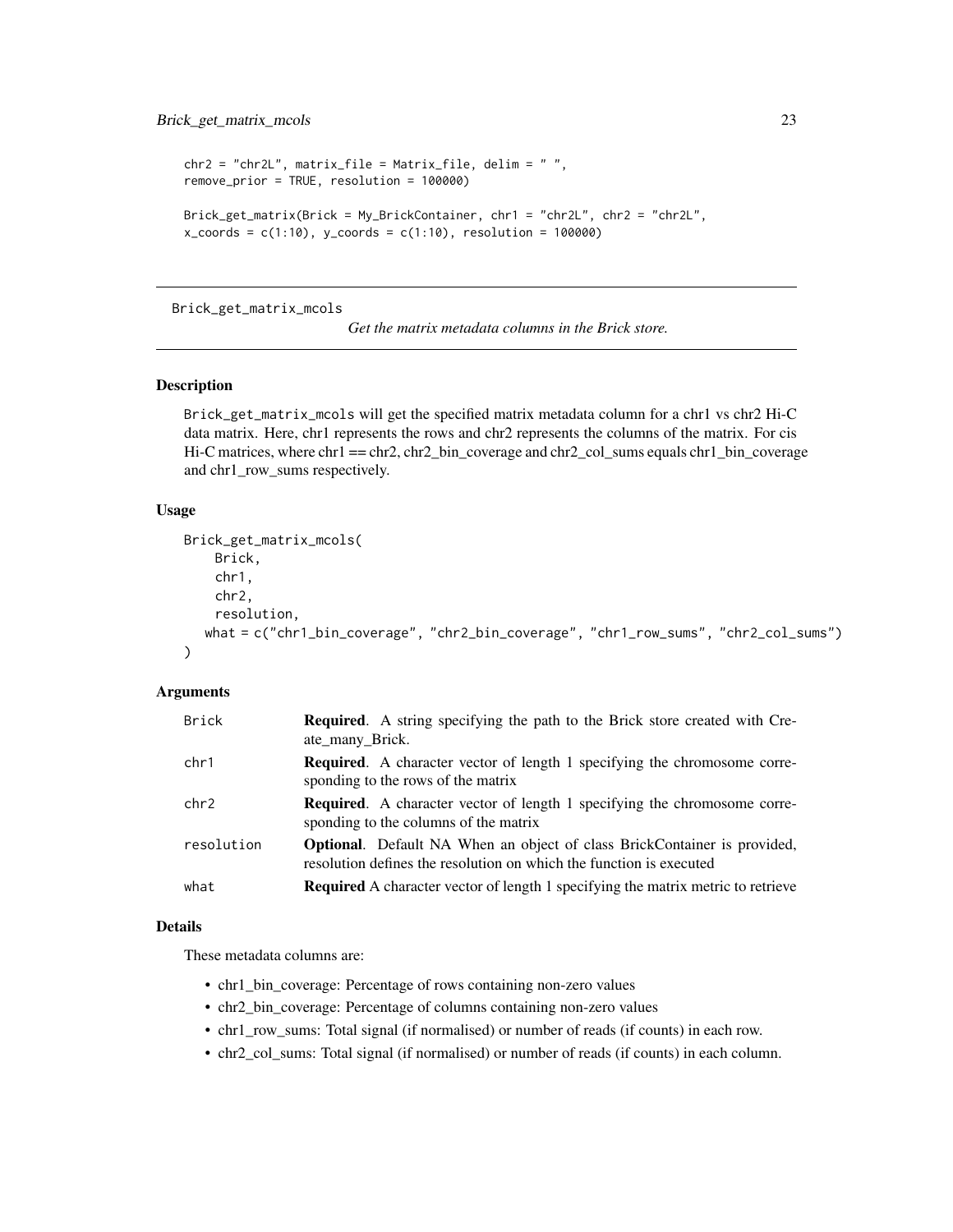#### <span id="page-23-0"></span>Value

Returns a 1xN dimensional vector containing the specified matrix metric

### Examples

```
Bintable.path <- system.file(file.path("extdata", "Bintable_100kb.bins"),
package = "HiCBricks")
out_dir <- file.path(tempdir(), "get_matrix_mcols_test")
dir.create(out_dir)
My_BrickContainer <- Create_many_Bricks(BinTable = Bintable.path,
    bin_delim = " ", output_directory = out_dir, file_prefix = "Test",
    experiment_name = "Vignette Test", resolution = 100000,
   remove_existing = TRUE)
Matrix_file <- system.file(file.path("extdata",
"Sexton2012_yaffetanay_CisTrans_100000_corrected_chr2L.txt.gz"),
package = "HiCBricks")
Brick_load_matrix(Brick = My_BrickContainer, chr1 = "chr2L",
chr2 = "chr2L", matrix_file = Matrix_file, delim = " ",
remove_prior = TRUE, resolution = 100000)
Brick_get_matrix_mcols(Brick = My_BrickContainer, chr1 = "chr2L",
chr2 = "chr2L", resolution = 100000, what = "chr1_bin_coverage")
```
<span id="page-23-1"></span>Brick\_get\_matrix\_within\_coords

*Return a matrix subset between two regions.*

### Description

Brick\_get\_matrix\_within\_coords will fetch a matrix subset after creating an overlap operation between both regions and the bintable associated to the Brick store. This function calls [Brick\\_get\\_matrix](#page-20-1).

#### Usage

```
Brick_get_matrix_within_coords(
    Brick,
    x_coords,
   y_coords,
    resolution,
   force = FALSE,FUN = NULL
)
```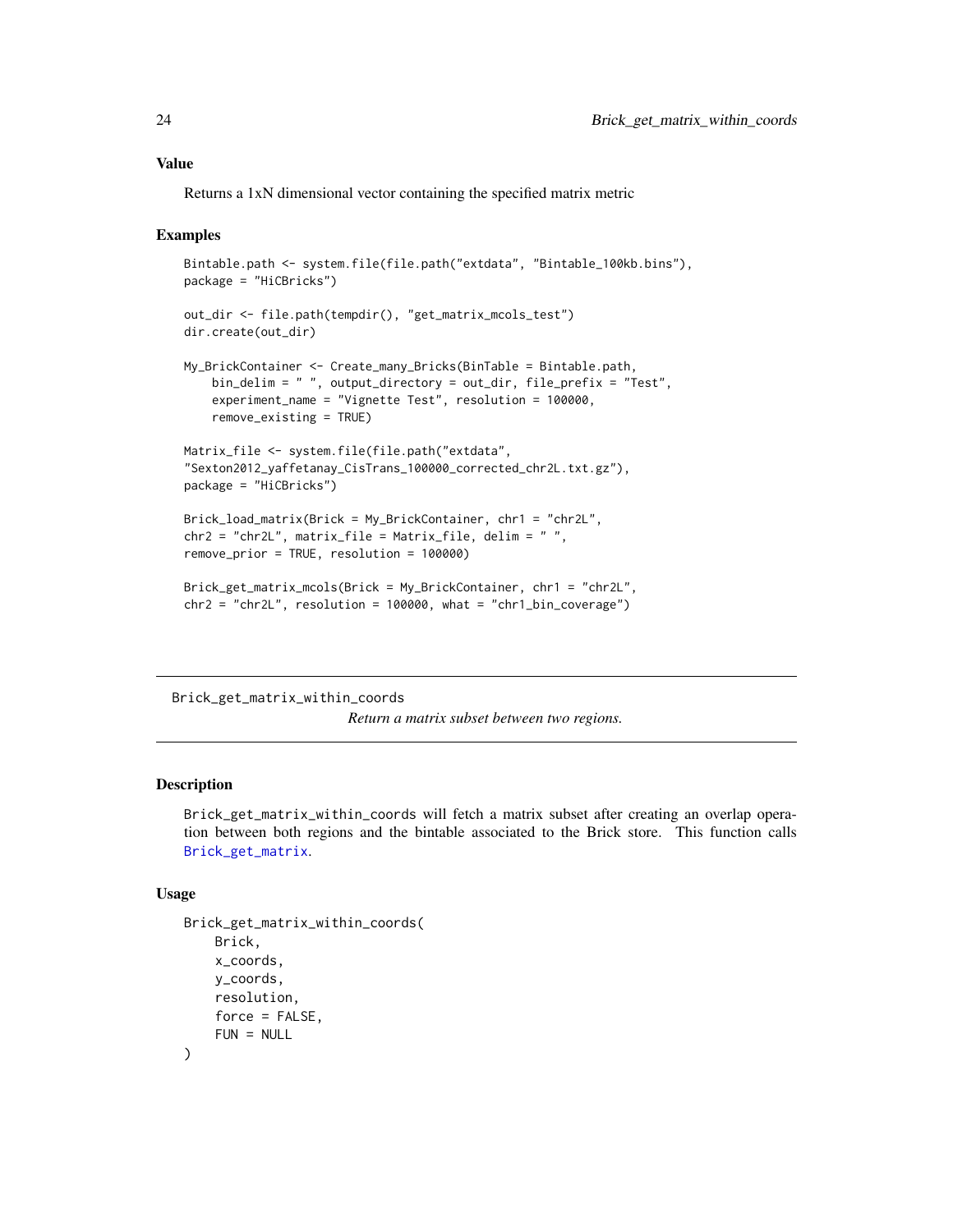<span id="page-24-0"></span>

| <b>Brick</b> | <b>Required.</b> A string specifying the path to the Brick store created with Cre-<br>ate_many_Brick.                                                                                                                     |
|--------------|---------------------------------------------------------------------------------------------------------------------------------------------------------------------------------------------------------------------------|
| x coords     | <b>Required.</b> A string specifying the region to subset on the rows. It takes the form<br>chr:start:end. An overlap operation with the associated bintable will be done to<br>identify the bins to subset on the row    |
| y_coords     | <b>Required.</b> A string specifying the region to subset on the rows. It takes the form<br>chr:start:end. An overlap operation with the associated bintable will be done to<br>identify the bins to subset on the column |
| resolution   | <b>Optional.</b> Default NA When an object of class BrickContainer is provided,<br>resolution defines the resolution on which the function is executed                                                                    |
| force        | <b>Optional.</b> Default FALSE If true, will force the retrieval operation when matrix<br>contains loaded data until a certain distance.                                                                                  |
| <b>FUN</b>   | <b>Optional.</b> If provided a data transformation with FUN will be applied before<br>the matrix is returned.                                                                                                             |

### Value

Returns a matrix of dimension x\_coords binned length by y\_coords binned length. This may differ based on FUN.

#### See Also

[Brick\\_get\\_matrix](#page-20-1) to get matrix by using matrix coordinates, [Brick\\_get\\_values\\_by\\_distance](#page-26-1) to get values separated at a certain distance, [Brick\\_fetch\\_row\\_vector](#page-15-1) to get values in a certain row/col and subset them, [Brick\\_get\\_vector\\_values](#page-28-1) to get values using matrix coordinates.

```
Bintable.path <- system.file(file.path("extdata", "Bintable_100kb.bins"),
package = "HiCBricks")
out_dir <- file.path(tempdir(), "get_matrix_coords_test")
dir.create(out_dir)
My_BrickContainer <- Create_many_Bricks(BinTable = Bintable.path,
   bin_delim = " ", output_directory = out_dir, file_prefix = "Test",
    experiment_name = "Vignette Test", resolution = 100000,
   remove_existing = TRUE)
Matrix_file <- system.file(file.path("extdata",
"Sexton2012_yaffetanay_CisTrans_100000_corrected_chr2L.txt.gz"),
package = "HiCBricks")
Brick_load_matrix(Brick = My_BrickContainer, chr1 = "chr2L",
chr2 = "chr2L", matrix_file = Matrix_file, delim = "",remove_prior = TRUE, resolution = 100000)
Brick_get_matrix_within_coords(Brick = My_BrickContainer,
```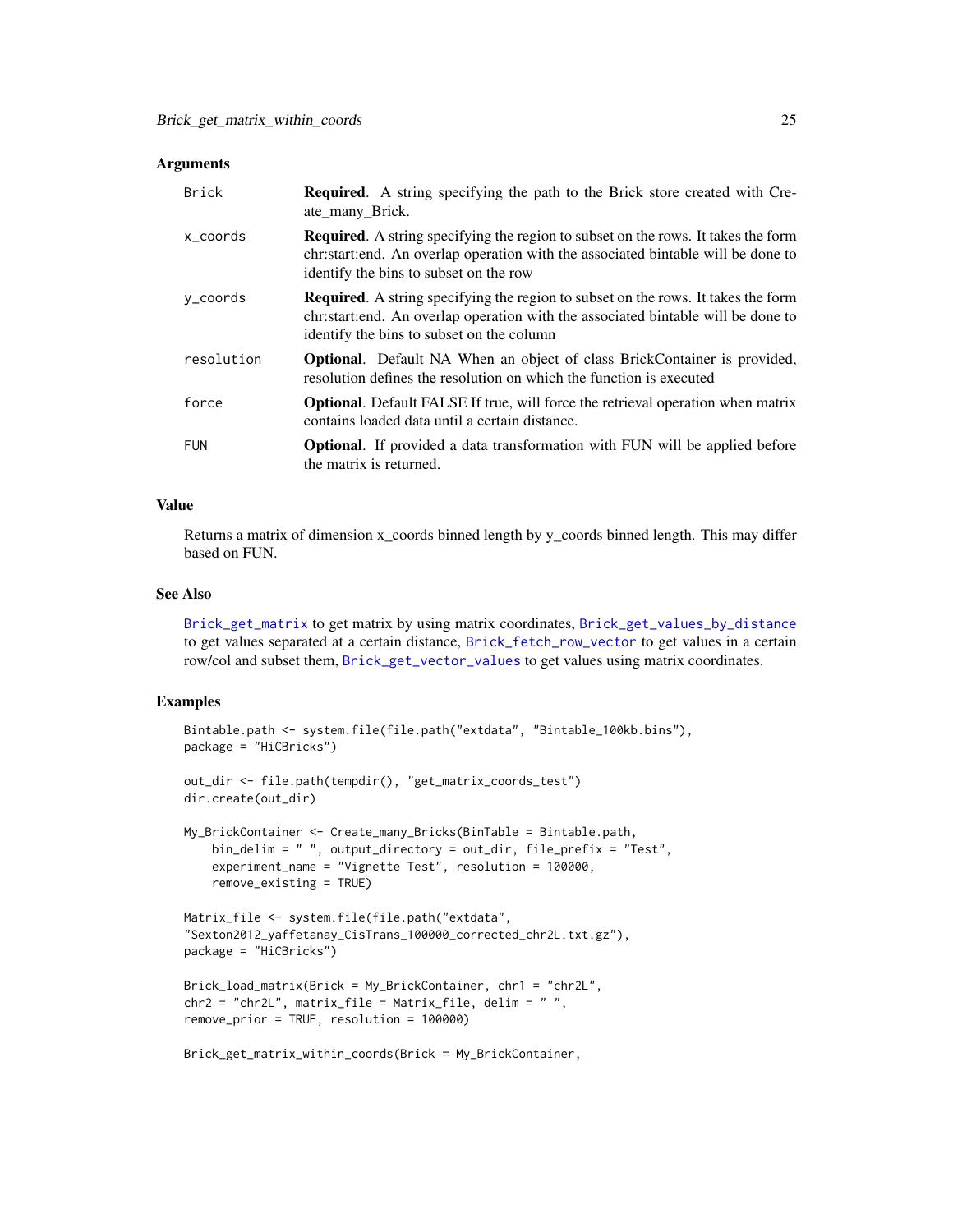```
x_coords = "chr2L:1:1000000",
y_coords = "chr2L:1:1000000",
resolution = 100000)
Brick_get_matrix_within_coords(Brick = My_BrickContainer,
x_coords = "chr2L:1:1000000",
y_coords = "chr2L:1:1000000",
resolution = 100000,
FUN = mean)
```
<span id="page-25-1"></span>Brick\_get\_ranges *Fetch the ranges associated to a rangekey or chromosome.*

### Description

Brick\_get\_ranges will get a ranges object if present in the Brick store and return a GRanges object.

### Usage

```
Brick_get_ranges(Brick = NA, chr = NA, rangekey = NA, resolution = NA)
```
### Arguments

| Brick      | <b>Required.</b> A string specifying the path to the Brick store created with Cre-<br>ate_many_Brick.                                                  |
|------------|--------------------------------------------------------------------------------------------------------------------------------------------------------|
| chr        | <b>Optional.</b> A chr string specifying the chromosome to select from the ranges.                                                                     |
| rangekey   | <b>Required.</b> A string specifying the name of the ranges.                                                                                           |
| resolution | <b>Optional.</b> Default NA When an object of class BrickContainer is provided,<br>resolution defines the resolution on which the function is executed |

### Details

If a rangekey is present, the ranges will be retrieve and a GRanges constructed. Metadata columns will also be added. If these are rangekeys other than "Bintable", and had been added using Brick\_add\_ranges the width and Strand columns may appear as metadata columns. These will most likely be artifacts from converting the original ranges object to a data.frame.

### Value

Returns a GRanges object with the associated metadata columns that may have been present in the Ranges object.

<span id="page-25-0"></span>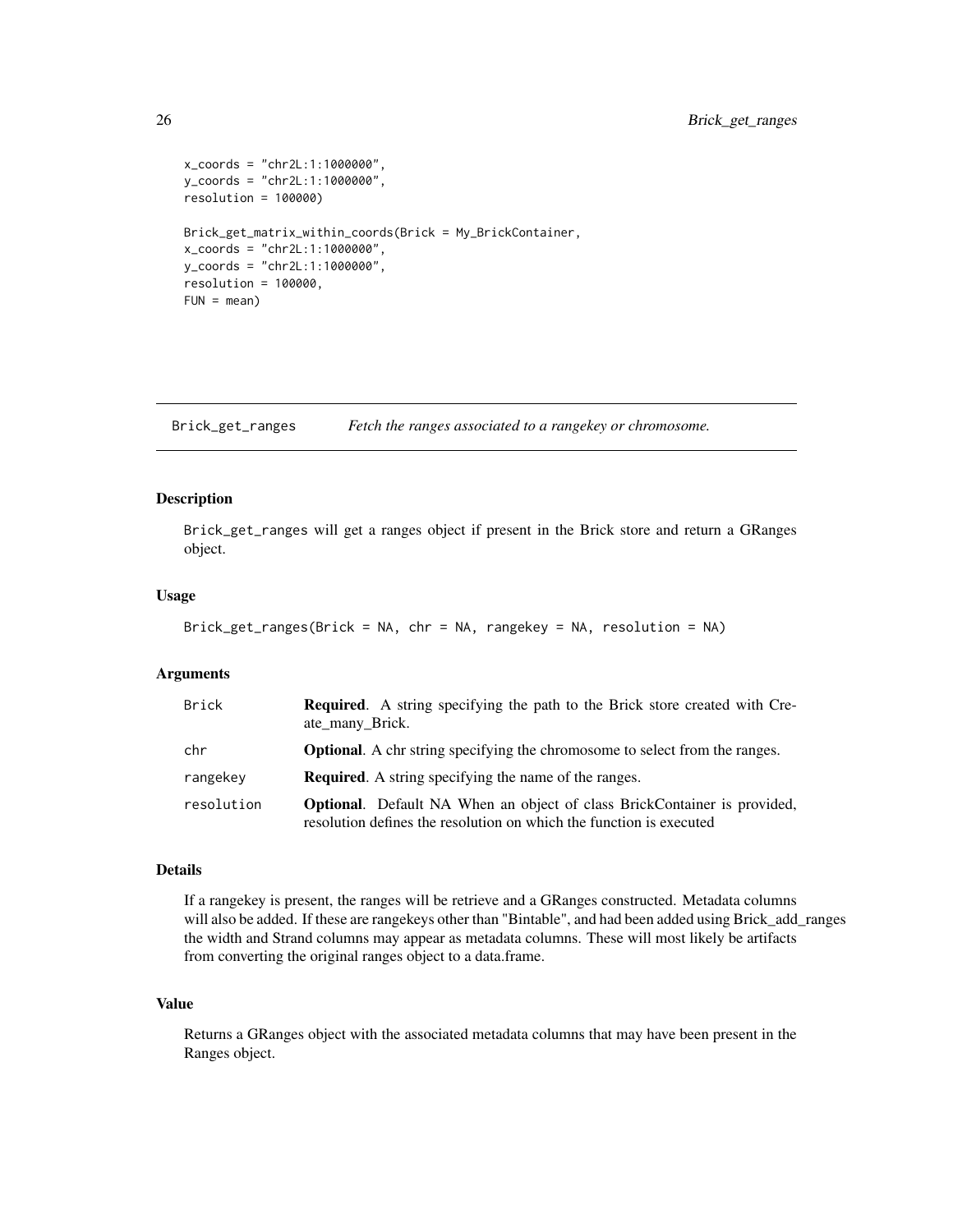### <span id="page-26-0"></span>Examples

```
Bintable.path <- system.file(file.path("extdata", "Bintable_100kb.bins"),
package = "HiCBricks")
out_dir <- file.path(tempdir(), "list_get_ranges_test")
dir.create(out_dir)
My_BrickContainer <- Create_many_Bricks(BinTable = Bintable.path,
    bin_delim = " ", output_directory = out_dir, file_prefix = "Test",
    experiment_name = "Vignette Test", resolution = 100000,
    remove_existing = TRUE)
Brick_get_ranges(Brick = My_BrickContainer, chr = "chr2L",
rangekey = "Bintable", resolution = 100000)
```
<span id="page-26-1"></span>Brick\_get\_values\_by\_distance

*Return values separated by a certain distance.*

### Description

Brick\_get\_values\_by\_distance can fetch values with or without transformation or subsetted by a certain distance. Please note, this module is not an iterable module.

### Usage

```
Brick_get_values_by_distance(
   Brick,
    chr,
    distance,
    resolution,
   constrain_region = NULL,
   batch_size = 500,
   FUN = NULL
)
```
#### Arguments

| Brick      | <b>Required.</b> A string specifying the path to the Brick store created with Cre-<br>ate_many_Brick.                                                  |
|------------|--------------------------------------------------------------------------------------------------------------------------------------------------------|
| chr        | <b>Required.</b> A string specifying the chromosome for the cis Hi-C matrix from<br>which values will be retrieved at a certain distance.              |
| distance   | <b>Required.</b> 0 based. Fetch values separated by distance.                                                                                          |
| resolution | <b>Optional.</b> Default NA When an object of class BrickContainer is provided,<br>resolution defines the resolution on which the function is executed |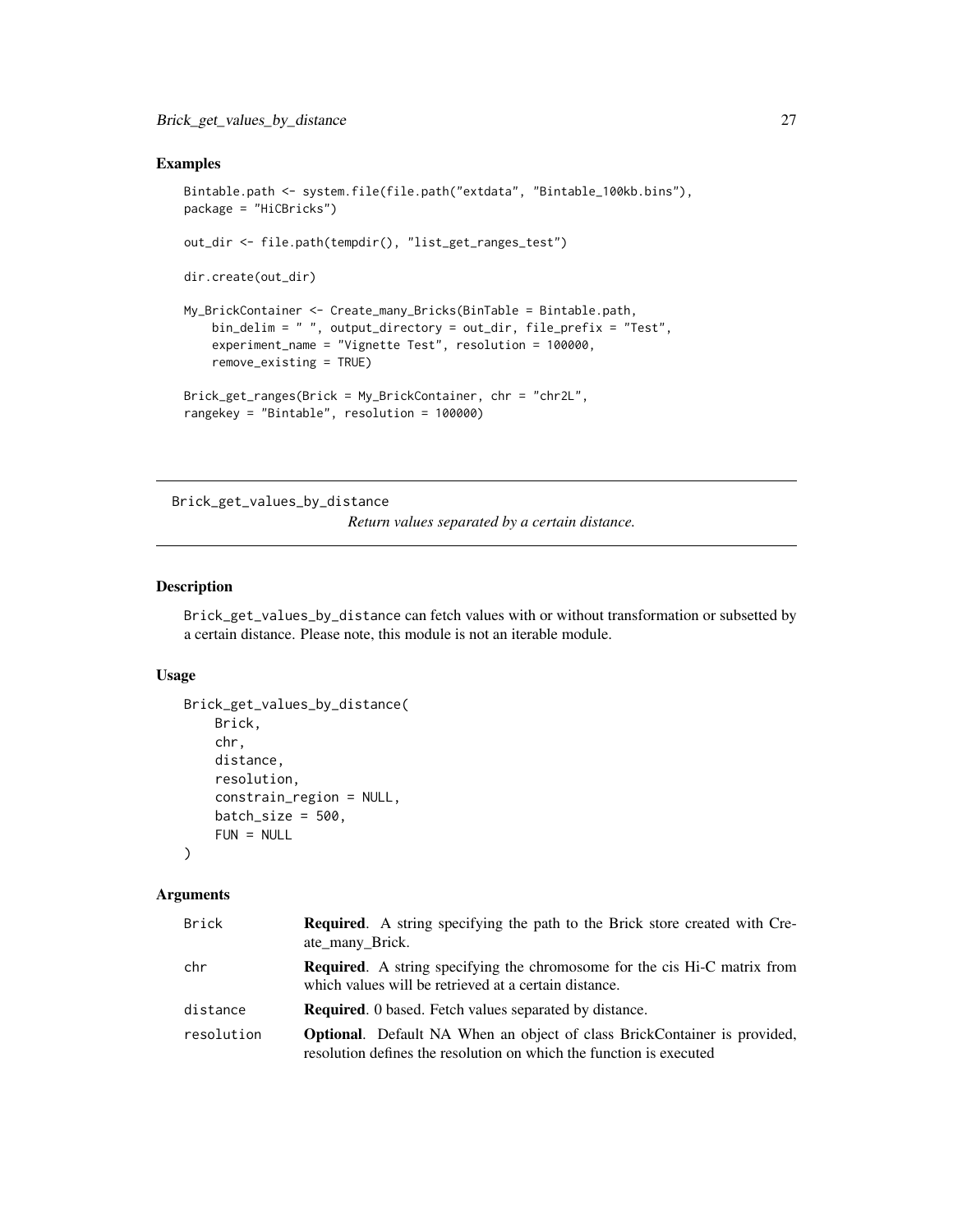<span id="page-27-0"></span>

| constrain_region |                                                                                                                                                         |  |
|------------------|---------------------------------------------------------------------------------------------------------------------------------------------------------|--|
|                  | <b>Optional.</b> A character vector of length 1 with the form chr: start: end specifying<br>the region for which the distance values must be retrieved. |  |
| batch size       | <b>Optional.</b> Default 500 A numeric vector of length 1 specifying the size of the<br>chunk to retrieve for diagonal selection.                       |  |
| FUN              | <b>Optional.</b> If provided a data transformation with FUN will be applied before<br>values are returned.                                              |  |

### Value

Returns a numeric vector of length N depending on the presence of constrain region, FUN and distance from the main diagonal.

### See Also

[Brick\\_get\\_matrix\\_within\\_coords](#page-23-1) to get matrix by using matrix coordinates, [Brick\\_fetch\\_row\\_vector](#page-15-1) to get values in a certain row/col and subset them, [Brick\\_get\\_vector\\_values](#page-28-1) to get values using matrix coordinates, [Brick\\_get\\_matrix](#page-20-1) to get matrix by using matrix coordinates.

```
Bintable.path <- system.file(file.path("extdata", "Bintable_100kb.bins"),
package = "HiCBricks")
out_dir <- file.path(tempdir(), "val_by_dist_test")
dir.create(out_dir)
My_BrickContainer <- Create_many_Bricks(BinTable = Bintable.path,
    bin_delim = " ", output_directory = out_dir, file_prefix = "Test",
    experiment_name = "Vignette Test", resolution = 100000,
   remove_existing = TRUE)
Matrix_file <- system.file(file.path("extdata",
"Sexton2012_yaffetanay_CisTrans_100000_corrected_chr2L.txt.gz"),
package = "HiCBricks")
Brick_load_matrix(Brick = My_BrickContainer, chr1 = "chr2L",
chr2 = "chr2L", matrix_file = Matrix_file, delim = " ",
remove_prior = TRUE, resolution = 100000)
Brick_get_values_by_distance(Brick = My_BrickContainer, chr = "chr2L",
distance = 0, resolution = 100000)
Failsafe_median <- function(x){
    x[is.nan(x) | is.infinite(x) | is.na(x)] <- 0
     return(median(x))
}
Brick_get_values_by_distance(Brick = My_BrickContainer, chr = "chr2L",
resolution = 100000, distance = 4, FUN = Failsafe_median)
```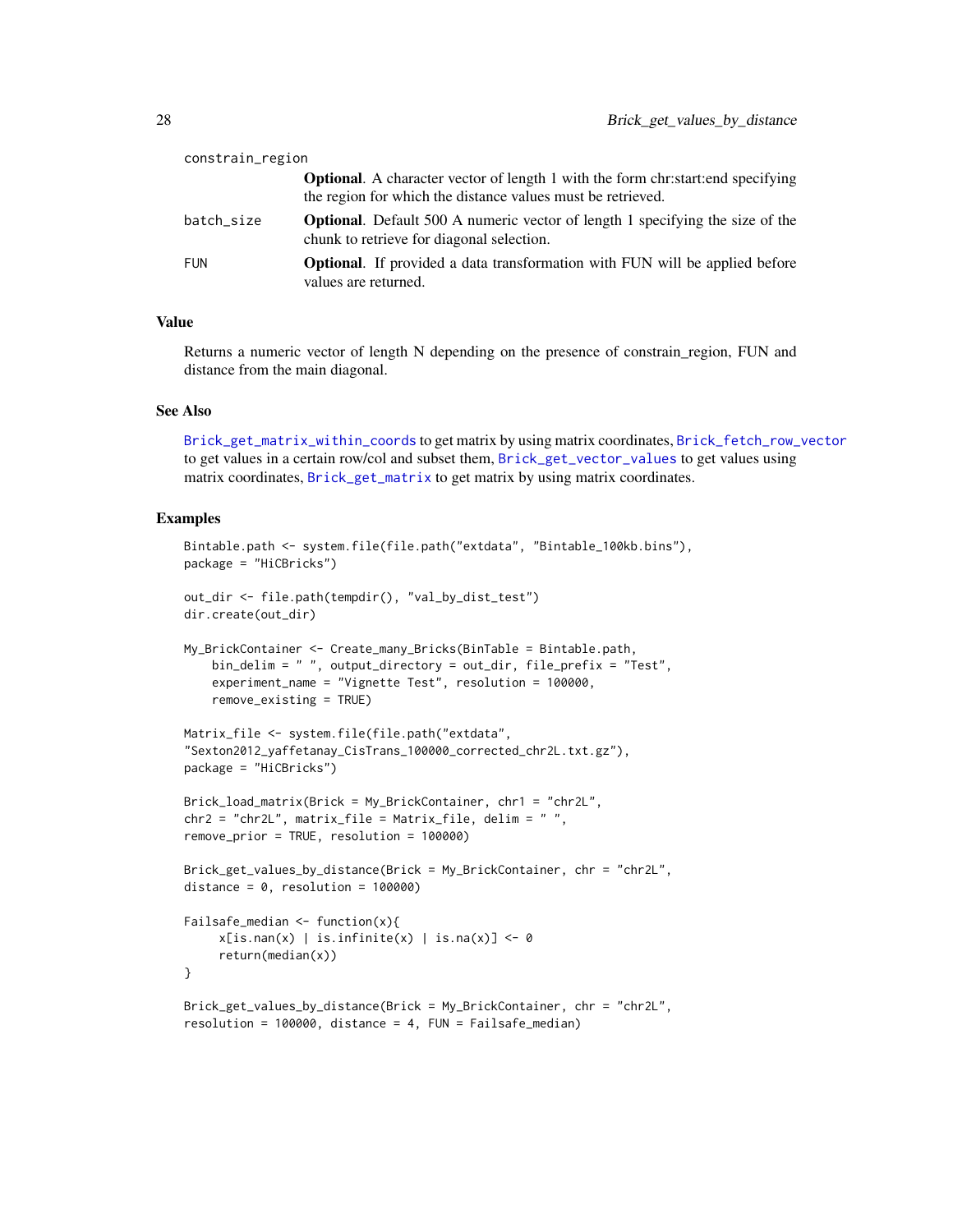<span id="page-28-1"></span><span id="page-28-0"></span>Brick\_get\_vector\_values

*Return a N dimensional vector selection.*

### Description

Brick\_get\_vector\_values is the base function being used by all other matrix retrieval functions.

#### Usage

```
Brick_get_vector_values(
   Brick,
    chr1,
    chr2,
    resolution,
   xaxis,
   yaxis,
   FUN = NULL,force = FALSE
```
)

### Arguments

| <b>Brick</b> | <b>Required.</b> A string specifying the path to the Brick store created with Cre-<br>ate_many_Brick.                                                                                                                      |
|--------------|----------------------------------------------------------------------------------------------------------------------------------------------------------------------------------------------------------------------------|
| chr1         | <b>Required.</b> A character vector of length 1 specifying the chromosome corre-<br>sponding to the rows of the matrix                                                                                                     |
| chr2         | <b>Required.</b> A character vector of length 1 specifying the chromosome corre-<br>sponding to the columns of the matrix                                                                                                  |
| resolution   | Optional. Default NA When an object of class BrickContainer is provided,<br>resolution defines the resolution on which the function is executed                                                                            |
| xaxis        | <b>Required.</b> A 1 dimensional vector containing the rows to retrieve. Gaps in this<br>vector may result in unexpected behaviour as the values which are considered<br>are min(xaxis) and $max(xaxis)$ for retrieval.    |
| yaxis        | <b>Required.</b> A 1 dimensional vector containing the columns to retrieve. Gaps in<br>this vector may result in unexpected behaviour as the values which are consid-<br>ered are min(yaxis) and max(yaxis) for retrieval. |
| <b>FUN</b>   | <b>Optional.</b> Default NULL If provided a data transformation with FUN will be<br>applied before the vector is returned.                                                                                                 |
| force        | <b>Optional.</b> Default FALSE If true, will force the retrieval operation when matrix<br>contains loaded data until a certain distance.                                                                                   |

### Value

Returns a vector of length yaxis if length of xaxis is 1. Else returns a matrix of dimension xaxis length by yaxis length.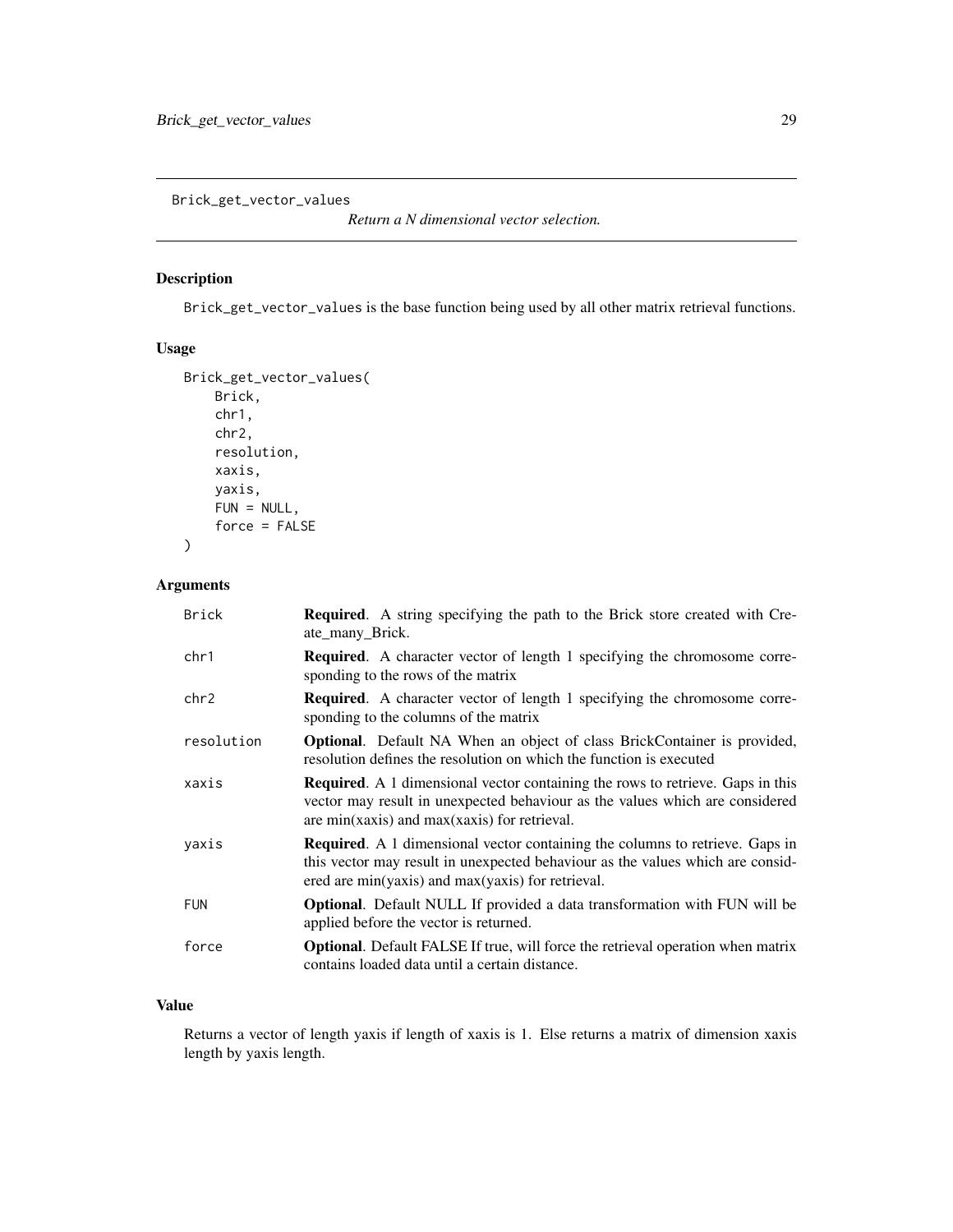#### Note

Whatever the length of xaxis or yaxis may be, the coordinates under consideration will range from  $min(xaxis)$  to  $max(xaxis)$  on the rows or  $min(yaxis)$  to  $max(yaxis)$  on the columns.

### Examples

```
Bintable.path <- system.file(file.path("extdata", "Bintable_100kb.bins"),
package = "HiCBricks")
out_dir <- file.path(tempdir(), "get_vector_val_test")
if(!file.exists(out_dir)){
    dir.create(out_dir)
}
My_BrickContainer <- Create_many_Bricks(BinTable = Bintable.path,
    bin_delim = " ", output_directory = out_dir, file_prefix = "Test",
    experiment_name = "Vignette Test", resolution = 100000,
   remove_existing = TRUE)
Matrix_file <- system.file(file.path("extdata",
"Sexton2012_yaffetanay_CisTrans_100000_corrected_chr2L.txt.gz"),
package = "HiCBricks")
Brick_load_matrix(Brick = My_BrickContainer, chr1 = "chr2L",
chr2 = "chr2L", matrix_file = Matrix_file, delim = " ",
remove_prior = TRUE, resolution = 100000)
Brick_get_vector_values(Brick = My_BrickContainer, chr1 = "chr2L",
chr2 = "chr2L", resolution = 100000, xaxis = c(1:10), yaxis = c(1:10))
```
<span id="page-29-1"></span>Brick\_list\_matrices *List the matrix pairs present in the Brick store.*

#### Description

Brick\_list\_matrices will list all chromosomal pair matrices from the Brick store, with their associated filename, value range, done status and sparse

#### Usage

```
Brick_list_matrices(
    Brick,
   chr1 = NA,
   chr2 = NA,
    resolution = NA,
   all_resolutions = FALSE
)
```
<span id="page-29-0"></span>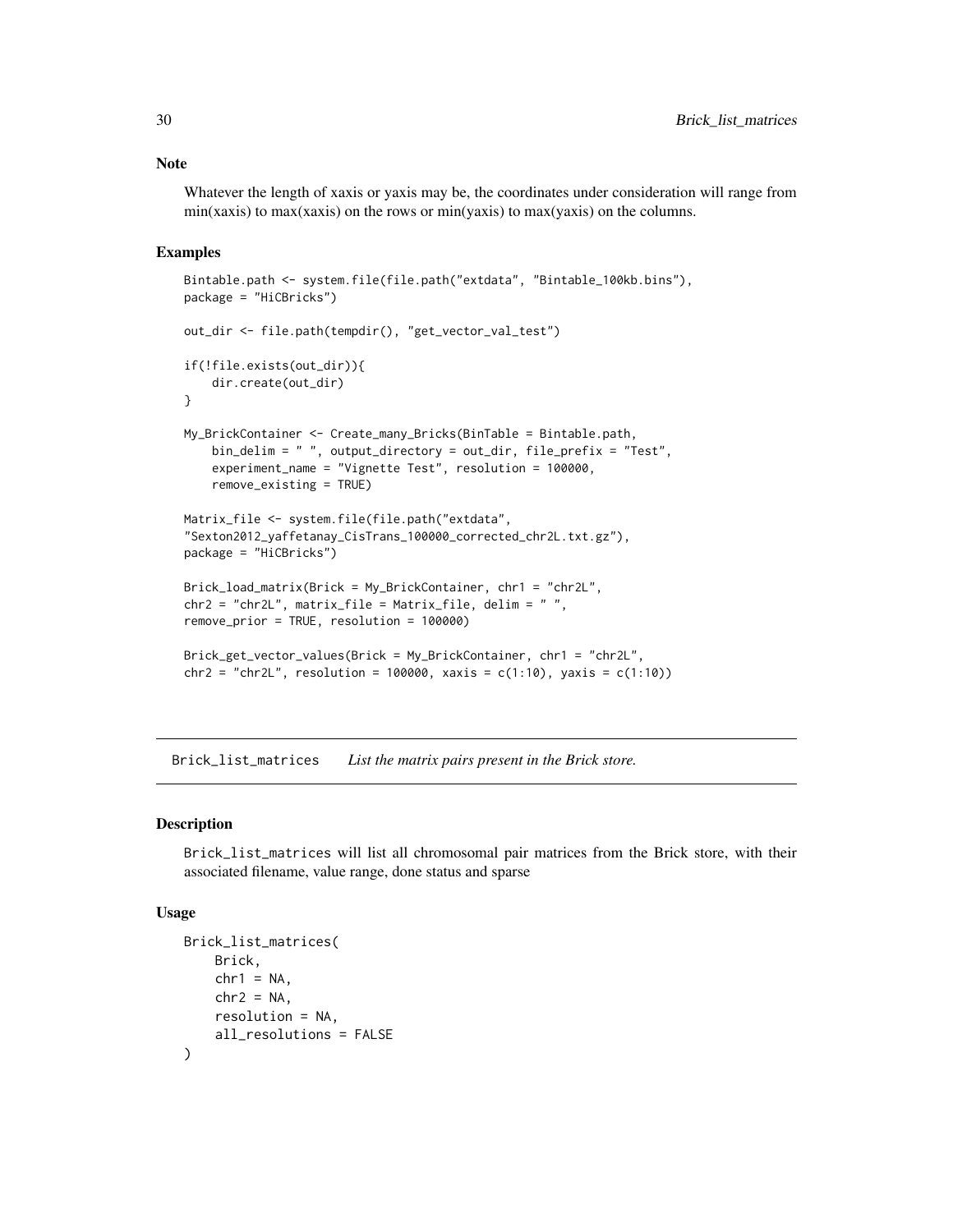<span id="page-30-0"></span>

| Brick           | <b>Required.</b> A string specifying the path to the Brick store created with Cre-<br>ate many Brick.                                                                |
|-----------------|----------------------------------------------------------------------------------------------------------------------------------------------------------------------|
| chr1            | <b>Required.</b> A character vector of length 1 specifying the chromosome corre-<br>sponding to the rows of the matrix                                               |
| chr2            | <b>Required.</b> A character vector of length 1 specifying the chromosome corre-<br>sponding to the columns of the matrix                                            |
| resolution      | <b>Optional.</b> Default NA When an object of class BrickContainer is provided,<br>resolution defines the resolution on which the function is executed               |
| all_resolutions |                                                                                                                                                                      |
|                 | <b>Optional.</b> Default FALSE If resolution is not defined and all resolutions is<br>TRUE, the resolution parameter will be ignored and the function is executed on |
|                 | all files listed in the Brick container                                                                                                                              |

#### Value

Returns a data.frame object with columns chr1, chr2 corresponding to chromosome pairs, and the associated attributes. filename corresponds to the name of the file that was loaded for the pair. min and max specify the minimum and maximum values in the matrix, done is a logical value specifying if a matrix has been loaded and sparsity specifies if a matrix is defined as a sparse matrix.

#### Examples

```
Bintable.path <- system.file(file.path("extdata", "Bintable_100kb.bins"),
package = "HiCBricks")
out_dir <- file.path(tempdir(), "list_matrices_test")
dir.create(out_dir)
My_BrickContainer <- Create_many_Bricks(BinTable = Bintable.path,
    bin_delim = " ", output_directory = out_dir, file_prefix = "Test",
    experiment_name = "Vignette Test", resolution = 100000,
   remove_existing = TRUE)
Brick_list_matrices(Brick = My_BrickContainer, chr1 = "chr2L",
chr2 = "chr2L", resolution = 100000)
```
Brick\_list\_matrix\_mcols

*List the matrix metadata columns in the Brick store.*

### Description

Brick\_get\_matrix\_mcols will list the names of all matrix metadata columns.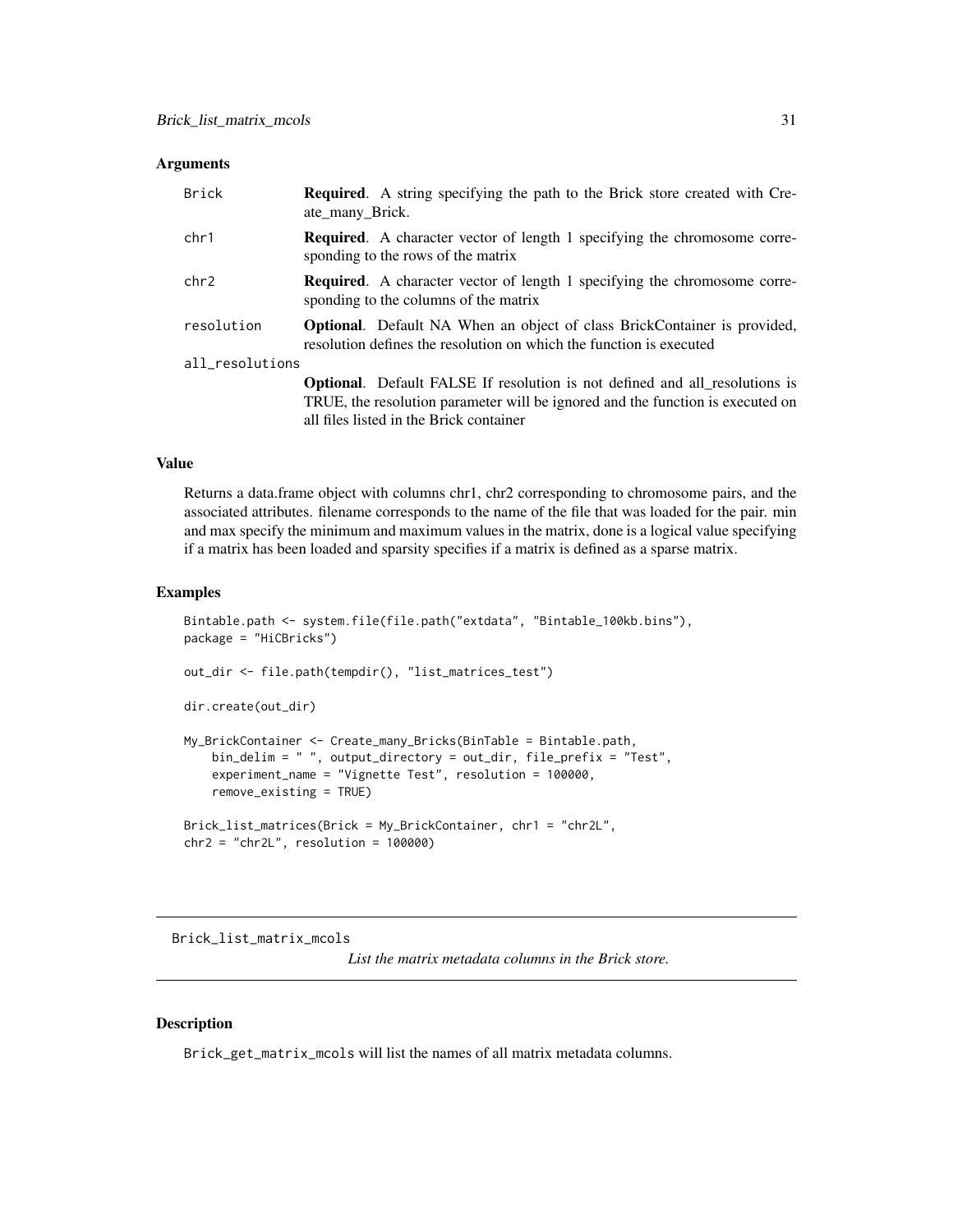### Usage

Brick\_list\_matrix\_mcols()

### Value

Returns a vector containing the names of all matrix metadata columns

### Examples

```
Bintable.path <- system.file(file.path("extdata", "Bintable_100kb.bins"),
package = "HiCBricks")
out_dir <- file.path(tempdir(), "list_matrix_mcols_test")
dir.create(out_dir)
My_BrickContainer <- Create_many_Bricks(BinTable = Bintable.path,
    bin_delim = " ", output_directory = out_dir, file_prefix = "Test",
    experiment_name = "Vignette Test", resolution = 100000,
    remove_existing = TRUE)
Brick_list_matrix_mcols()
```
<span id="page-31-1"></span>Brick\_list\_mcool\_normalisations

*Get all available normalisations in an mcool file.*

#### **Description**

Brick\_list\_mcool\_normalisations lists the names available for accessing the various normalisation factors in an mcool file. Please note, this only lists the mapping of the columns to their respective names. It does not check for the availability of that particular column in the mcool file

### Usage

Brick\_list\_mcool\_normalisations(names.only = FALSE)

#### **Arguments**

names.only **Optional.** Default FALSE A parameter specifying whether to list only the human readable names without their respective column names in the mcool file.

### Value

A named vector listing all possible normalisation factors.

### Examples

Brick\_list\_mcool\_normalisations()

<span id="page-31-0"></span>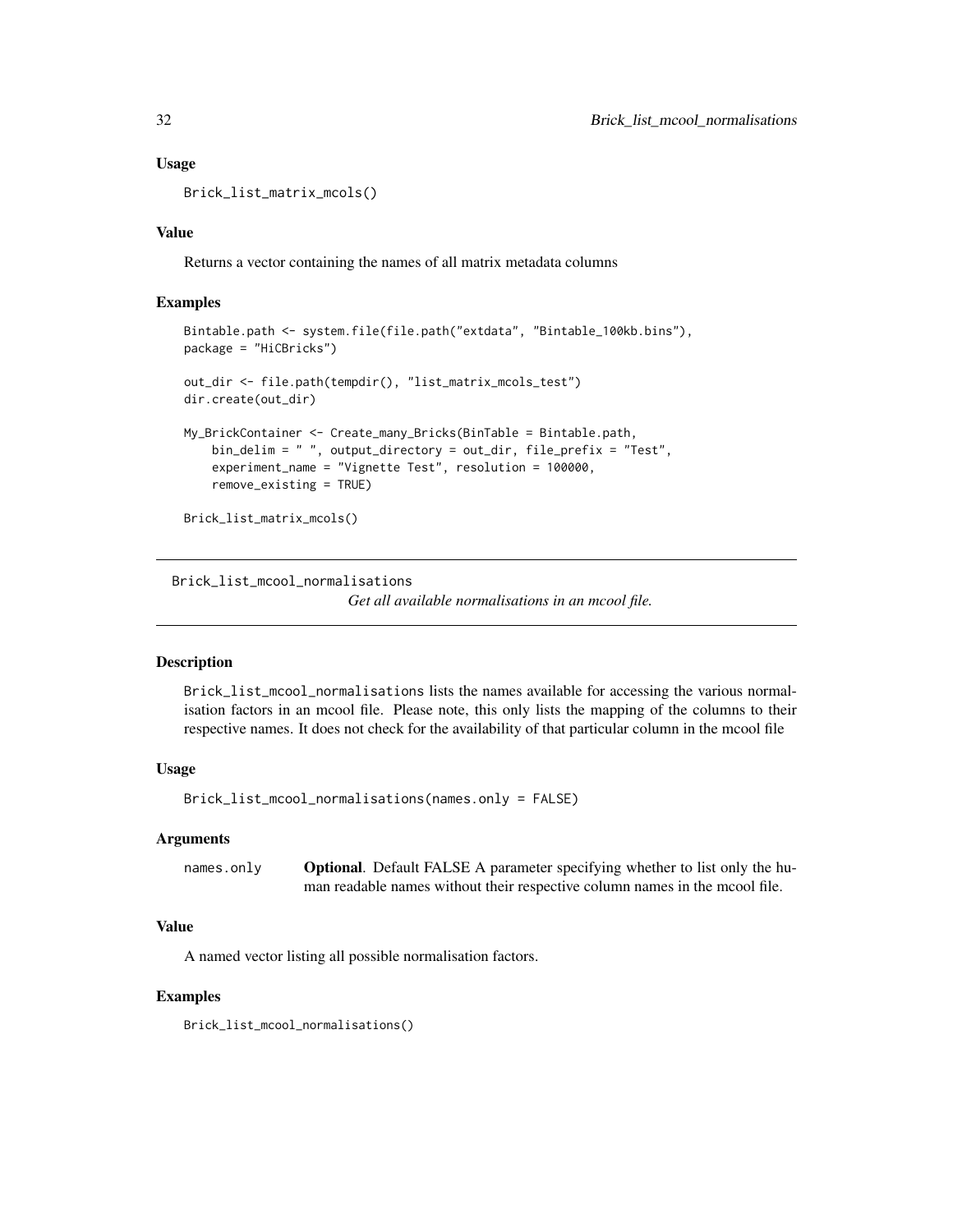<span id="page-32-1"></span><span id="page-32-0"></span>Brick\_list\_mcool\_resolutions

*Get all available normalisations in an mcool file.*

### Description

Brick\_list\_mcool\_resolutions lists all available resolutions in the mcool file.

### Usage

```
Brick_list_mcool_resolutions(mcool)
```
### Arguments

mcool **Required.** A parameter specifying the name of an mcool file

### Value

A named vector listing all possible resolutions in the file.

### Examples

```
## Not run:
require(curl)
out_dir <- file.path(tempdir(),"mcool_test_dir")
dir.create(path = out_dir)
curl_download(url = paste("https://data.4dnucleome.org/",
"files-processed/4DNFI7JNCNFB/",
"@download/4DNFI7JNCNFB.mcool", sep = ""),
destfile = file.path(out_dir,"H1-hESC-HiC-4DNFI7JNCNFB.mcool"))
mcool <- file.path(out_dir,"H1-hESC-HiC-4DNFI7JNCNFB.mcool")
Brick_list_mcool_resolutions(mcool)
## End(Not run)
```
<span id="page-32-2"></span>Brick\_list\_rangekeys *List the ranges tables stored within the Brick.*

### Description

Brick\_list\_rangekeys lists the names of all ranges associated to a Brick.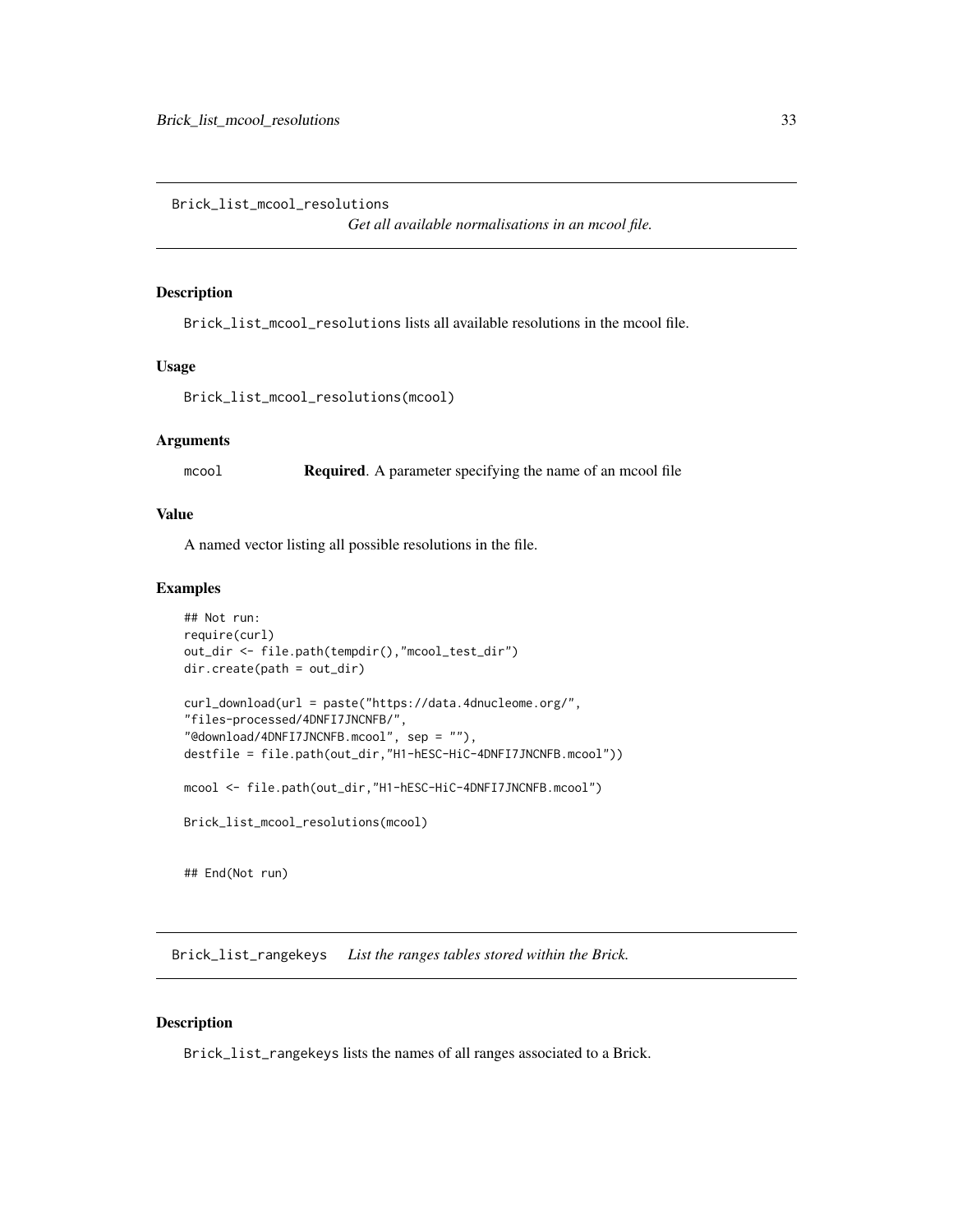### <span id="page-33-0"></span>Usage

```
Brick_list_rangekeys(Brick, resolution = NA, all_resolutions = FALSE)
```
### **Arguments**

| Brick           | <b>Required.</b> A string specifying the path to the Brick store created with Cre-<br>ate many Brick.                                                                                                           |
|-----------------|-----------------------------------------------------------------------------------------------------------------------------------------------------------------------------------------------------------------|
| resolution      | <b>Optional.</b> Default NA When an object of class BrickContainer is provided,<br>resolution defines the resolution on which the function is executed                                                          |
| all_resolutions |                                                                                                                                                                                                                 |
|                 | <b>Optional.</b> Default FALSE If resolution is not defined and all resolutions is<br>TRUE, the resolution parameter will be ignored and the function is executed on<br>all files listed in the Brick container |

### Value

A one dimensional character vector of length x specifying the names of all ranges currently present in the file.

#### Examples

```
Bintable.path <- system.file(file.path("extdata", "Bintable_100kb.bins"),
package = "HiCBricks")
out_dir <- file.path(tempdir(), "list_rangekeys_test")
dir.create(out_dir)
My_BrickContainer <- Create_many_Bricks(BinTable = Bintable.path,
   bin_delim = " ", output_directory = out_dir, file_prefix = "Test",
   experiment_name = "Vignette Test", resolution = 100000,
   remove_existing = TRUE)
Brick_list_rangekeys(Brick = My_BrickContainer, resolution = 100000)
```

```
Brick_list_ranges_mcols
```
*Find out what metadata columns are associated to a ranges with a certain name*

### Description

Brick\_list\_ranges\_mcols will list the metadata columns of the specified ranges if it is present in the Brick store.

### Usage

```
Brick_list_ranges_mcols(Brick, rangekey = NULL, resolution = NA)
```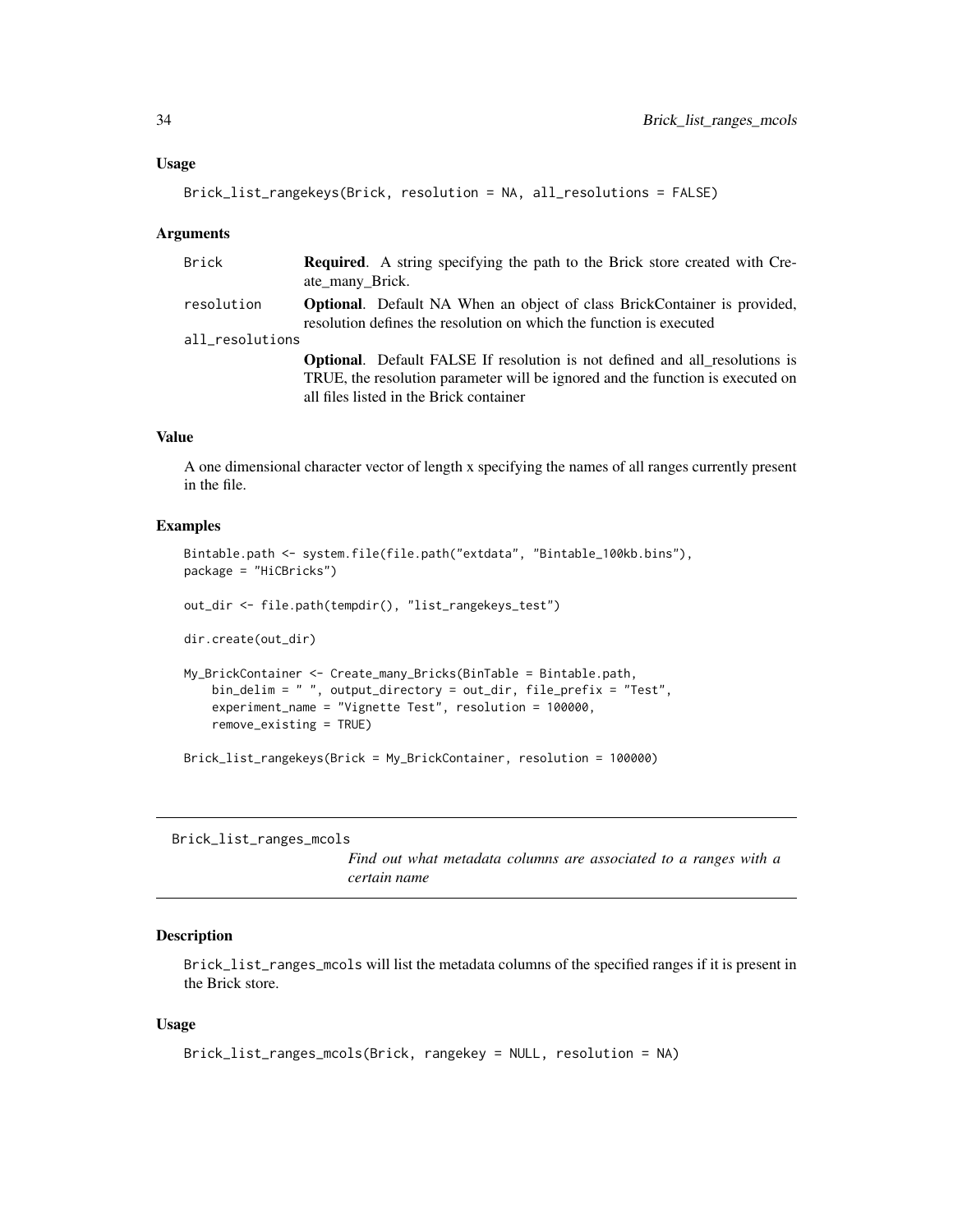<span id="page-34-0"></span>

| Brick      | <b>Required.</b> A string specifying the path to the Brick store created with Cre-<br>ate_many_Brick.                                                  |
|------------|--------------------------------------------------------------------------------------------------------------------------------------------------------|
| rangekey   | <b>Optional.</b> A string specifying the name of the ranges. If not present, the meta-<br>data columns of all ranges will be listed.                   |
| resolution | <b>Optional.</b> Default NA When an object of class BrickContainer is provided,<br>resolution defines the resolution on which the function is executed |

### Value

if no metadata columns are present, NA. If metadata columns are present, a data.frame object containing the name of the ranges and the associated metadata column name.

### Examples

```
Bintable.path <- system.file(file.path("extdata", "Bintable_100kb.bins"),
package = "HiCBricks")
out_dir <- file.path(tempdir(), "list_ranges_mcols_test")
dir.create(out_dir)
My_BrickContainer <- Create_many_Bricks(BinTable = Bintable.path,
   bin_delim = " ", output_directory = out_dir, file_prefix = "Test",
   experiment_name = "Vignette Test", resolution = 100000,
   remove_existing = TRUE)
Brick_list_ranges_mcols(Brick = My_BrickContainer, rangekey = "Bintable",
resolution = 100000)
```
<span id="page-34-1"></span>Brick\_load\_cis\_matrix\_till\_distance *Load a NxN dimensional sub-distance* cis *matrix into the Brick store.*

### Description

Load a NxN dimensional sub-distance *cis* matrix into the Brick store.

### Usage

```
Brick_load_cis_matrix_till_distance(
   Brick = NA,
   chr = NA,
   resolution = NA,
   matrix_file,
   delim = " "
```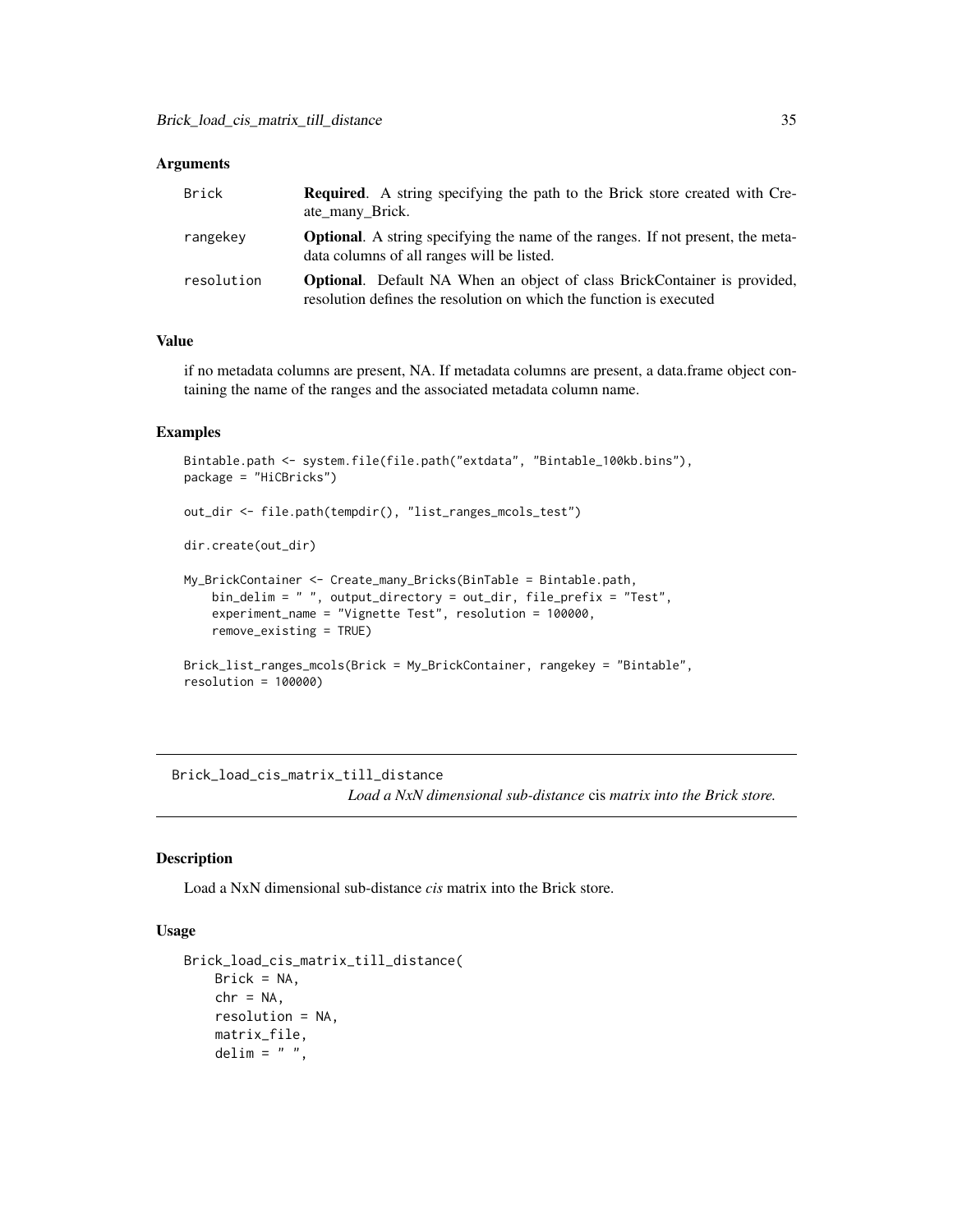```
distance,
    remove_prior = FALSE,
    num\_rows = 2000,is_sparse = FALSE,
    sparsity_bins = 100
\mathcal{L}
```

| <b>Brick</b>  | <b>Required.</b> A string specifying the path to the Brick store created with Cre-<br>ate_many_Brick.                                                                                                                                                                                                                                                                                      |
|---------------|--------------------------------------------------------------------------------------------------------------------------------------------------------------------------------------------------------------------------------------------------------------------------------------------------------------------------------------------------------------------------------------------|
| chr           | <b>Required.</b> A character vector of length 1 specifying the chromosome corre-<br>sponding to the rows and cols of the matrix                                                                                                                                                                                                                                                            |
| resolution    | <b>Optional.</b> Default NA When an object of class BrickContainer is provided,<br>resolution defines the resolution on which the function is executed                                                                                                                                                                                                                                     |
| matrix_file   | <b>Required.</b> A character vector of length 1 specifying the name of the file to load<br>as a matrix into the Brick store.                                                                                                                                                                                                                                                               |
| delim         | <b>Optional.</b> Default " " The delimiter of the matrix file.                                                                                                                                                                                                                                                                                                                             |
| distance      | Required. Default NULL. For very high-resolution matrices, read times can<br>become extremely slow and it does not make sense to load the entire matrix into<br>the data structure, as after a certain distance, the matrix will become extremely<br>sparse. This ensures that only interactions upto a certain distance from the main<br>diagonal will be loaded into the data structure. |
| remove_prior  | <b>Optional.</b> Default FALSE If a matrix was loaded before, it will not be replaced.<br>Use remove_prior to override and replace the existing matrix.                                                                                                                                                                                                                                    |
| num_rows      | <b>Optional.</b> Default 2000 Number of rows to insert per write operation in the<br>HDF file.                                                                                                                                                                                                                                                                                             |
| is_sparse     | <b>Optional.</b> Default FALSE If true, designates the matrix as being a sparse matrix,<br>and computes the sparsity index. The sparsity index measures the proportion of<br>non-zero rows or columns at a certain distance from the diagonal (100) in cis<br>interaction matrices.                                                                                                        |
| sparsity_bins | <b>Optional</b> . Default 100 With regards to computing the sparsity index, this pa-<br>rameter decides the number of bins to scan from the diagonal.                                                                                                                                                                                                                                      |

### Value

Returns TRUE if all went well.

### Examples

```
Bintable.path <- system.file(file.path("extdata", "Bintable_100kb.bins"),
package = "HiCBricks")
out_dir <- file.path(tempdir(), "matrix_load_dist_test")
dir.create(out_dir)
```
My\_BrickContainer <- Create\_many\_Bricks(BinTable = Bintable.path,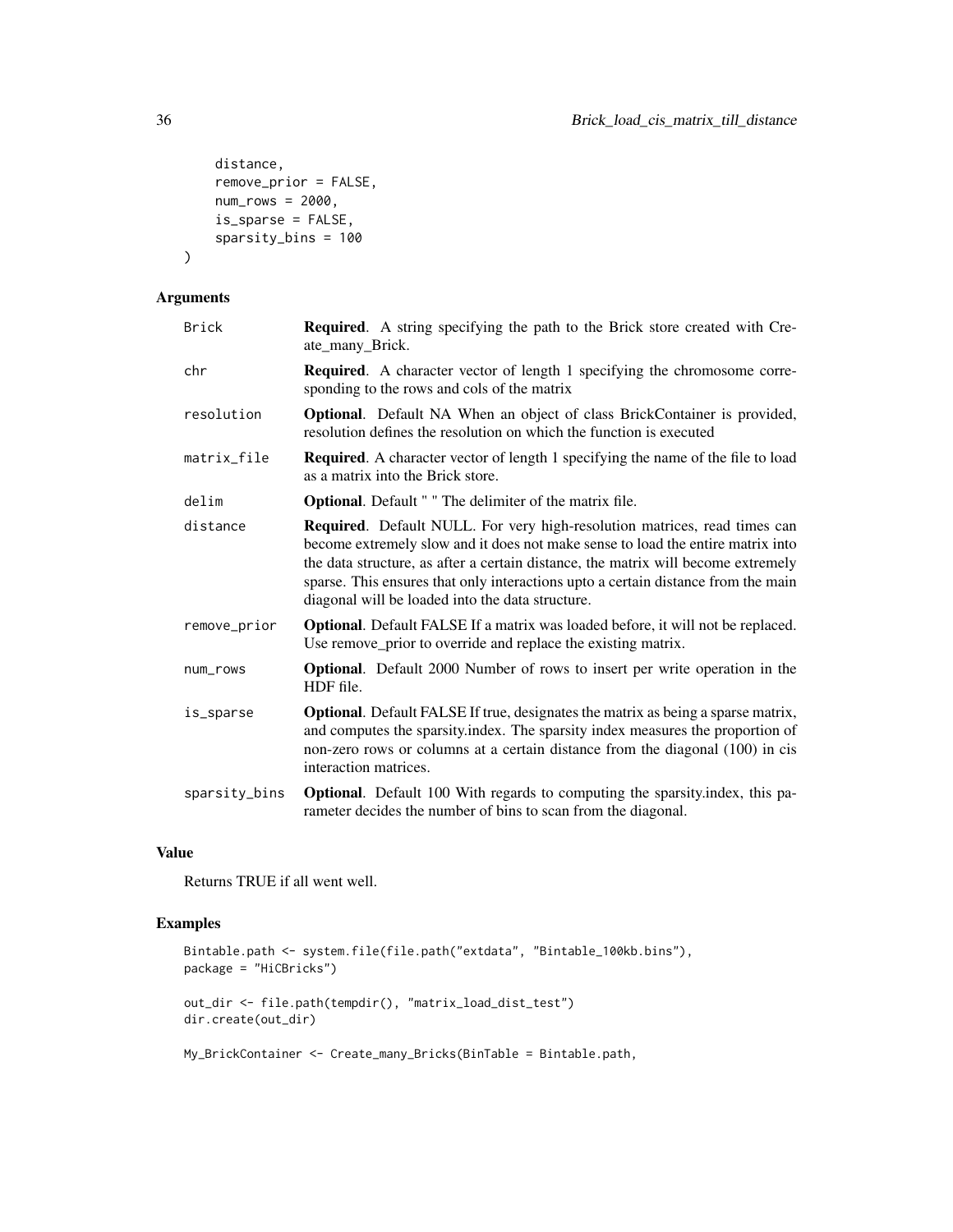```
bin_delim = " ", output_directory = out_dir, file_prefix = "Test",
  experiment_name = "Vignette Test", resolution = 100000,
  remove_existing = TRUE)
Matrix_file <- system.file(file.path("extdata",
"Sexton2012_yaffetanay_CisTrans_100000_corrected_chr2L.txt.gz"),
package = "HiCBricks")
Brick_load_cis_matrix_till_distance(Brick = My_BrickContainer,
chr = "chr2L", resolution = 100000, matrix_file = Matrix_file,
delim = " ", distance = 30, remove_prior = TRUE)
```

```
Brick_load_data_from_mcool
```
*Load a NxN dimensional matrix into the Brick store from an mcool file.*

#### Description

Read an mcool contact matrix coming out of 4D nucleome projects into a Brick store.

### Usage

```
Brick_load_data_from_mcool(
    Brick,
    mcool,
    resolution = NULL,
    matrix\_chunk = 2000,cooler_read_limit = 1e+07,
    remove_prior = FALSE,
    norm_factor = "Iterative-Correction"
\mathcal{L}
```
### Arguments

| <b>Brick</b>      | <b>Required.</b> A string specifying the path to the Brick store created with Cre-<br>ate many Brick.                                                  |  |
|-------------------|--------------------------------------------------------------------------------------------------------------------------------------------------------|--|
| mcool             | Required. Path to an mcool file.                                                                                                                       |  |
| resolution        | <b>Optional.</b> Default NA When an object of class BrickContainer is provided,<br>resolution defines the resolution on which the function is executed |  |
| matrix_chunk      | <b>Optional.</b> Default 2000. The nxn matrix square to fill per iteration in a moool<br>file.                                                         |  |
| cooler_read_limit |                                                                                                                                                        |  |
|                   | <b>Optional.</b> Default 10000000. cooler_read_limit sets the upper limit for the                                                                      |  |
|                   | number of records per matrix chunk. If the number of records per chunk is                                                                              |  |
|                   | higher than this value, the matrix_chunk value will be re-evaluated dynamically.                                                                       |  |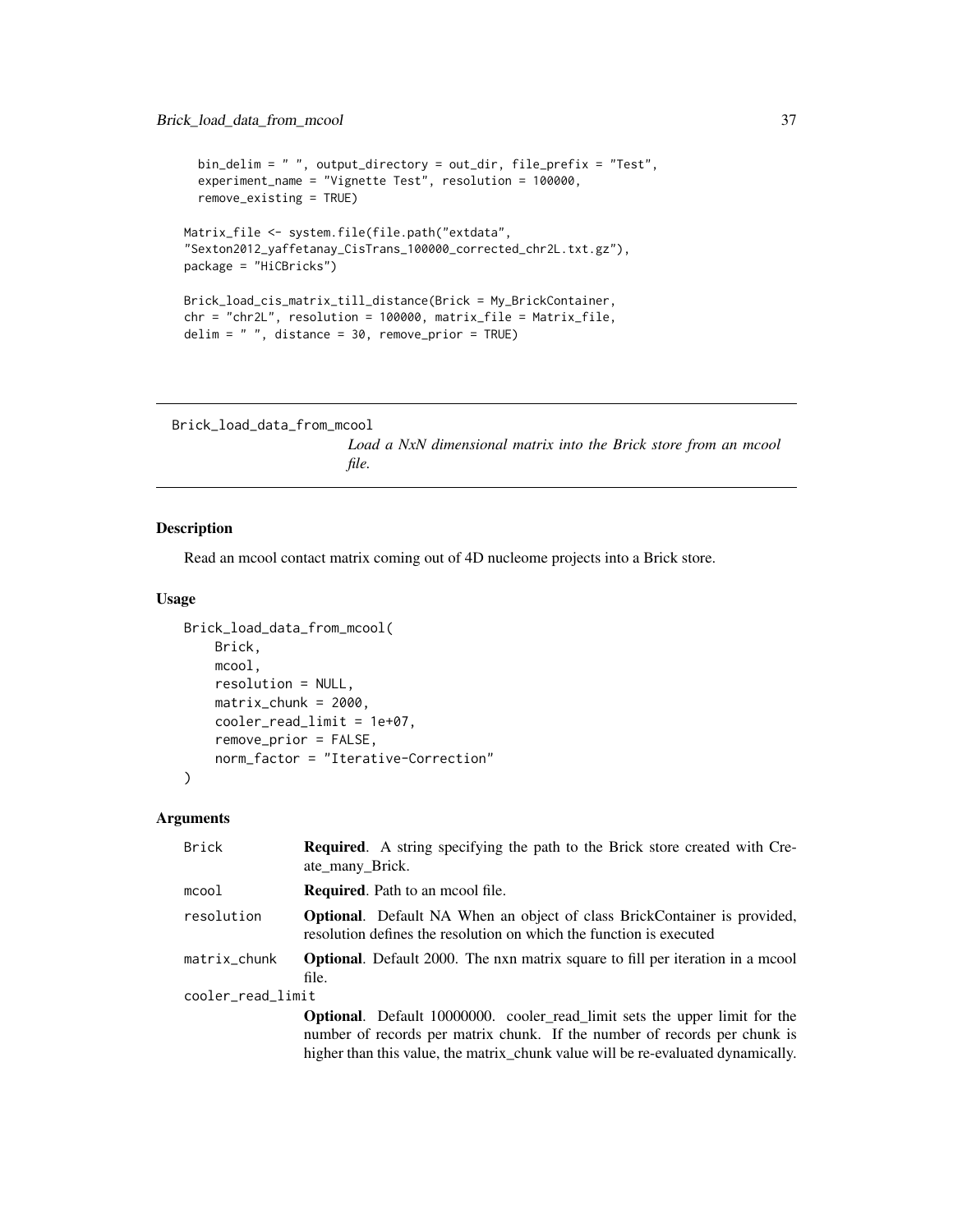<span id="page-37-0"></span>

| remove_prior | <b>Optional.</b> Default FALSE If a matrix was loaded before, it will not be replaced.<br>Use remove prior to override and replace the existing matrix.                                                                                                                                                                                     |
|--------------|---------------------------------------------------------------------------------------------------------------------------------------------------------------------------------------------------------------------------------------------------------------------------------------------------------------------------------------------|
| norm_factor  | <b>Optional.</b> Default "Iterative-Correction". The normalization factor to use for<br>normalization from an moool file. norm factor currently accepts one of "Iterative-<br>Correction", "Knight-Ruitz", "Vanilla-coverage", "Vanilla-coverage-square-root"<br>and NULL. If NULL, the function will load only counts from the mcool file. |

### Value

Returns TRUE if all went well.

### See Also

[Create\\_many\\_Bricks\\_from\\_mcool](#page-62-1) to create matrix from an mcool file, [Brick\\_list\\_mcool\\_resolutions](#page-32-1) to list available resolutions in an mcool file, [Brick\\_list\\_mcool\\_normalisations](#page-31-1) to list available normalisation factors in the mcool file.

### Examples

## Not run:

```
require(curl)
out_dir <- file.path(tempdir(),"mcool_load_test")
dir.create(path = out_dir)
curl_download(url = paste("https://data.4dnucleome.org/",
"files-processed/4DNFI7JNCNFB/",
"@download/4DNFI7JNCNFB.mcool", sep = ""),
destfile = file.path(out_dir,"H1-hESC-HiC-4DNFI7JNCNFB.mcool"))
mcool <- file.path(out_dir,"H1-hESC-HiC-4DNFI7JNCNFB.mcool")
My_BrickContainer <- Create_many_Bricks_from_mcool(
output_directory = out_dir,
file_prefix = "Test",
mcool = mcool,resolution = 50000,
experiment_name = "A random 4DN dataset")
Brick_load_data_from_mcool(Brick = My_BrickContainer, mcool = mcool,
resolution = 50000, matrix_chunk = 2000, remove_prior = TRUE,
norm_factor = "Iterative-Correction")
```
## End(Not run)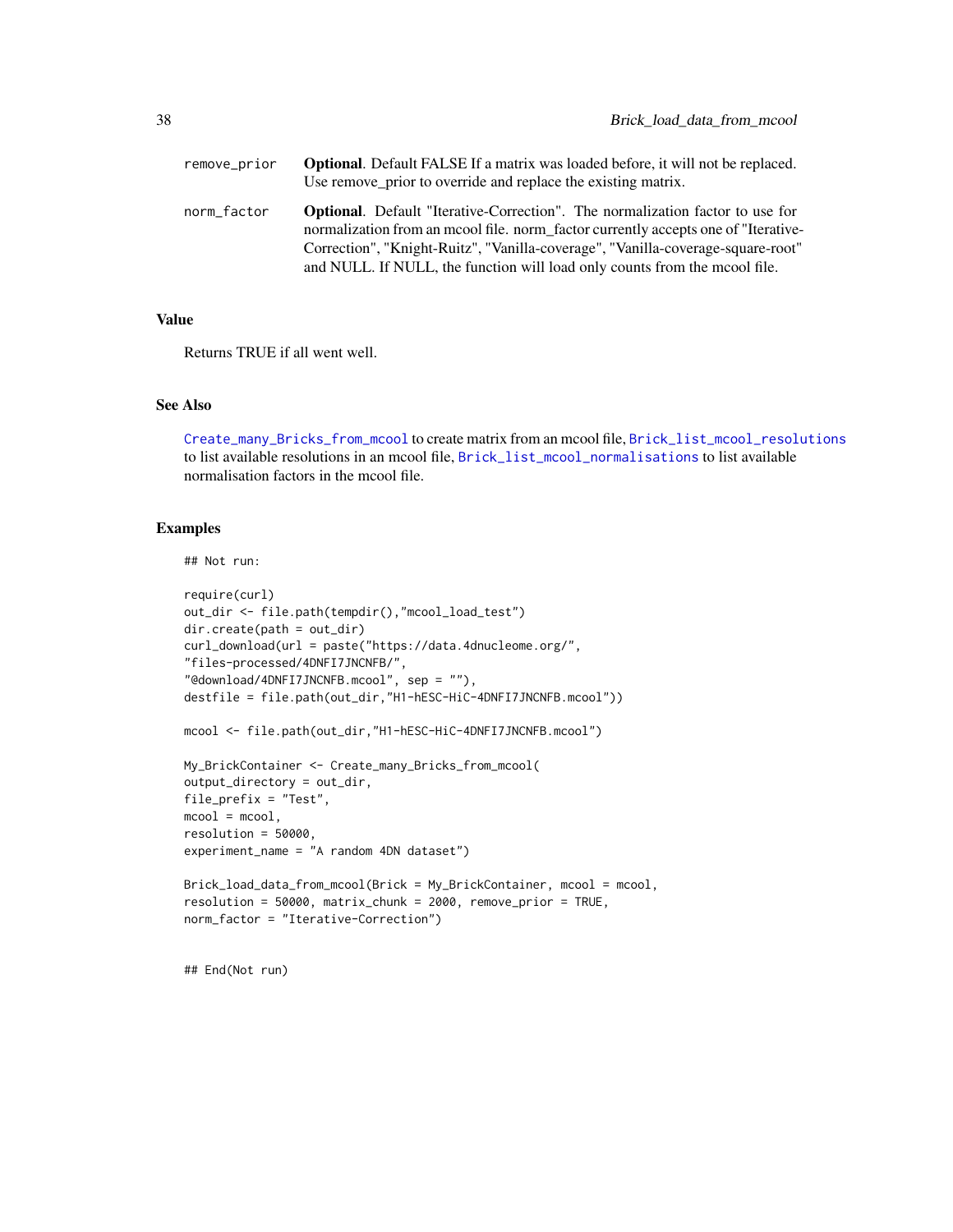<span id="page-38-0"></span>Brick\_load\_data\_from\_sparse

*Identify compartments in the Hi-C data*

### Description

Brick\_load\_data\_from\_sparse loads data from a table like file, such as sparse matrices.

### Usage

```
Brick_load_data_from_sparse(
    Brick,
    table_file,
    delim = " "resolution = NULL,
    batch_size = 1e+06,
    matrix_chunk = 2000,
    col_index = c(1, 2, 3),remove_prior = FALSE
\mathcal{L}
```
### Arguments

| <b>Brick</b> | <b>Required.</b> A string specifying the path to the Brick store created with Cre-<br>ate many Brick.                                                                                                                                       |
|--------------|---------------------------------------------------------------------------------------------------------------------------------------------------------------------------------------------------------------------------------------------|
| table_file   | Path to the file that will be loaded                                                                                                                                                                                                        |
| delim        | <b>Optional.</b> Default " " The delimiter of the matrix file.                                                                                                                                                                              |
| resolution   | <b>Optional.</b> Default NA When an object of class BrickContainer is provided,<br>resolution defines the resolution on which the function is executed                                                                                      |
| batch_size   | <b>Optional</b> Default 1000000 Number of rows to read with each iteration from a<br>sparse matrix.                                                                                                                                         |
| matrix_chunk | Optional Default 2000 The nxn matrix square to fill per iteration to a Brick<br>object.                                                                                                                                                     |
| col index    | <b>Optional.</b> Default " $c(1,2,3)$ ". A character vector of length 3 containing the<br>indexes of the required columns in the table file. the first index, corresponds to<br>bin1, the second to bin2 and the third to the signal value. |
| remove_prior | <b>Optional.</b> Default FALSE If a matrix was loaded before, it will not be replaced.<br>Use remove_prior to override and replace the existing matrix.                                                                                     |

### Value

A dataframe containing the chromosome genomic coordinates and the first three principal components.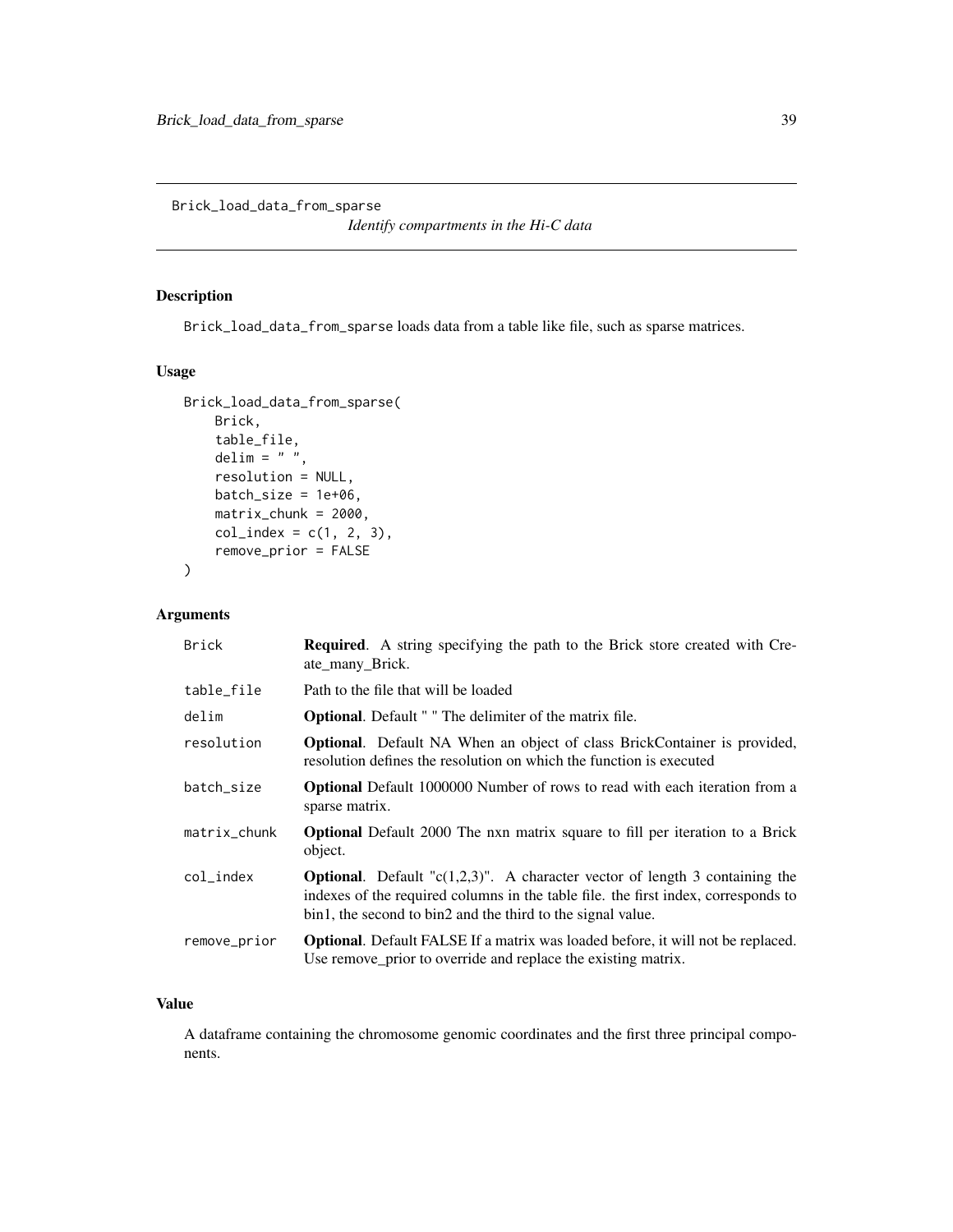### Examples

```
## Not run:
Bintable.path <- system.file(file.path("extdata", "Bintable_100kb.bins"),
package = "HiCBricks")
out_dir <- file.path(tempdir(), "get_vector_val_test")
if(!file.exists(out_dir)){
    dir.create(out_dir)
}
My_BrickContainer <- Create_many_Bricks(BinTable = Bintable.path,
    bin_delim = " ", output_directory = out_dir, file_prefix = "Test",
    experiment_name = "Vignette Test", resolution = 100000,
   remove_existing = TRUE)
Matrix_file <- system.file(file.path("extdata",
"Sexton2012_yaffetanay_CisTrans_100000_corrected_chr2L.txt.gz"),
package = "HiCBricks")
Brick_load_matrix(Brick = My_BrickContainer, chr1 = "chr2L",
chr2 = "chr2L", matrix_file = Matrix_file, delim = " ",
remove_prior = TRUE, resolution = 100000)
Brick_export_to_sparse(Brick = My_BrickContainer,
out_file = file.path(out_dir, "example_out.txt"),
remove_file = TRUE, sep = "",resolution = 100000)
Brick_load_data_from_sparse(Brick = My_BrickContainer,
table_file = file.path(out_dir, "example_out.txt"),
delim = " ", resolution = 100000, col_index = c(3, 4, 5))
## End(Not run)
```
<span id="page-39-1"></span>Brick\_load\_matrix *Load a NxM dimensional matrix into the Brick store.*

#### Description

Load a NxM dimensional matrix into the Brick store.

#### Usage

```
Brick_load_matrix(
   Brick = NA,
   chr1 = NA,
   chr2 = NA,
```
<span id="page-39-0"></span>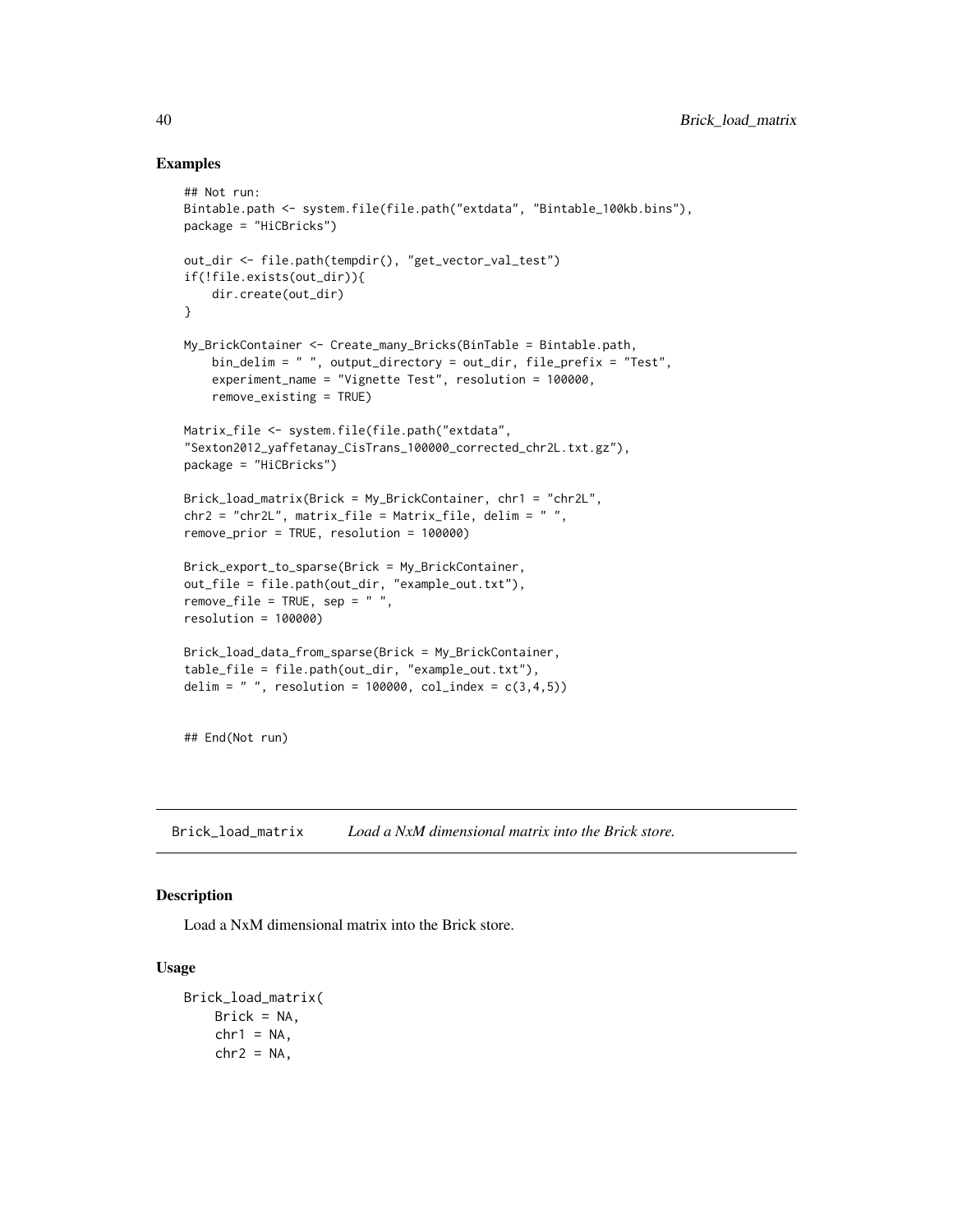```
resolution = NA,
matrix_file = NA,
delim = " ".
remove_prior = FALSE,
num\_rows = 2000,is_sparse = FALSE,
sparsity_bins = 100
```
)

| Brick         | Required. A string specifying the path to the Brick store created with Cre-<br>ate_many_Brick.                                                                                                                                                                                      |
|---------------|-------------------------------------------------------------------------------------------------------------------------------------------------------------------------------------------------------------------------------------------------------------------------------------|
| chr1          | <b>Required.</b> A character vector of length 1 specifying the chromosome corre-<br>sponding to the rows of the matrix                                                                                                                                                              |
| chr2          | <b>Required.</b> A character vector of length 1 specifying the chromosome corre-<br>sponding to the columns of the matrix                                                                                                                                                           |
| resolution    | <b>Optional.</b> Default NA When an object of class BrickContainer is provided,<br>resolution defines the resolution on which the function is executed                                                                                                                              |
| matrix_file   | <b>Required.</b> A character vector of length 1 specifying the name of the file to load<br>as a matrix into the Brick store.                                                                                                                                                        |
| delim         | <b>Optional.</b> Default " " The delimiter of the matrix file.                                                                                                                                                                                                                      |
| remove_prior  | <b>Optional.</b> Default FALSE If a matrix was loaded before, it will not be replaced.<br>Use remove_prior to override and replace the existing matrix.                                                                                                                             |
| num_rows      | <b>Optional.</b> Default 2000 Number of rows to read, in each chunk.                                                                                                                                                                                                                |
| is_sparse     | <b>Optional.</b> Default FALSE If true, designates the matrix as being a sparse matrix,<br>and computes the sparsity index. The sparsity index measures the proportion of<br>non-zero rows or columns at a certain distance from the diagonal (100) in cis<br>interaction matrices. |
| sparsity_bins | <b>Optional.</b> Default 100 With regards to computing the sparsity index, this pa-<br>rameter decides the number of bins to scan from the diagonal.                                                                                                                                |

### Value

Returns TRUE if all went well.

```
Bintable.path <- system.file(file.path("extdata", "Bintable_100kb.bins"),
package = "HiCBricks")
out_dir <- file.path(tempdir(), "matrix_load_test")
dir.create(out_dir)
My_BrickContainer <- Create_many_Bricks(BinTable = Bintable.path,
   bin_delim = " ", output_directory = out_dir, file_prefix = "Test",
   experiment_name = "Vignette Test", resolution = 100000,
```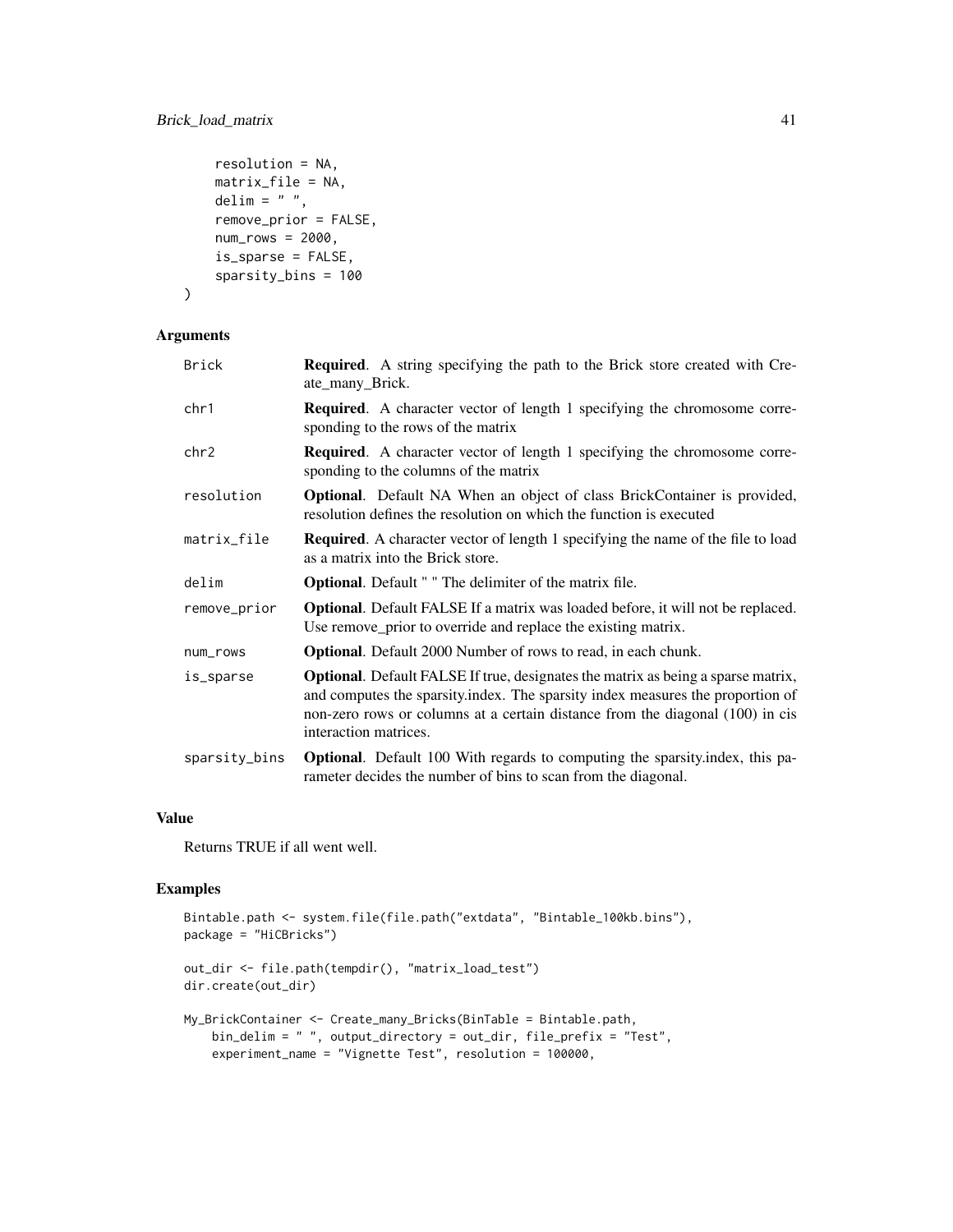```
remove_existing = TRUE)
Matrix_file <- system.file(file.path("extdata",
"Sexton2012_yaffetanay_CisTrans_100000_corrected_chr2L.txt.gz"),
package = "HiCBricks")
Brick_load_matrix(Brick = My_BrickContainer, chr1 = "chr2L",
chr2 = "chr2L", matrix_file = Matrix_file, delim = "",remove_prior = TRUE, resolution = 100000)
```
<span id="page-41-1"></span>Brick\_local\_score\_differentiator *Do TAD Calls with Local Score Differentiator on a Hi-C matrix*

### Description

Local\_score\_differentiator calls topologically associated domains on Hi-C matrices. Local score differentiator at the most fundamental level is a change point detector, which detects change points in the directionality index using various thresholds defined on a local directionality index distributions. The directionality index (DI) is calculated as defined by Dixon et al., 2012 Nature. Next, the difference of DI is calculated between neighbouring bins to get the change in DI distribution in each bin. When a DI value goes from a highly negative value to a highly positive one as expected to occur at domain boundaries, the ensuing DI difference distribution becomes a very flat distribution interjected by very large peaks signifying regions where such a change may take place. We use two difference vectors, one is the difference vector between a bin and its adjacent downstream bin and another is the difference between a bin and its adjacent upstream bin. Using these vectors, and the original directionality index, we define domain borders as outliers.

### Usage

```
Brick_local_score_differentiator(
    Brick,
    chrs = NULL,
    resolution = NA,
    all_resolutions = FALSE,
    min\_sum = -1,
    di\_window = 200L,lookup_window = 200L,
    tukeys_constant = 1.5,
    strict = TRUE,
    fill\_gaps = TRUE,ignore_sparse = TRUE,
    sparsity_threshold = 0.8,
    remove_empty = NULL,
    chunk_size = 500,
    force_retrieve = TRUE
)
```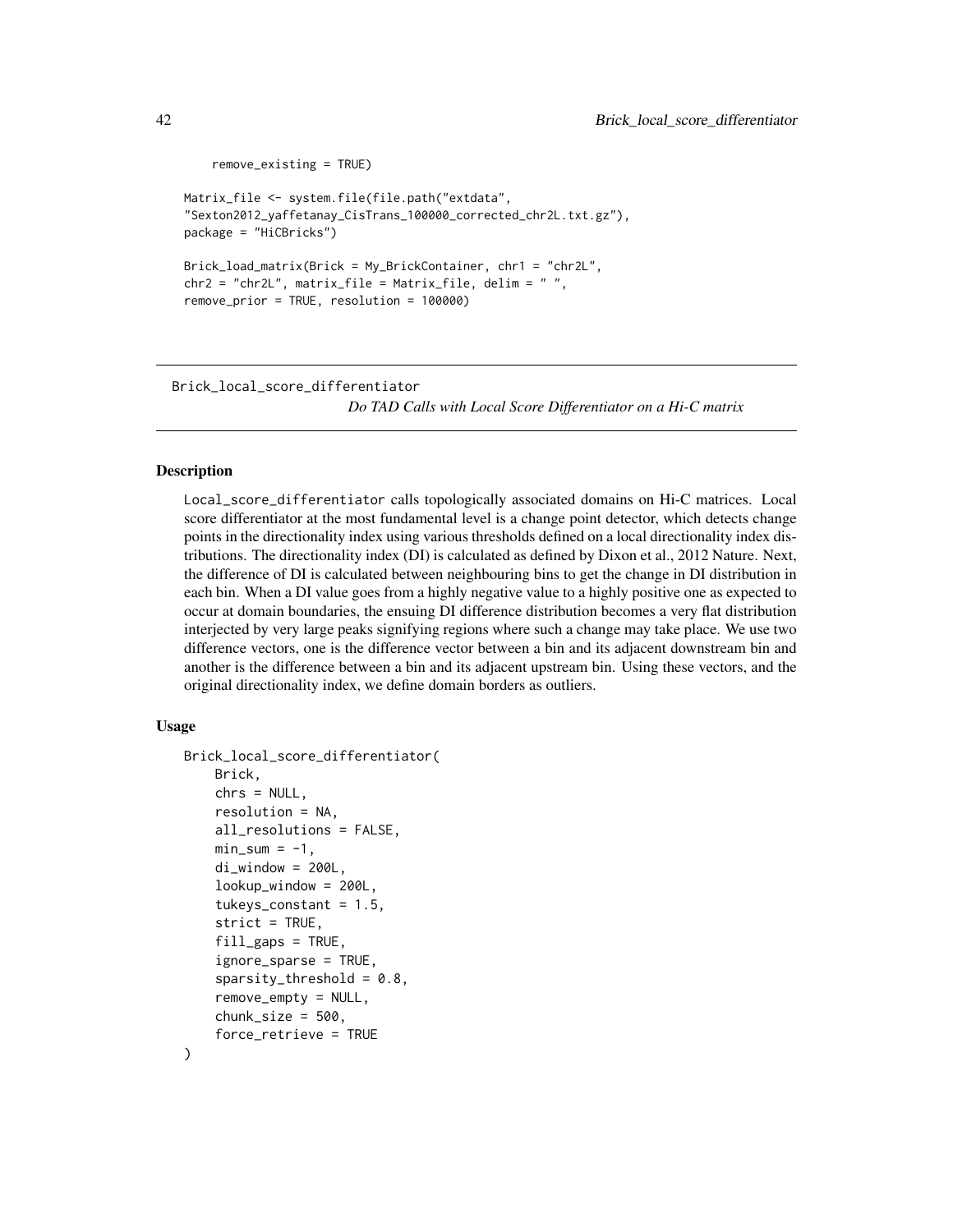| Brick              | <b>Required.</b> A string specifying the path to the Brick store created with Cre-<br>ate_many_Brick.                                                                                                                                                                                                                                                             |  |
|--------------------|-------------------------------------------------------------------------------------------------------------------------------------------------------------------------------------------------------------------------------------------------------------------------------------------------------------------------------------------------------------------|--|
| chrs               | Optional. Default NULL If present, only TAD calls for elements in <i>chrs</i> will be<br>done.                                                                                                                                                                                                                                                                    |  |
| resolution         | <b>Optional.</b> Default NA When an object of class BrickContainer is provided,<br>resolution defines the resolution on which the function is executed                                                                                                                                                                                                            |  |
| all_resolutions    |                                                                                                                                                                                                                                                                                                                                                                   |  |
|                    | Optional. Default FALSE If resolution is not defined and all_resolutions is<br>TRUE, the resolution parameter will be ignored and the function is executed on<br>all files listed in the Brick container                                                                                                                                                          |  |
| $min\_sum$         | <b>Optional.</b> Default -1 Process bins in the matrix with row.sums greater than<br>min_sum.                                                                                                                                                                                                                                                                     |  |
| di_window          | <b>Optional</b> . Default 200 Use di_window to define the directionality index.                                                                                                                                                                                                                                                                                   |  |
| lookup_window      | <b>Optional</b> . Default 200 Use lookup_window local window to call borders. At<br>smaller $di\_window$ values we recommend setting this to $2 * di\_window$                                                                                                                                                                                                     |  |
| tukeys_constant    |                                                                                                                                                                                                                                                                                                                                                                   |  |
|                    | <b>Optional</b> . Default 1.5 tukeys_constant*IQR (inter-quartile range) defines the<br>lower and upper fence values.                                                                                                                                                                                                                                             |  |
| strict             | Optional. Default TRUE If TRUE, strict creates an additional filter on the di-<br>rectionality index requiring it to be either greater than or less than 0 on the right<br>tail or left tail respectively.                                                                                                                                                        |  |
| fill_gaps          | <b>Optional.</b> Default TRUE If TRUE, this will affect the TAD stiching process.<br>All Border starts are stiched to the next downstream border ends. Therefore, at<br>times border ends remain unassociated to a border start. These border ends are<br>stiched to the adjacent downstream bin from their upstream border end when<br><i>fill_gaps</i> is true. |  |
|                    | TADs inferred in this way will be annotated with two metadata columns in the<br>GRanges object. gap.fill will hold a value of 1 and level will hold a value 1.<br>TADs which were not filled in will hold a gap.fill value of 0 and a level value of<br>2.                                                                                                        |  |
| ignore_sparse      | Optional. Default TRUE If TRUE, a matrix which has been defined as sparse<br>during the matrix loading process will be treated as a dense matrix. The spar-<br>sity_threshold filter will not be applied. Please note, that if a matrix is defined<br>as sparse and fill_gaps is TRUE, fill_gaps will be turned off.                                              |  |
| sparsity_threshold |                                                                                                                                                                                                                                                                                                                                                                   |  |
|                    | <b>Optional</b> . Default 0.8 Sparsity threshold relates to the sparsity index, which is<br>computed as the number of non-zero bins at a certain distance from the diagonal.<br>If a matrix is sparse and ignore_sparse is FALSE, bins which have a sparsity<br>index value below this threshold will be discarded from DI computation.                           |  |
| remove_empty       | Not implemented. After implementation, this will ensure that the presence of<br>centromeric regions is accounted for.                                                                                                                                                                                                                                             |  |
| chunk_size         | <b>Optional.</b> Default 500 The size of the matrix chunk to process. This value<br>should be larger than 2x di_window.                                                                                                                                                                                                                                           |  |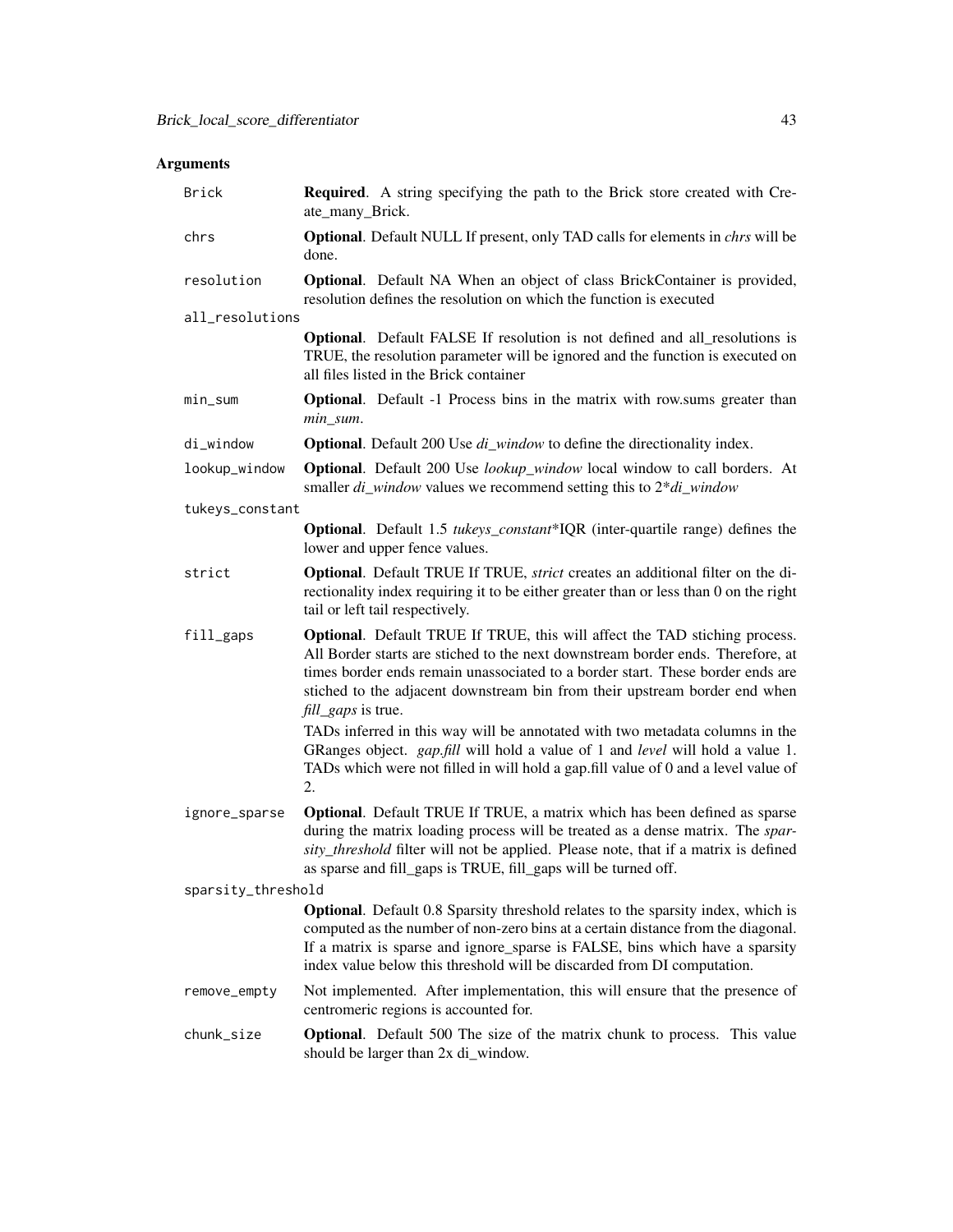force\_retrieve Optional. Default TRUE If TRUE, this will force the retrieval of a matrix chunk even when the retrieval includes interaction points which were not loaded into a Brick store (larger chunks). Please note, that this does not mean that DI can be computed at distances larger than max distance. Rather, this is meant to aid faster computation.

#### Details

To define an outlier, fences are first defined. The fences are defined using tukeys\_constant x interquartile range of the directionality index. The upper fence used for detecting domain starts is the 75th quartile  $+$  (IQR x tukeys constant), while the lower fence is the 25th quartile - (IQR x tukeys\_constant). For domain starts the DI difference must be greater than or equal to the upper fence, it must be greater than the DI and the DI must be a finite real value. If strict is TRUE, DI will also be required to be greater than 0. Similarly, for domain ends the DI difference must be lower than or equal to the lower fence, it must be lower than the DI and the DI must be a finite real value. If strict is TRUE, DI will also be required to be lower than 0.

After defining outliers, each domain start will be associated to its nearest downstream domain end. If *fill\_gaps* is defined as TRUE and there are domain ends which remain unassociated to a domain start, These domain ends will be associated to the bin adjacent to their nearest upstream domain end. This associations will be marked by metadata columns, gap.fill= 1 and level = 1.

This function provides the capability to call very accurante TAD definitions in a very fast way.

#### Value

A ranges object containing domain definitions. The starts and ends of the ranges coincide with the starts and ends of their contained bins from the bintable.

```
Bintable.path <- system.file(file.path("extdata", "Bintable_100kb.bins"),
package = "HiCBricks")
out_dir <- file.path(tempdir(), "lsd_test")
dir.create(out_dir)
My_BrickContainer <- Create_many_Bricks(BinTable = Bintable.path,
   bin_delim = " ", output_directory = out_dir, file_prefix = "Test",
    experiment_name = "Vignette Test", resolution = 100000,
    remove_existing = TRUE)
Matrix_file <- system.file(file.path("extdata",
"Sexton2012_yaffetanay_CisTrans_100000_corrected_chr3R.txt.gz"),
package = "HiCBricks")
Brick_load_matrix(Brick = My_BrickContainer, chr1 = "chr3R",
chr2 = "chr3R", matrix_file = Matrix_file, delim = "",remove_prior = TRUE, resolution = 100000)
TAD_ranges <- Brick_local_score_differentiator(Brick = My_BrickContainer,
chrs = "chr3R", resolution = 100000, di_window = 10, lookup_window = 30,
```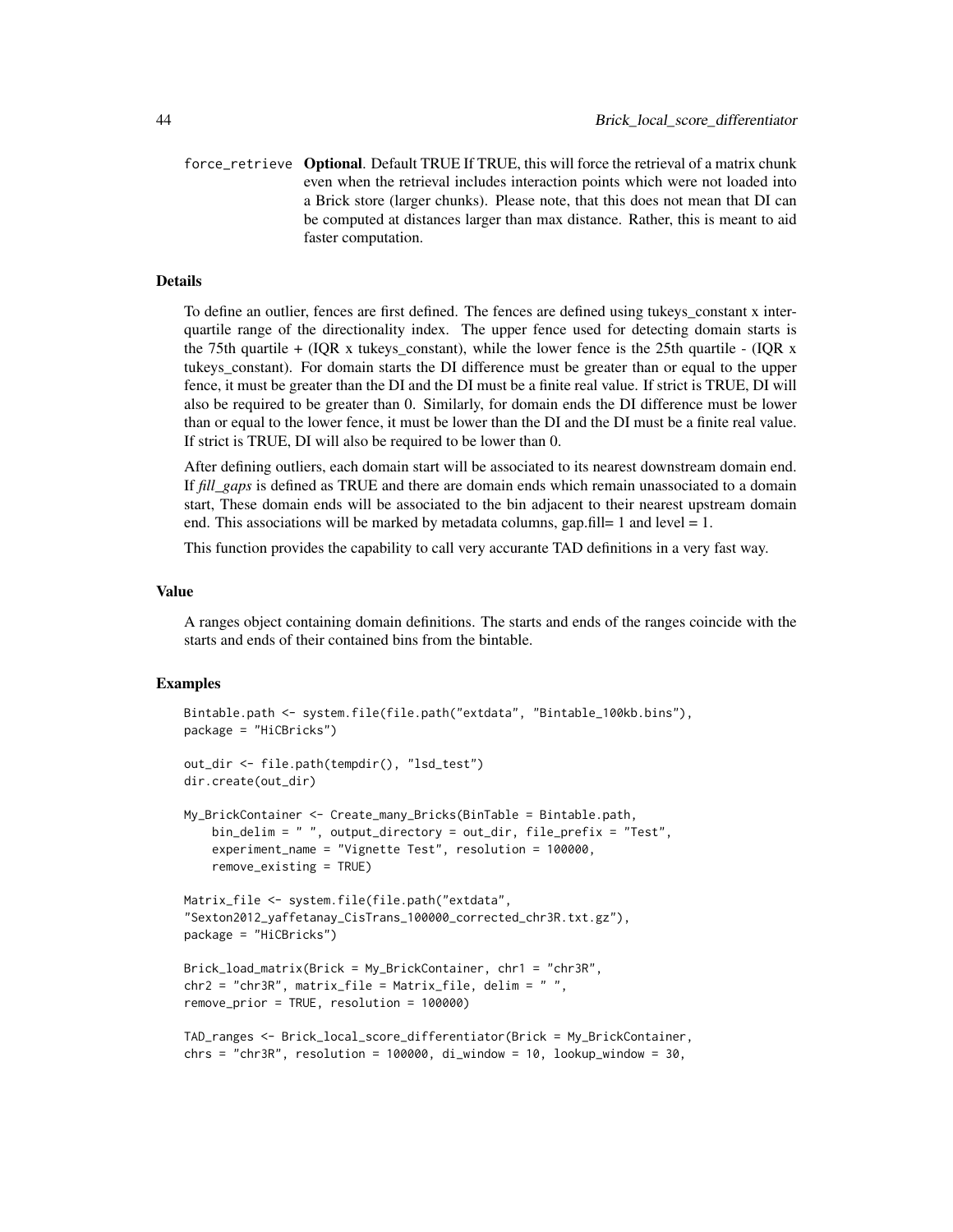```
strict = TRUE, fill_gaps = TRUE, chunk_size = 500)
```
<span id="page-44-1"></span>Brick\_make\_ranges *Creates a ranges object from provided vectors.*

### Description

Brick\_make\_ranges creates a GRanges object from the provided arguments

### Usage

```
Brick_make_ranges(chrom, start, end, strand = NA, names = NA)
```
### Arguments

| chrom  | <b>Required.</b> A 1 dimensional character vector of size N specifying the chromo-<br>somes in the ranges.                                                         |
|--------|--------------------------------------------------------------------------------------------------------------------------------------------------------------------|
| start  | <b>Required.</b> A 1 dimensional numeric vector of size N specifying the start posi-<br>tions in the ranges.                                                       |
| end    | <b>Required.</b> A 1 dimensional numeric vector of size N specifying the end posi-<br>tions in the ranges. Must be less than Start.                                |
| strand | <b>Optional.</b> A 1 dimensional character vector of size N specifying the strand of<br>the ranges. If not provided, this will be set to the default *.            |
| names  | <b>Optional.</b> A 1 dimensional character vector of size N specifying the names of<br>the ranges. If not provided, this will be set to the default christartiend. |

### Value

A GenomicRanges object with the previous sort order being preserved

```
Chrom <- c("chrS","chrS","chrS","chrS","chrS")
Start <- c(10000,20000,40000,50000,60000)
End <- c(10001,20001,40001,50001,60001)
Test_ranges <- Brick_make_ranges(chrom = Chrom, start = Start, end = End)
```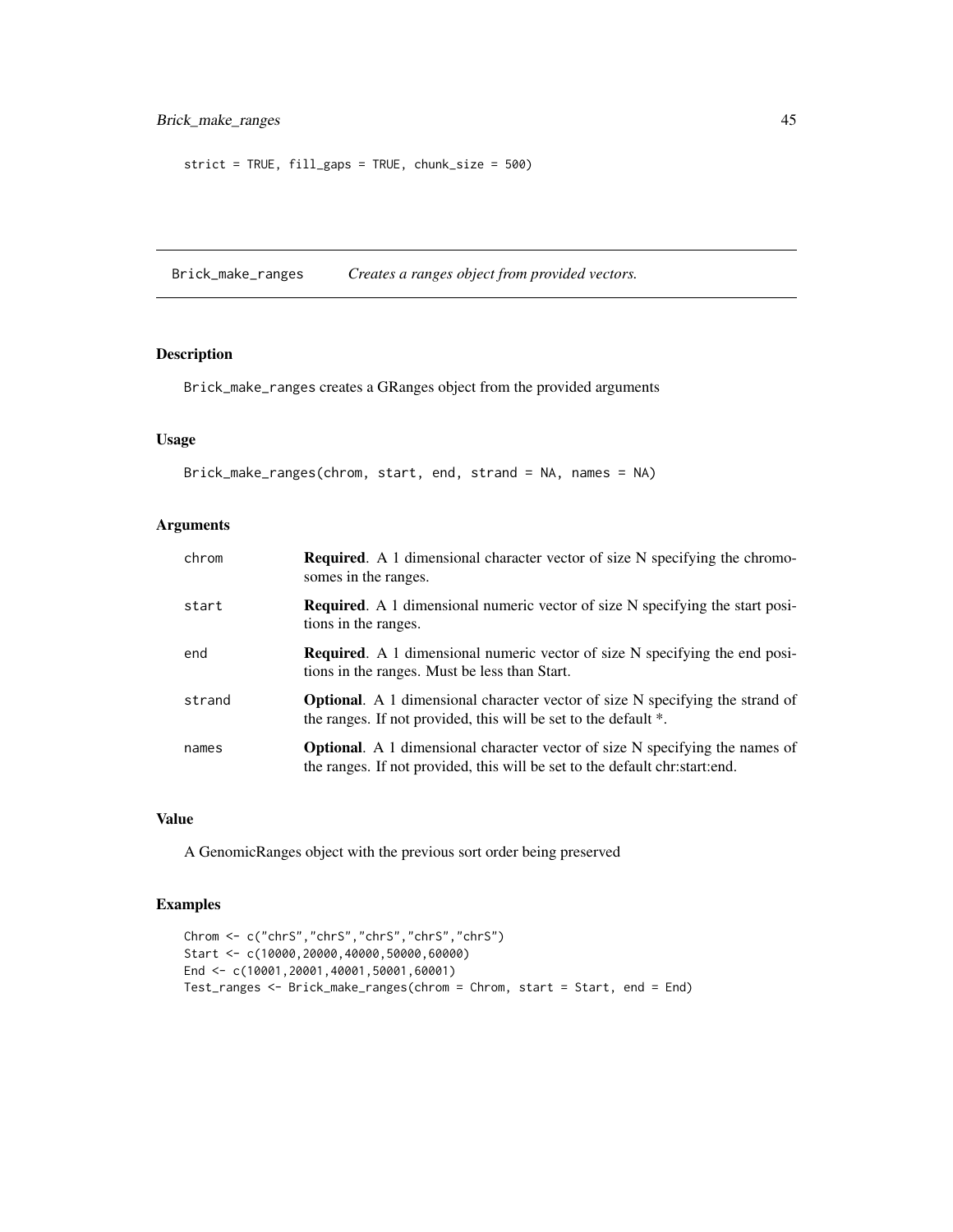```
Brick_matrix_dimensions
```
*Return the dimensions of a matrix*

### Description

Return the dimensions of a matrix

### Usage

```
Brick_matrix_dimensions(Brick, chr1, chr2, resolution = NA)
```
### Arguments

| Brick      | <b>Required.</b> A string specifying the path to the Brick store created with Cre-<br>ate_many_Brick.                                                  |
|------------|--------------------------------------------------------------------------------------------------------------------------------------------------------|
| chr1       | <b>Required.</b> A character vector of length 1 specifying the chromosome corre-<br>sponding to the rows of the matrix                                 |
| chr2       | <b>Required.</b> A character vector of length 1 specifying the chromosome corre-<br>sponding to the columns of the matrix                              |
| resolution | <b>Optional.</b> Default NA When an object of class BrickContainer is provided,<br>resolution defines the resolution on which the function is executed |

### Value

Returns the dimensions of a Hi-C matrix for any given chromosome pair.

```
Bintable.path <- system.file(file.path("extdata", "Bintable_100kb.bins"),
package = "HiCBricks")
out_dir <- file.path(tempdir(), "matrix_dimension_test")
dir.create(out_dir)
My_BrickContainer <- Create_many_Bricks(BinTable = Bintable.path,
   bin_delim = " ", output_directory = out_dir, file_prefix = "Test",
    experiment_name = "Vignette Test", resolution = 100000,
    remove_existing = TRUE)
Matrix_file <- system.file(file.path("extdata",
"Sexton2012_yaffetanay_CisTrans_100000_corrected_chr2L.txt.gz"),
package = "HiCBricks")
Brick_load_matrix(Brick = My_BrickContainer, chr1 = "chr2L",
chr2 = "chr2L", matrix_file = Matrix_file, delim = "",remove_prior = TRUE, resolution = 100000)
```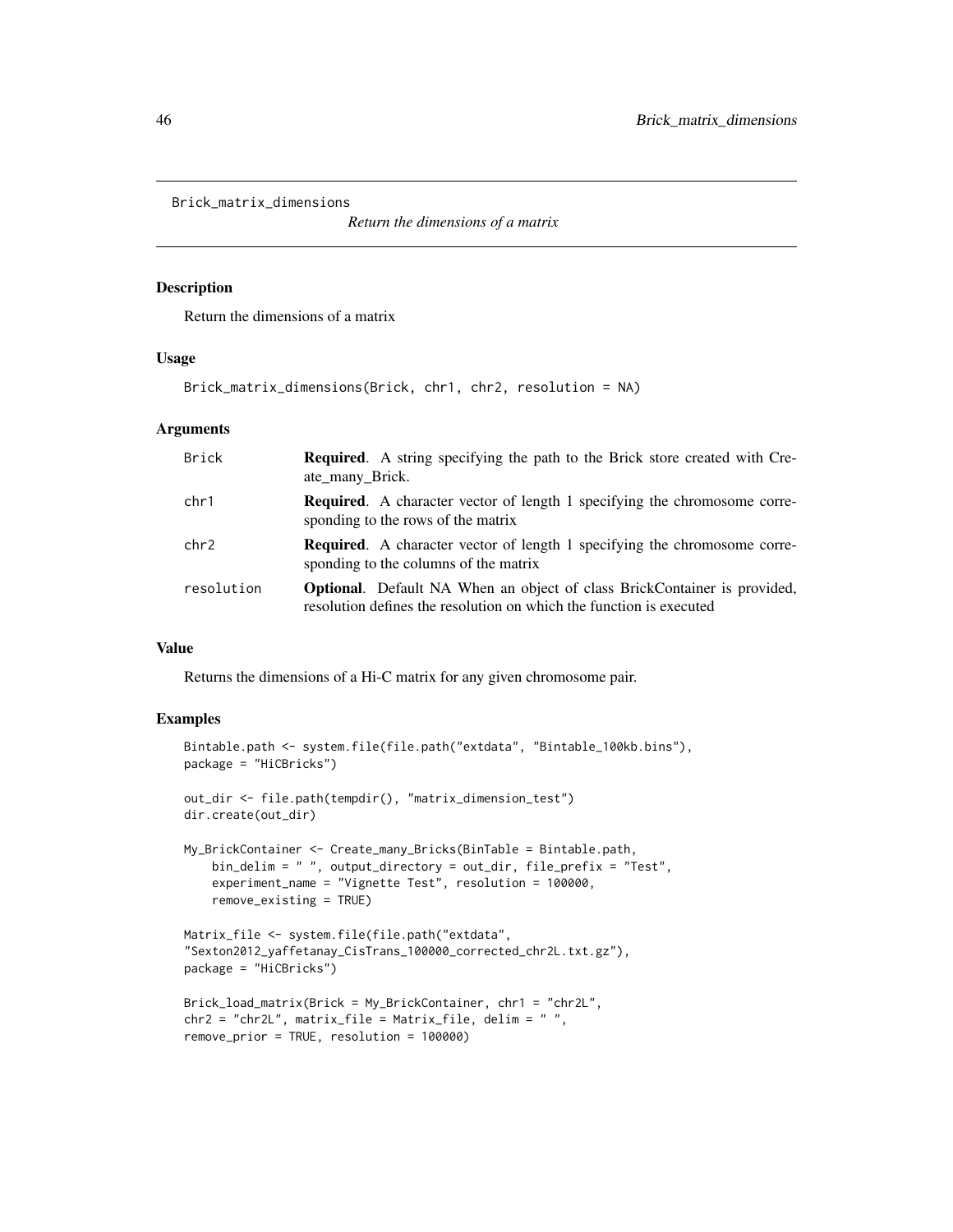```
Brick_matrix_dimensions(Brick = My_BrickContainer, chr1 = "chr2L",
chr2 = "chr2L", resolution = 100000)
```
<span id="page-46-1"></span>Brick\_matrix\_exists *Check if a chromosome pair exists.*

#### Description

Matrices are created when the bintable is loaded and the chromosome names are provided. If a user is in doubt regarding whether a matrix is present or not it is useful to check this function. If the Bintable did not contain a particular chromosome, any matrices for that chromosome would not be present in the file

#### Usage

```
Brick_matrix_exists(Brick, chr1, chr2, resolution = NA)
```
#### Arguments

| <b>Brick</b> | <b>Required.</b> A string specifying the path to the Brick store created with Cre-<br>ate_many_Brick.                                                  |
|--------------|--------------------------------------------------------------------------------------------------------------------------------------------------------|
| chr1         | <b>Required.</b> A character vector of length 1 specifying the chromosome corre-<br>sponding to the rows of the matrix                                 |
| chr2         | <b>Required.</b> A character vector of length 1 specifying the chromosome corre-<br>sponding to the columns of the matrix                              |
| resolution   | <b>Optional.</b> Default NA When an object of class BrickContainer is provided,<br>resolution defines the resolution on which the function is executed |

#### Value

Returns a logical vector of length 1, specifying if the matrix exists or not.

```
Bintable.path <- system.file(file.path("extdata", "Bintable_100kb.bins"),
package = "HiCBricks")
```

```
out_dir <- file.path(tempdir(), "matrix_exists_test")
dir.create(out_dir)
```

```
My_BrickContainer <- Create_many_Bricks(BinTable = Bintable.path,
   bin_delim = " ", output_directory = out_dir, file_prefix = "Test",
    experiment_name = "Vignette Test", resolution = 100000,
   remove_existing = TRUE)
```

```
Matrix_file <- system.file(file.path("extdata",
"Sexton2012_yaffetanay_CisTrans_100000_corrected_chr2L.txt.gz"),
```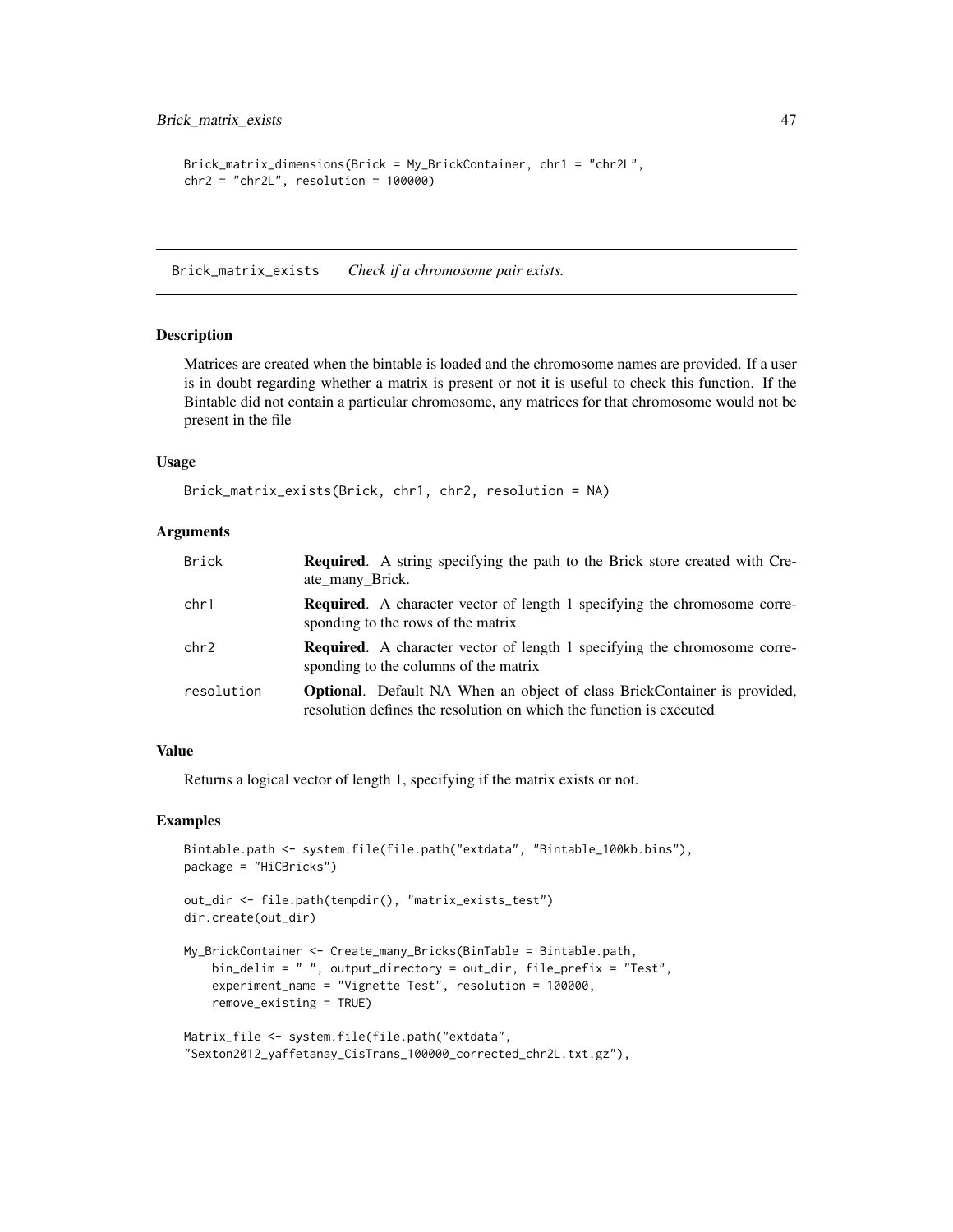```
package = "HiCBricks")
Brick_load_matrix(Brick = My_BrickContainer, chr1 = "chr2L",
chr2 = "chr2L", matrix_file = Matrix_file, delim = "",remove_prior = TRUE, resolution = 100000)
Brick_matrix_exists(Brick = My_BrickContainer, chr1 = "chr2L",
chr2 = "chr2L", resolution = 100000)
```
<span id="page-47-1"></span>Brick\_matrix\_filename *Return the filename of the loaded matrix*

#### Description

Return the filename of the loaded matrix

#### Usage

```
Brick_matrix_filename(Brick, chr1, chr2, resolution = NA)
```
#### Arguments

| Brick      | <b>Required.</b> A string specifying the path to the Brick store created with Cre-<br>ate_many_Brick.                                                  |
|------------|--------------------------------------------------------------------------------------------------------------------------------------------------------|
| chr1       | <b>Required.</b> A character vector of length 1 specifying the chromosome corre-<br>sponding to the rows of the matrix                                 |
| chr2       | <b>Required.</b> A character vector of length 1 specifying the chromosome corre-<br>sponding to the columns of the matrix                              |
| resolution | <b>Optional.</b> Default NA When an object of class BrickContainer is provided,<br>resolution defines the resolution on which the function is executed |

### Value

Returns a character vector of length 1 specifying the filename of the currently loaded matrix.

```
Bintable.path <- system.file(file.path("extdata", "Bintable_100kb.bins"),
package = "HiCBricks")
out_dir <- file.path(tempdir(), "matrix_filename_test")
dir.create(out_dir)
My_BrickContainer <- Create_many_Bricks(BinTable = Bintable.path,
    bin_delim = " ", output_directory = out_dir, file_prefix = "Test",
    experiment_name = "Vignette Test", resolution = 100000,
   remove_existing = TRUE)
```
<span id="page-47-0"></span>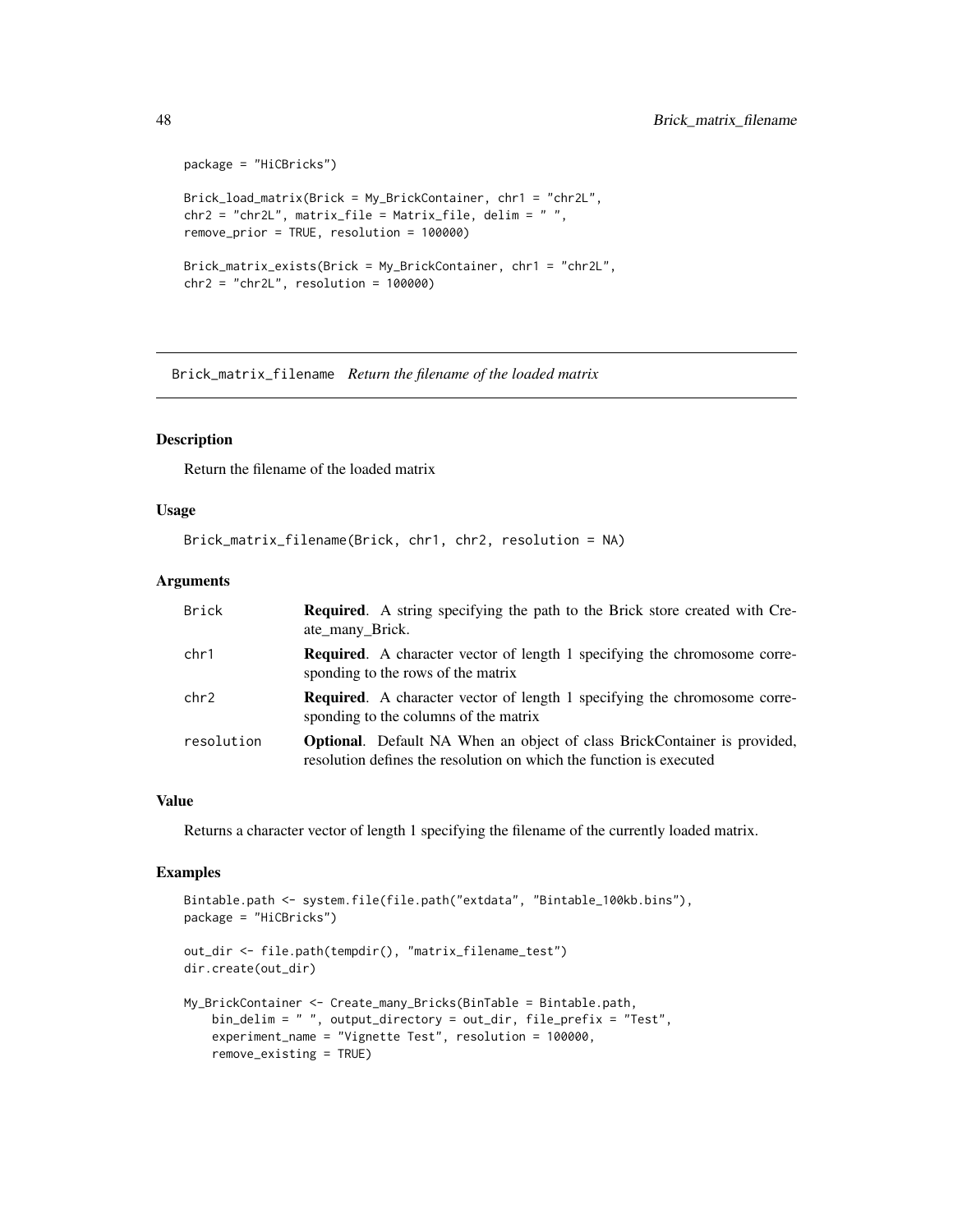```
Matrix_file <- system.file(file.path("extdata",
"Sexton2012_yaffetanay_CisTrans_100000_corrected_chr2L.txt.gz"),
package = "HiCBricks")
Brick_load_matrix(Brick = My_BrickContainer, chr1 = "chr2L",
chr2 = "chr2L", matrix_file = Matrix_file, delim = " ",
remove_prior = TRUE, resolution = 100000)
Brick_matrix_filename(Brick = My_BrickContainer, chr1 = "chr2L",
chr2 = "chr2L", resolution = 100000)
```
<span id="page-48-1"></span>Brick\_matrix\_isdone *Check if a matrix has been loaded for a chromosome pair.*

#### Description

Check if a matrix has been loaded for a chromosome pair.

### Usage

Brick\_matrix\_isdone(Brick, chr1, chr2, resolution = NA)

#### **Arguments**

| Brick      | <b>Required.</b> A string specifying the path to the Brick store created with Cre-<br>ate many Brick.                                                  |
|------------|--------------------------------------------------------------------------------------------------------------------------------------------------------|
| chr1       | <b>Required.</b> A character vector of length 1 specifying the chromosome corre-<br>sponding to the rows of the matrix                                 |
| chr2       | <b>Required.</b> A character vector of length 1 specifying the chromosome corre-<br>sponding to the columns of the matrix                              |
| resolution | <b>Optional.</b> Default NA When an object of class BrickContainer is provided,<br>resolution defines the resolution on which the function is executed |

### Value

Returns a logical vector of length 1, specifying if a matrix has been loaded or not.

```
Bintable.path <- system.file(file.path("extdata", "Bintable_100kb.bins"),
package = "HiCBricks")
out_dir <- file.path(tempdir(), "matrix_isdone_test")
dir.create(out_dir)
```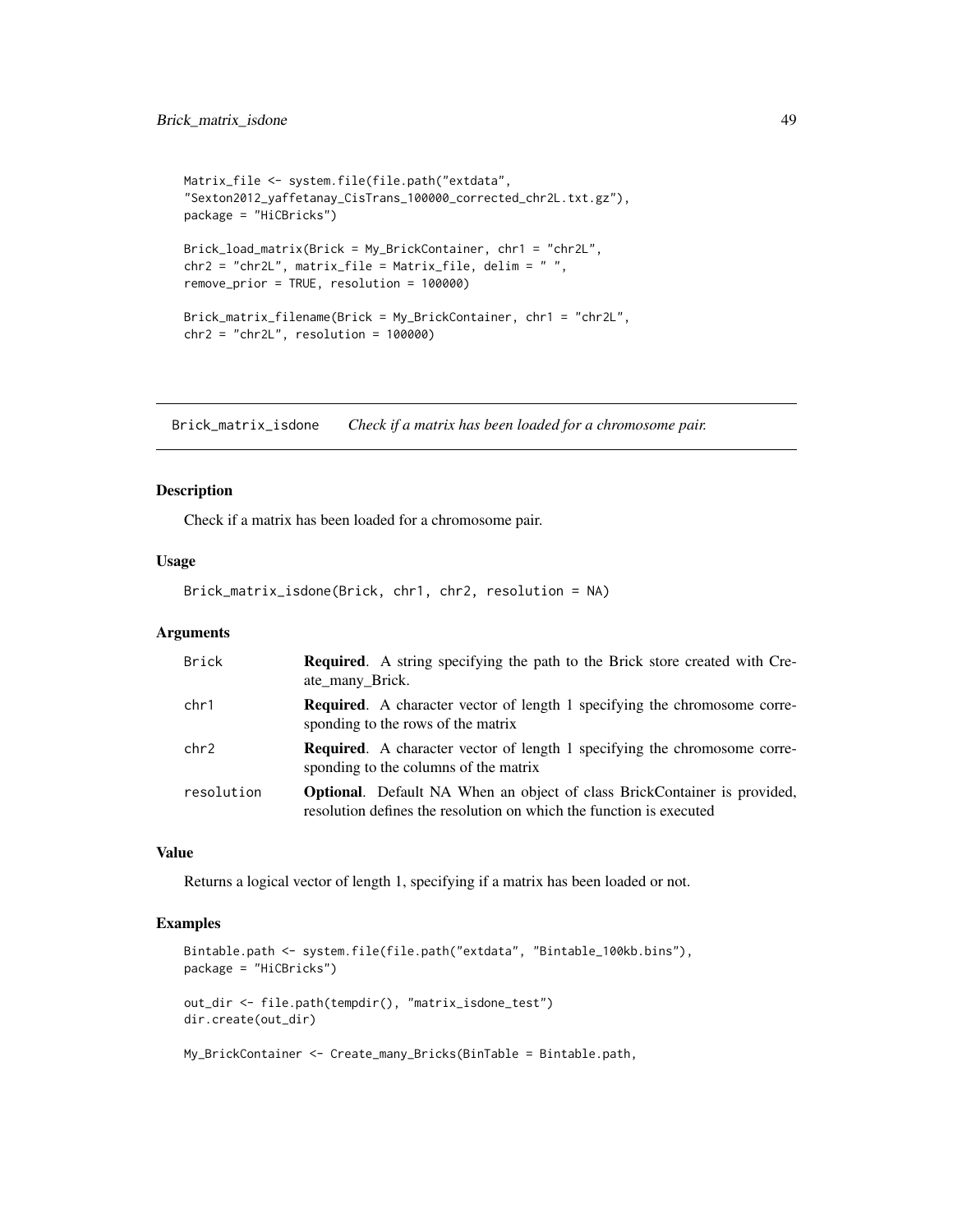```
bin_delim = " ", output_directory = out_dir, file_prefix = "Test",
    experiment_name = "Vignette Test", resolution = 100000,
   remove_existing = TRUE)
Matrix_file <- system.file(file.path("extdata",
"Sexton2012_yaffetanay_CisTrans_100000_corrected_chr2L.txt.gz"),
package = "HiCBricks")
Brick_load_matrix(Brick = My_BrickContainer, chr1 = "chr2L",
chr2 = "chr2L", matrix_file = Matrix_file, delim = "",remove_prior = TRUE, resolution = 100000)
Brick_matrix_isdone(Brick = My_BrickContainer, chr1 = "chr2L",
chr2 = "chr2L", resolution = 100000)
```
<span id="page-49-1"></span>Brick\_matrix\_issparse *Check if a matrix for a chromosome pair is sparse.*

### Description

Check if a matrix for a chromosome pair is sparse.

#### Usage

```
Brick_matrix_issparse(Brick, chr1, chr2, resolution = NA)
```
### Arguments

| <b>Brick</b> | <b>Required.</b> A string specifying the path to the Brick store created with Cre-<br>ate_many_Brick.                                                  |
|--------------|--------------------------------------------------------------------------------------------------------------------------------------------------------|
| chr1         | <b>Required.</b> A character vector of length 1 specifying the chromosome corre-<br>sponding to the rows of the matrix                                 |
| chr2         | <b>Required.</b> A character vector of length 1 specifying the chromosome corre-<br>sponding to the columns of the matrix                              |
| resolution   | <b>Optional.</b> Default NA When an object of class BrickContainer is provided,<br>resolution defines the resolution on which the function is executed |

### Value

Returns a logical vector of length 1, specifying if a matrix was loaded as a sparse matrix.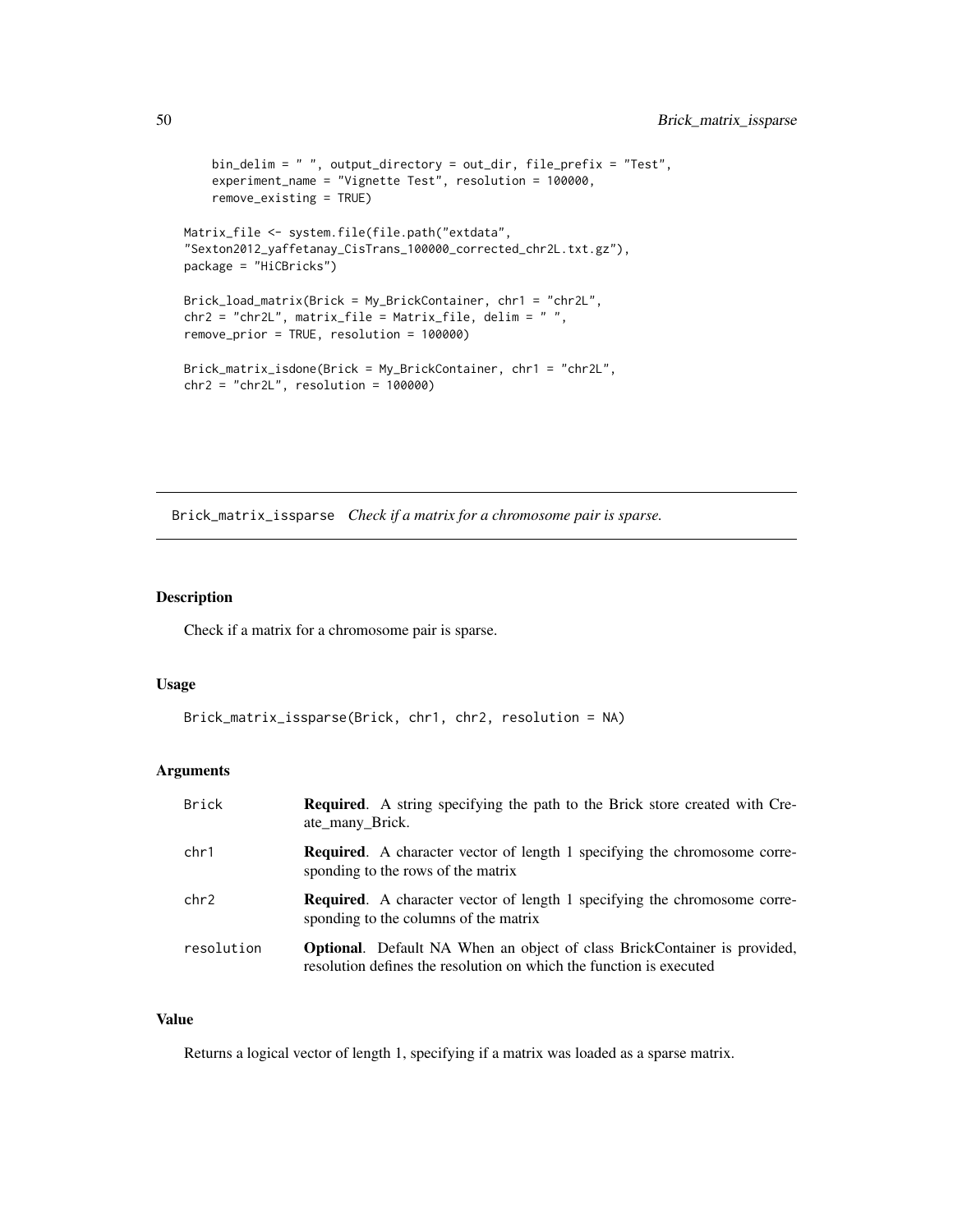### <span id="page-50-0"></span>Brick\_matrix\_maxdist 51

### Examples

```
Bintable.path <- system.file(file.path("extdata", "Bintable_100kb.bins"),
package = "HiCBricks")
out_dir <- file.path(tempdir(), "matrix_issparse_test")
dir.create(out_dir)
My_BrickContainer <- Create_many_Bricks(BinTable = Bintable.path,
    bin_delim = " ", output_directory = out_dir, file_prefix = "Test",
    experiment_name = "Vignette Test", resolution = 100000,
    remove_existing = TRUE)
Matrix_file <- system.file(file.path("extdata",
"Sexton2012_yaffetanay_CisTrans_100000_corrected_chr2L.txt.gz"),
package = "HiCBricks")
Brick_load_matrix(Brick = My_BrickContainer, chr1 = "chr2L",
chr2 = "chr2L", matrix_file = Matrix_file, delim = " ",
remove_prior = TRUE, resolution = 100000)
Brick_matrix_issparse(Brick = My_BrickContainer, chr1 = "chr2L",
chr2 = "chr2L", resolution = 100000)
```
<span id="page-50-1"></span>Brick\_matrix\_maxdist *Get the maximum loaded distance from the diagonal of any matrix.*

### Description

If values beyond a certain distance were not loaded in the matrix, this distance parameter is useful. This package by default will check this param to make sure that it is not returning non-existent data.

### Usage

```
Brick_matrix_maxdist(Brick, chr1, chr2, resolution = NA)
```
### Arguments

| Brick      | <b>Required.</b> A string specifying the path to the Brick store created with Cre-<br>ate_many_Brick.                                                  |
|------------|--------------------------------------------------------------------------------------------------------------------------------------------------------|
| chr1       | <b>Required.</b> A character vector of length 1 specifying the chromosome corre-<br>sponding to the rows of the matrix                                 |
| chr2       | <b>Required.</b> A character vector of length 1 specifying the chromosome corre-<br>sponding to the columns of the matrix                              |
| resolution | <b>Optional.</b> Default NA When an object of class BrickContainer is provided,<br>resolution defines the resolution on which the function is executed |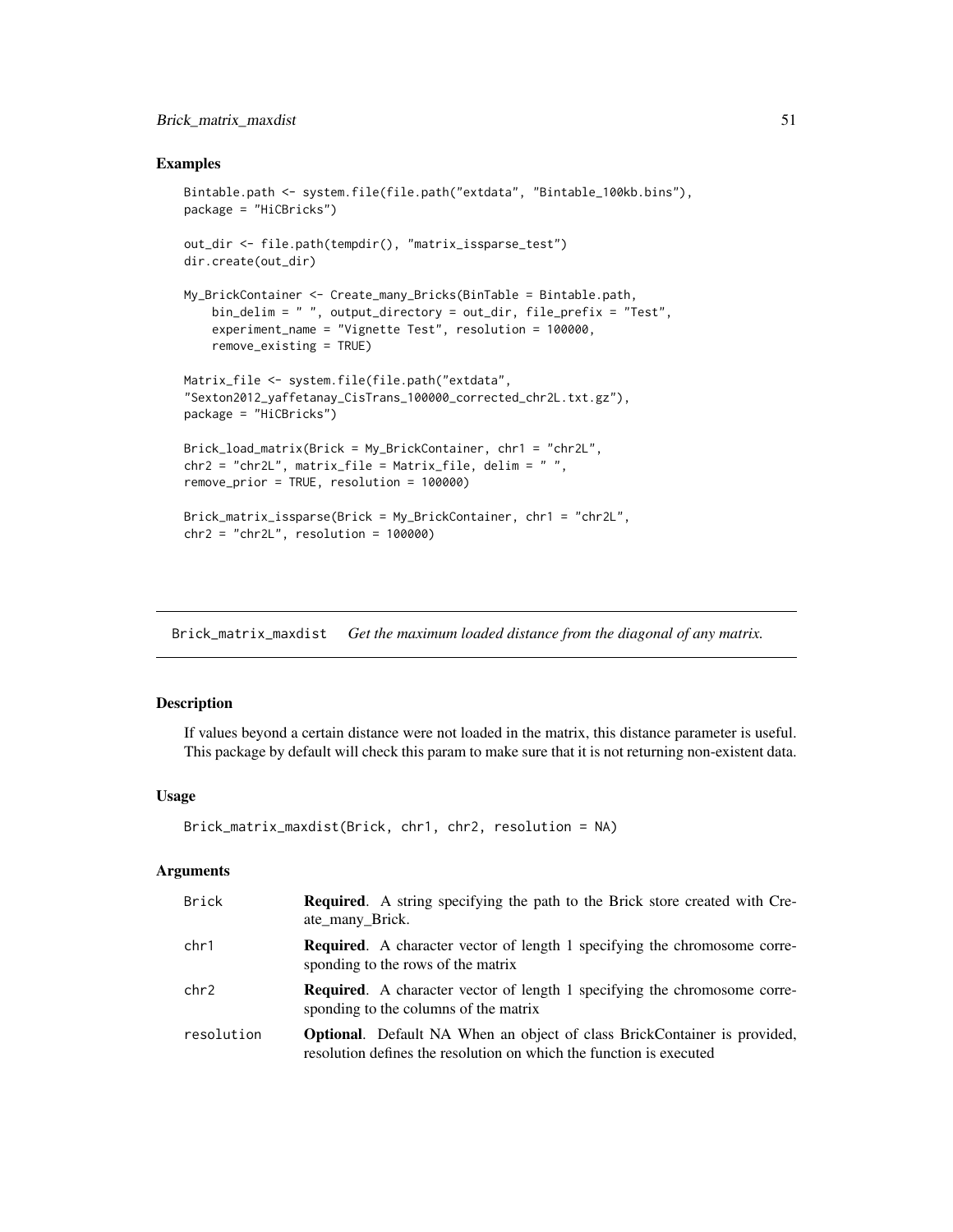### <span id="page-51-0"></span>Details

Brick\_matrix\_maxdist will return this parameter.

### Value

Returns an integer vector of length 1, specifying the maximum distance loaded for that matrix

### Examples

```
Bintable.path <- system.file(file.path("extdata", "Bintable_100kb.bins"),
package = "HiCBricks")
out_dir <- file.path(tempdir(), "matrix_maxdist_test")
dir.create(out_dir)
My_BrickContainer <- Create_many_Bricks(BinTable = Bintable.path,
   bin_delim = " ", output_directory = out_dir, file_prefix = "Test",
    experiment_name = "Vignette Test", resolution = 100000,
   remove_existing = TRUE)
Matrix_file <- system.file(file.path("extdata",
"Sexton2012_yaffetanay_CisTrans_100000_corrected_chr2L.txt.gz"),
package = "HiCBricks")
Brick_load_matrix(Brick = My_BrickContainer, chr1 = "chr2L",
chr2 = "chr2L", matrix_file = Matrix_file, delim = " ",
remove_prior = TRUE, resolution = 100000)
Brick_matrix_maxdist(Brick = My_BrickContainer, chr1 = "chr2L",
chr2 = "chr2L", resolution = 100000)
```
<span id="page-51-1"></span>Brick\_matrix\_minmax *Return the value range of the matrix*

### Description

Return the value range of the matrix

#### Usage

```
Brick_matrix_minmax(Brick, chr1, chr2, resolution = NA)
```
#### **Arguments**

| Brick | <b>Required.</b> A string specifying the path to the Brick store created with Cre-<br>ate many Brick.                  |
|-------|------------------------------------------------------------------------------------------------------------------------|
| chr1  | <b>Required.</b> A character vector of length 1 specifying the chromosome corre-<br>sponding to the rows of the matrix |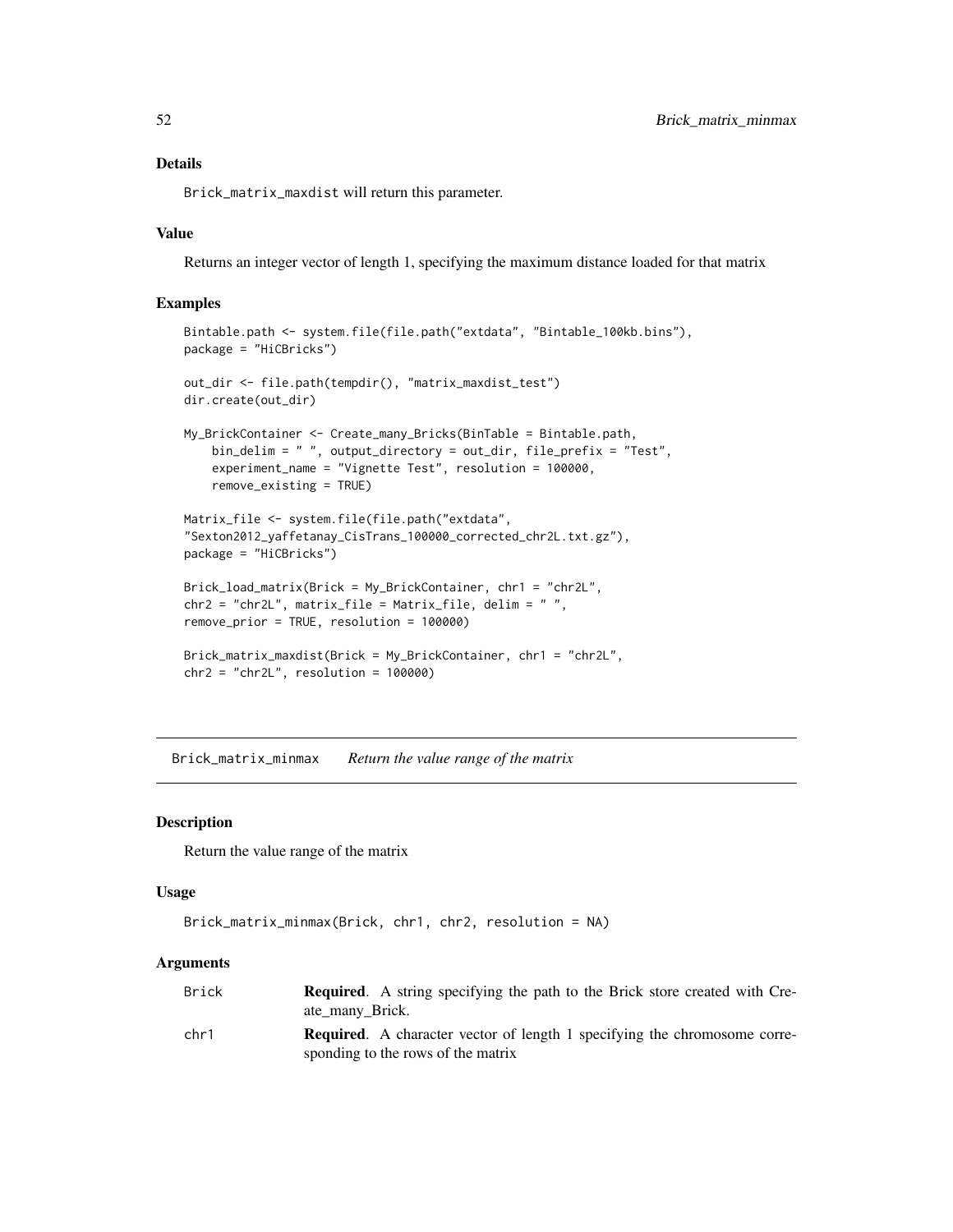<span id="page-52-0"></span>

| chr2       | <b>Required.</b> A character vector of length 1 specifying the chromosome corre-<br>sponding to the columns of the matrix                              |
|------------|--------------------------------------------------------------------------------------------------------------------------------------------------------|
| resolution | <b>Optional.</b> Default NA When an object of class BrickContainer is provided,<br>resolution defines the resolution on which the function is executed |

### Value

Returns a numeric vector of length 2, specifying the minimum and maximum finite real values in the matrix.

#### Examples

```
Bintable.path <- system.file(file.path("extdata", "Bintable_100kb.bins"),
package = "HiCBricks")
out_dir <- file.path(tempdir(), "matrix_minmax_test")
dir.create(out_dir)
My_BrickContainer <- Create_many_Bricks(BinTable = Bintable.path,
    bin_delim = " ", output_directory = out_dir, file_prefix = "Test",
    experiment_name = "Vignette Test", resolution = 100000,
    remove_existing = TRUE)
Matrix_file <- system.file(file.path("extdata",
"Sexton2012_yaffetanay_CisTrans_100000_corrected_chr2L.txt.gz"),
package = "HiCBricks")
Brick_load_matrix(Brick = My_BrickContainer, chr1 = "chr2L",
chr2 = "chr2L", matrix_file = Matrix_file, delim = " ",
remove_prior = TRUE, resolution = 100000)
Brick_matrix_minmax(Brick = My_BrickContainer, chr1 = "chr2L",
chr2 = "chr2L", resolution = 100000)
```
<span id="page-52-1"></span>Brick\_mcool\_normalisation\_exists *Check if a normalisation exists in an mcool file.*

#### **Description**

Brick\_mcool\_normalisation\_exists checks if a particular normalisation exists in an mcool file.

### Usage

Brick\_mcool\_normalisation\_exists(mcool, norm\_factor = NULL, resolution = NULL)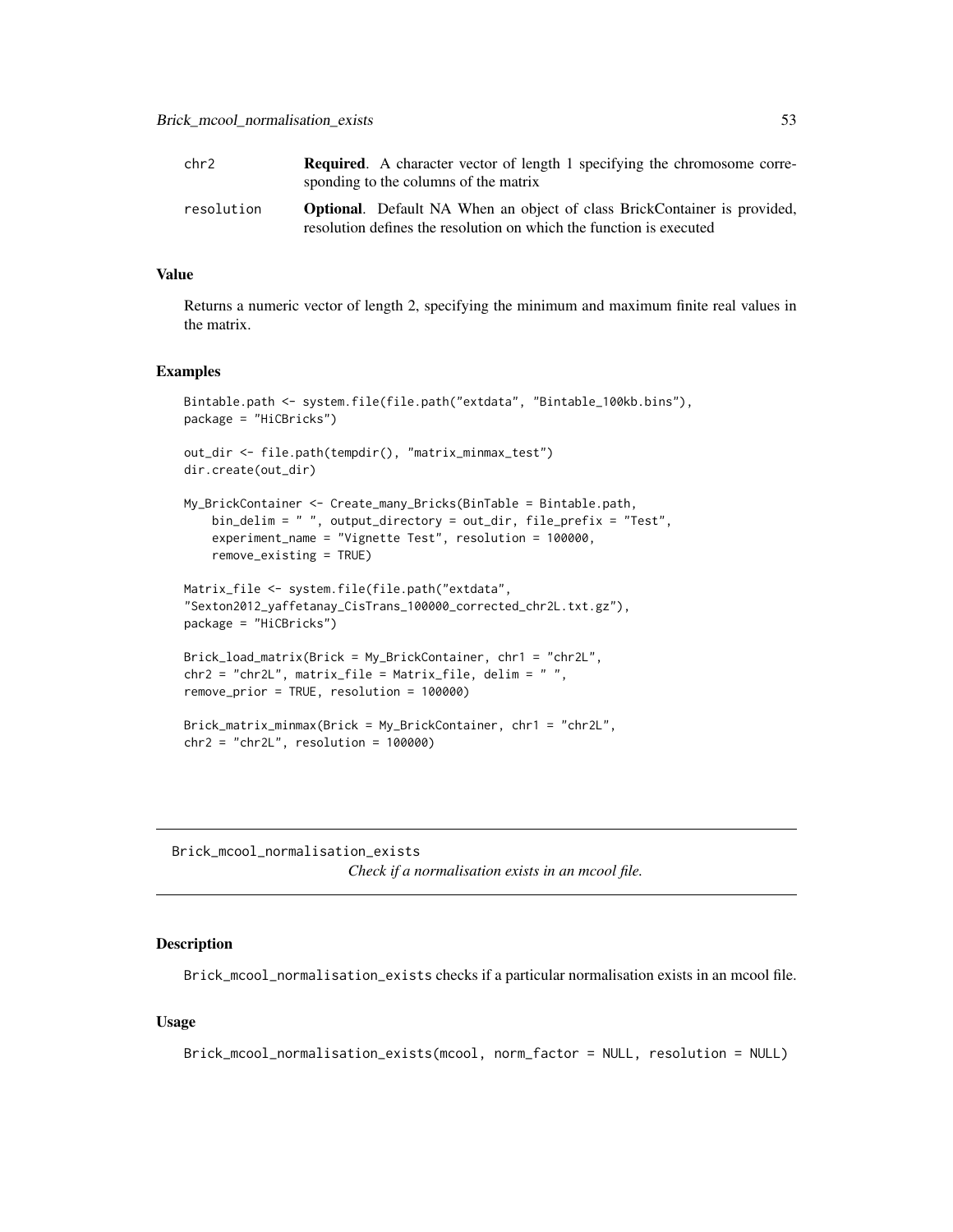<span id="page-53-0"></span>

| $m$ cool    | <b>Required.</b> Path to an moool file.                                                                                                                                                                                        |
|-------------|--------------------------------------------------------------------------------------------------------------------------------------------------------------------------------------------------------------------------------|
| norm_factor | <b>Required.</b> The normalization factor to use for normalization from an moool file.<br>norm factor currently accepts one of "Iterative-Correction", "Knight-Ruitz", "Vanilla-<br>coverage", "Vanilla-coverage-square-root". |
| resolution  | <b>Optional.</b> Default NA When an object of class BrickContainer is provided,<br>resolution defines the resolution on which the function is executed                                                                         |

### Value

A boolean vector of length 1

### Examples

```
## Not run:
```

```
require(curl)
out_dir <- file.path(tempdir(), "mcool_test_dir")
dir.create(path = out_dir)
curl_download(url = paste("https://data.4dnucleome.org/",
"files-processed/4DNFI7JNCNFB/",
"@download/4DNFI7JNCNFB.mcool", sep = ""),
destfile = file.path(out_dir, "H1-hESC-HiC-4DNFI7JNCNFB.mcool"))
```

```
mcool <- file.path(out_dir, "H1-hESC-HiC-4DNFI7JNCNFB.mcool")
Brick_mcool_normalisation_exists(mcool = mcool,
norm_factor = "Iterative-Correction",
resolution = 50000)
```

```
## End(Not run)
```
<span id="page-53-1"></span>Brick\_rangekey\_exists *Check to see if the Brick contains a ranges with a certain name.*

### Description

Brick\_rangekey\_exists checks for the presence of a particular ranges with a certain name.

### Usage

```
Brick_rangekey_exists(
   Brick,
   rangekey,
   resolution = NA,
   all_resolutions = FALSE
)
```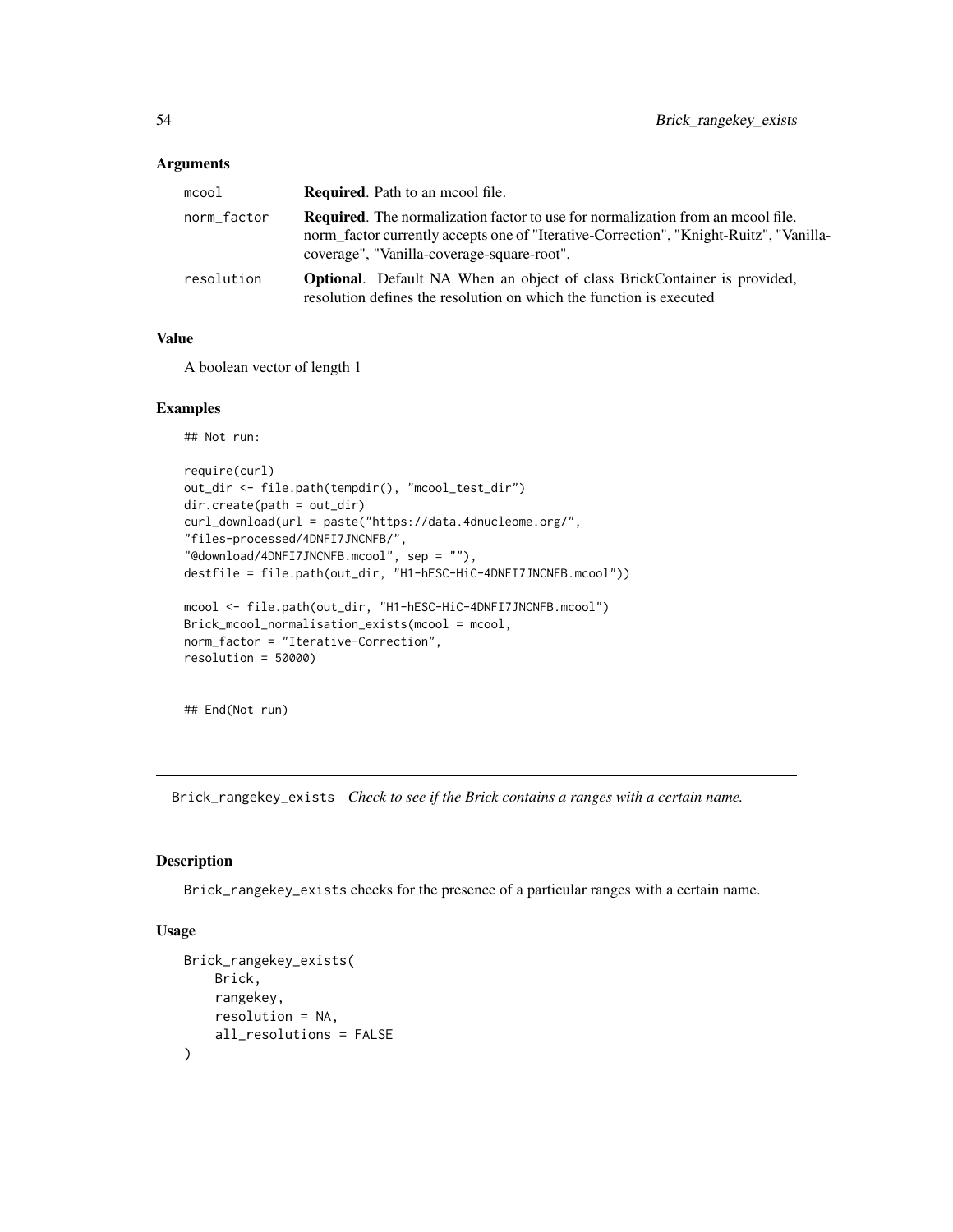<span id="page-54-0"></span>

| Brick           | <b>Required.</b> A string specifying the path to the Brick store created with Cre-<br>ate_many_Brick.                                                                                                           |
|-----------------|-----------------------------------------------------------------------------------------------------------------------------------------------------------------------------------------------------------------|
| rangekey        | <b>Required.</b> A string specifying the name of the ranges to check for.                                                                                                                                       |
| resolution      | <b>Optional.</b> Default NA When an object of class BrickContainer is provided,<br>resolution defines the resolution on which the function is executed                                                          |
| all_resolutions |                                                                                                                                                                                                                 |
|                 | <b>Optional.</b> Default FALSE If resolution is not defined and all resolutions is<br>TRUE, the resolution parameter will be ignored and the function is executed on<br>all files listed in the Brick container |

#### Value

A logical vector of length 1 with either TRUE or FALSE values.

### Examples

```
Bintable.path <- system.file(file.path("extdata", "Bintable_100kb.bins"),
package = "HiCBricks")
out_dir <- file.path(tempdir(), "list_rangekeys_exists_test")
dir.create(out_dir)
My_BrickContainer <- Create_many_Bricks(BinTable = Bintable.path,
   bin_delim = " ", output_directory = out_dir, file_prefix = "Test",
   experiment_name = "Vignette Test", resolution = 100000,
    remove_existing = TRUE)
Brick_rangekey_exists(Brick = My_BrickContainer, rangekey = "Bintable",
resolution = 100000)
```
<span id="page-54-1"></span>Brick\_return\_region\_position

*Provides the overlapping position (within) from the bintable.*

### Description

Brick\_return\_region\_position takes as input a human-readable coordinate format of the form chr:start:end and outputs the overlapping bintable positions. This module does a "within" operation. So only bins which overlap completely with the region will be returned. This is not an iterable module, so the user has to make iterative calls to the module itself.

### Usage

```
Brick_return_region_position(Brick, region, resolution = NA)
```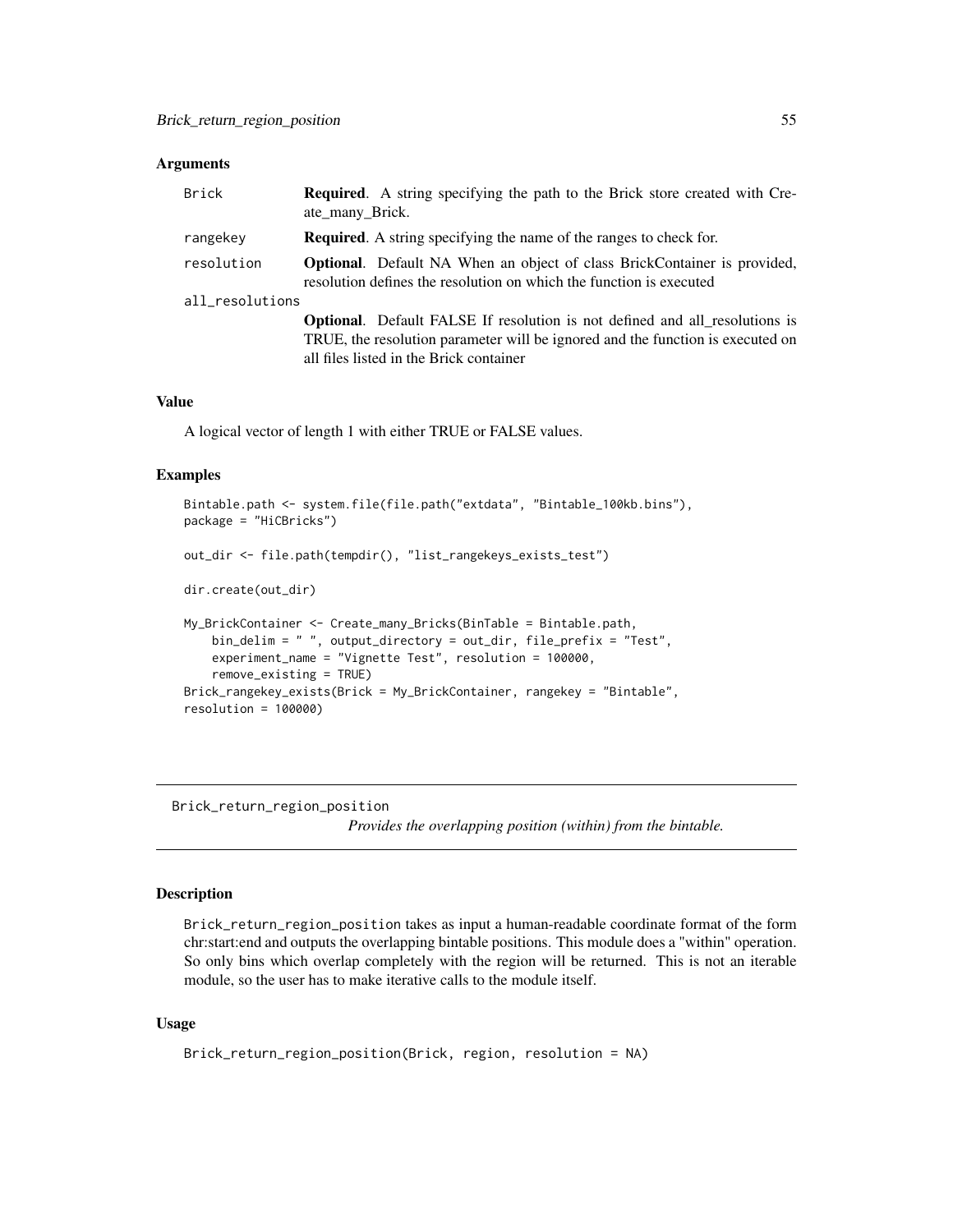<span id="page-55-0"></span>

| Brick      | <b>Required.</b> A string specifying the path to the Brick store created with Cre-<br>ate_many_Brick.                                                  |
|------------|--------------------------------------------------------------------------------------------------------------------------------------------------------|
| region     | <b>Required.</b> A character vector of length 1 specifying the region to overlap. It<br>must take the form chr: start: end.                            |
| resolution | <b>Optional.</b> Default NA When an object of class BrickContainer is provided,<br>resolution defines the resolution on which the function is executed |

### Value

Returns a 1 dimensional vector containing the position of the overlapping regions in the bintable associated the Brick store.

#### Design choice

This may seem to be a poor design choice at first glance, but I do not think this to be the case. By not being iterable, this function circumvents the problem of how to structure the data for the user. If one more element was accepted, the return object would have become a list, which increases the data structure complexity significantly for users who are just starting out with R. Therefore this problem is left for the users themselves to deal with.

#### Examples

```
Bintable.path <- system.file(file.path("extdata", "Bintable_100kb.bins"),
package = "HiCBricks")
out_dir <- file.path(tempdir(), "region_position_test")
dir.create(out_dir)
My_BrickContainer <- Create_many_Bricks(BinTable = Bintable.path,
   bin_delim = " ", output_directory = out_dir, file_prefix = "Test",
   experiment_name = "Vignette Test", resolution = 100000,
   remove_existing = TRUE)
Coordinate <- "chr2L:1:1000000"
Test_Run <- Brick_return_region_position(Brick = My_BrickContainer,
region = Coordinate, resolution = 100000)
```
<span id="page-55-1"></span>Brick\_vizart\_plot\_heatmap

*Create the entire HDF5 structure and load the bintable*

### **Description**

Brick\_vizart\_plot\_heatmap creates various heatmaps and plots TADs.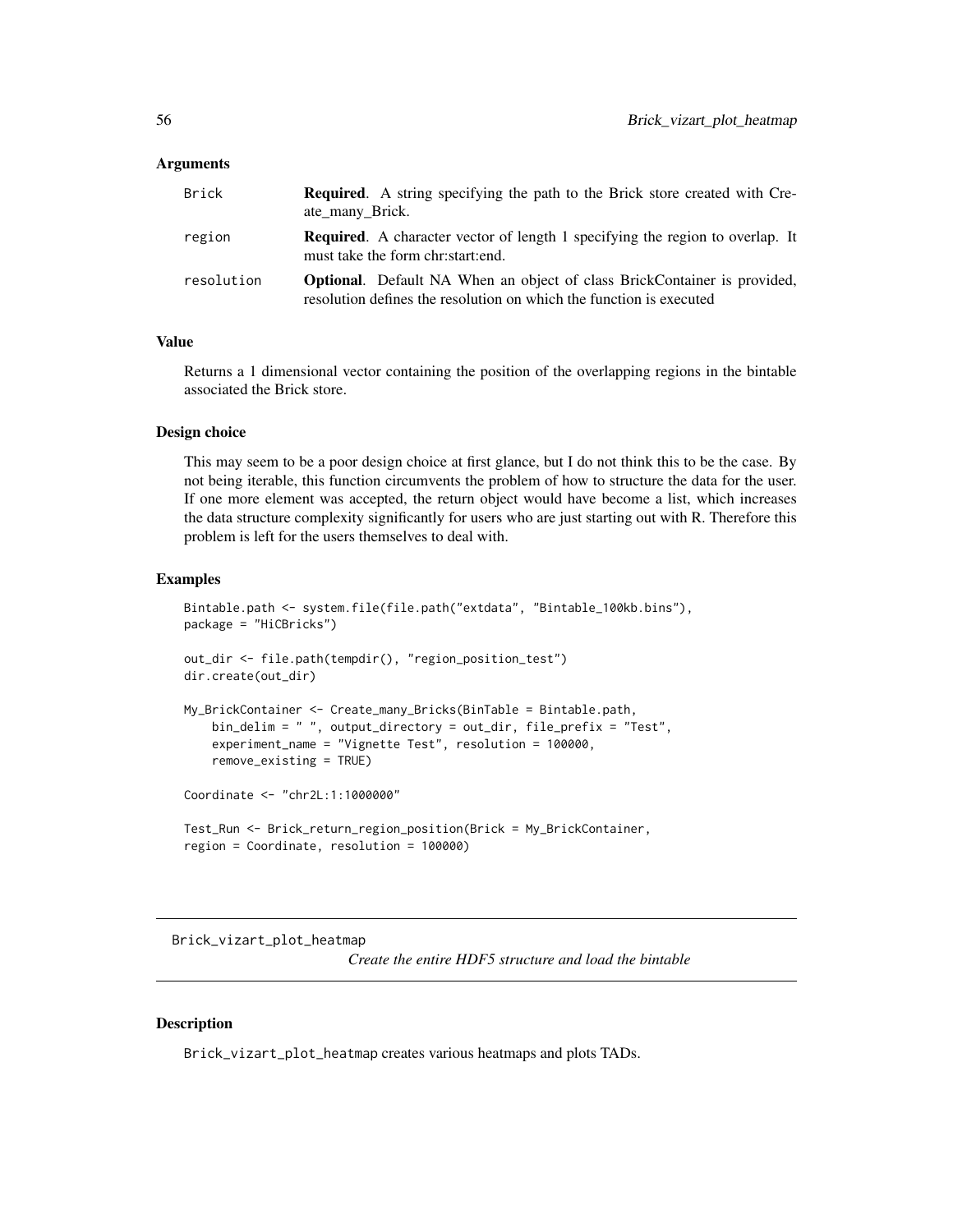### Usage

```
Brick_vizart_plot_heatmap(
   File,
   Bricks,
   resolution,
   x_coords,
    y_coords,
   FUN = NULL,
   value_cap = NULL,
   distance = NULL,
   rotate = FALSE,
   x_axis = TRUE,x_axis_title = NULL,
   y_axis = TRUE,y_axis_title = NULL,
   title = NULL,
   legend_title = NULL,
   return_object = FALSE,
   x_axis_num_breaks = 5,
   y_axis_num_breaks = 5,
   palette,
   col_direction = 1,
    extrapolate_on = NULL,
    x_axis_text_size = 10,
   y_axis_text_size = 10,
    text_size = 10,legend_title_text_size = 8,
    legend_text_size = 8,
    title_size = 10,
    tad_ranges = NULL,
    group\_col = NULL,tad_colour_col = NULL,
    colours = NULL,
    colours_names = NULL,
    cut_corners = FALSE,
   highlight_points = NULL,
   width = 10,
   height = 6,
    line\_width = 0.5,
    units = "cm",legend_{key\_width} = unit(3, "cm"),
   legend_{key_{height}} = unit(0.5, "cm")
```

```
\mathcal{L}
```
### Arguments

| File   | <b>Required</b> A character vector containing the output filename to write.          |
|--------|--------------------------------------------------------------------------------------|
| Bricks | <b>Required</b> A list of length 1 (in case of one sample heatmaps) or 2 (in case of |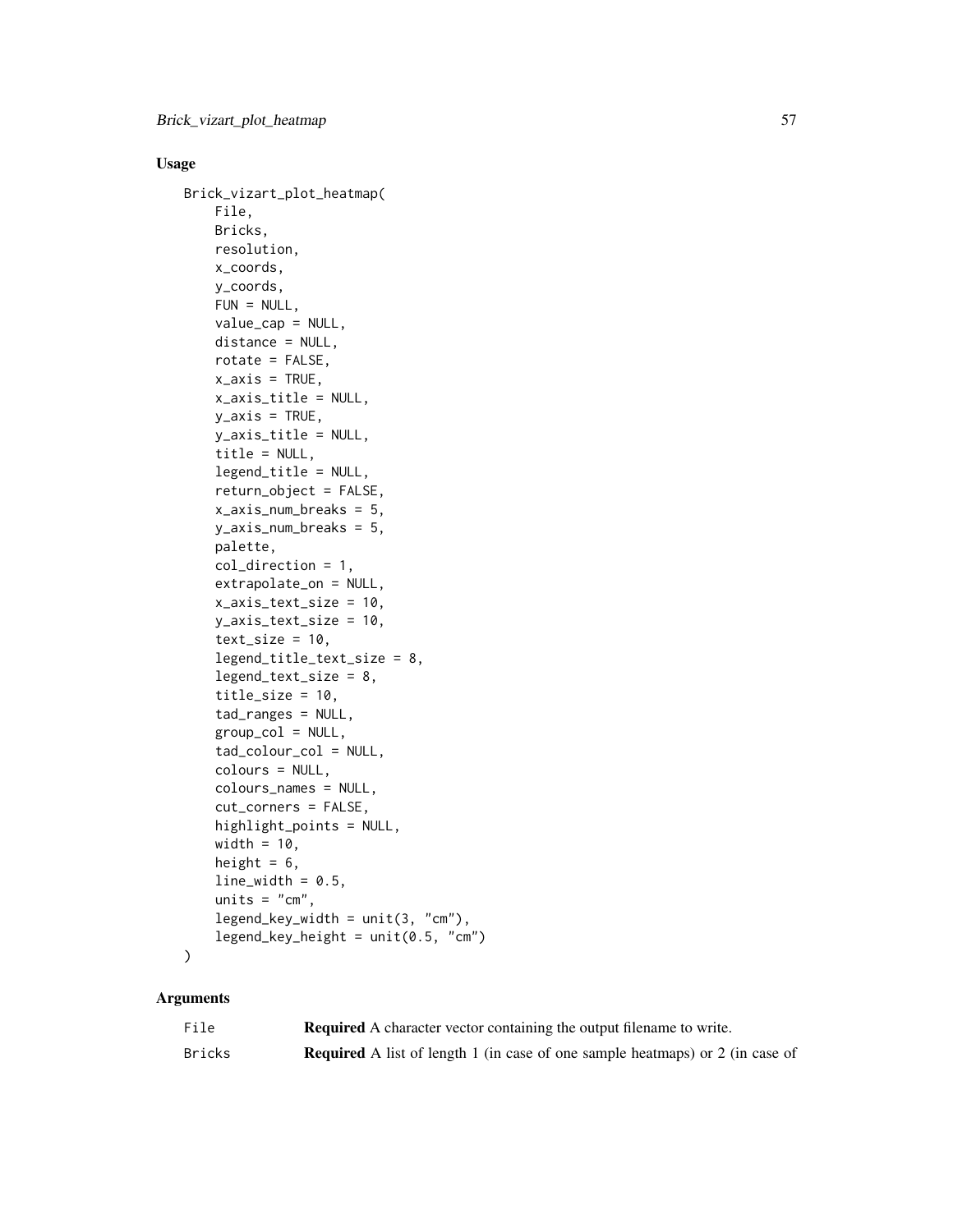|                                                                               | two sample heatmaps) specifying the BrickContainers from where to fetch the<br>data.                                                                                                                                                                                                        |  |
|-------------------------------------------------------------------------------|---------------------------------------------------------------------------------------------------------------------------------------------------------------------------------------------------------------------------------------------------------------------------------------------|--|
| resolution                                                                    | <b>Optional.</b> Default NA When an object of class BrickContainer is provided,<br>resolution defines the resolution on which the function is executed                                                                                                                                      |  |
| x_coords                                                                      | <b>Required</b> A character vector of length 1 specifying the coordinates from where<br>to fetch the data.                                                                                                                                                                                  |  |
| y_coords                                                                      | <b>Required</b> A character vector of length 1 specifying the coordinates from where<br>to fetch the data.                                                                                                                                                                                  |  |
| <b>FUN</b>                                                                    | <b>Optional.</b> Default NULL If any sort of transformations should be applied to the<br>data before plotting. Such as, log10 or log2 transformations.                                                                                                                                      |  |
| value_cap                                                                     | <b>Optional.</b> Default NULL If present, values beyond a certain quantile will be<br>capped to that quantile. In Hi-C this helps to emphasize structural information.<br>Please note, if this parameter is present the greatest value will have a greater<br>than sign append--ed to them. |  |
| distance                                                                      | Optional. Default NULL If present, values beyond this distance will be filtered<br>out. Please note, that if a Brick store matrix was loaded until a certain distance,<br>this parameter will result in an error if it is greater than the loaded distance.                                 |  |
| rotate                                                                        | <b>Optional.</b> Default FALSE If TRUE, will rotate the heatmap by 90 degrees.                                                                                                                                                                                                              |  |
| x_axis                                                                        | <b>Optional.</b> Default TRUE If FALSE, the x-axis will be removed (ticks, x-axis<br>labels and title).                                                                                                                                                                                     |  |
| x_axis_title                                                                  | <b>Optional.</b> Default NULL If present, will be the $x$ - $axis$ title. Else defaults to the<br>provided x_coords                                                                                                                                                                         |  |
| y_axis                                                                        | <b>Optional.</b> Default TRUE If FALSE, the y-axis will be removed (ticks, y-axis<br>labels and title).                                                                                                                                                                                     |  |
| y_axis_title                                                                  | <b>Optional.</b> Default NULL If present, will be the y-axis title. Else defaults to the<br>provided y_coords                                                                                                                                                                               |  |
| title                                                                         | <b>Optional.</b> Default NULL If present, will be the <i>plot</i> title. Else defaults to the<br>provided x_coords vs y_coords                                                                                                                                                              |  |
| legend_title                                                                  | <b>Optional.</b> Default NULL If present will be the title of the legend. Else defaults<br>to "Signal".                                                                                                                                                                                     |  |
| return_object                                                                 | Optional. Default FALSE If present the ggplot object will be returned                                                                                                                                                                                                                       |  |
| x_axis_num_breaks                                                             |                                                                                                                                                                                                                                                                                             |  |
| <b>Optional.</b> Default 5 Number of ticks on the x axis                      |                                                                                                                                                                                                                                                                                             |  |
| y_axis_num_breaks<br><b>Optional.</b> Default 5 Number of ticks on the y axis |                                                                                                                                                                                                                                                                                             |  |
| palette                                                                       | <b>Required.</b> Default NULL One of the RColorbrewer or viridis colour palettes                                                                                                                                                                                                            |  |
| col_direction                                                                 | <b>Optional.</b> Default 1 If -1, the colour scale will be reversed.                                                                                                                                                                                                                        |  |
|                                                                               | extrapolate_on Optional. Default NULL If present, colours from the palette will be extrapo-                                                                                                                                                                                                 |  |
|                                                                               | lated between lightest and darkest to create the gradient. This value cannot be<br>more than 100.                                                                                                                                                                                           |  |
| x_axis_text_size                                                              |                                                                                                                                                                                                                                                                                             |  |

Optional. Default 10 x-axis text size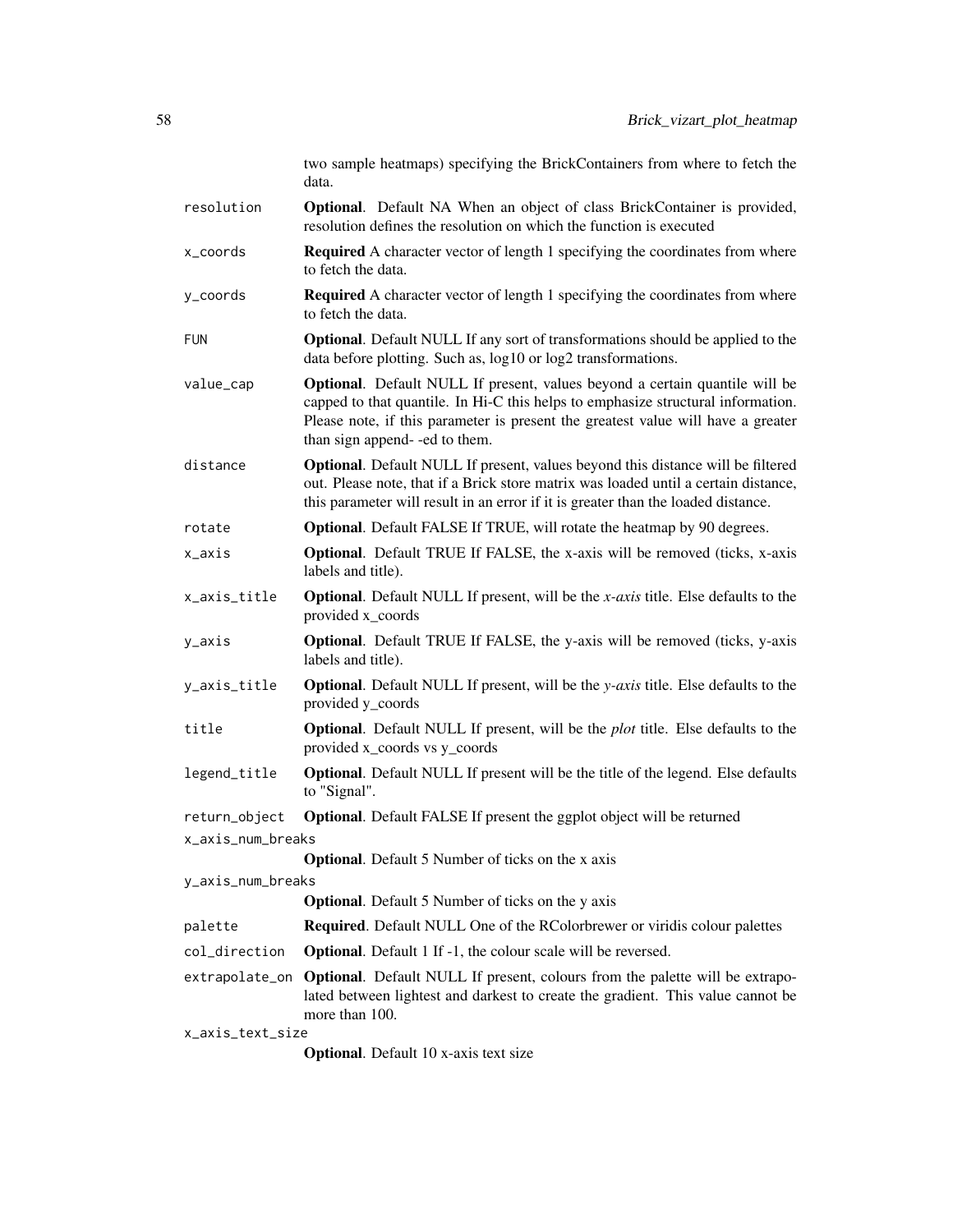| y_axis_text_size       |                                                                                                                                                                                                                                                          |
|------------------------|----------------------------------------------------------------------------------------------------------------------------------------------------------------------------------------------------------------------------------------------------------|
|                        | <b>Optional.</b> Default 10 y-axis text size                                                                                                                                                                                                             |
| text_size              | <b>Optional.</b> Default 10 text size of text elements in the plot.                                                                                                                                                                                      |
| legend_title_text_size |                                                                                                                                                                                                                                                          |
|                        | <b>Optional.</b> Default 8 text size of the legend title                                                                                                                                                                                                 |
| legend_text_size       |                                                                                                                                                                                                                                                          |
|                        | <b>Optional.</b> Default 8 text size of the legend text                                                                                                                                                                                                  |
| title_size             | <b>Optional.</b> Default 10 text size of the title                                                                                                                                                                                                       |
| tad_ranges             | <b>Optional.</b> Default NULL A GenomicRanges object specifying the start and end<br>coordinates of TADs to be plotted on the heatmap.                                                                                                                   |
| group_col              | Optional. Default NULL Name of the column which will be used to categorize<br>TADs as belonging to either the first or the second Brick stores. This must be<br>a numeric value ranging from 1 to 2. If NULL, TADs will be plotted on both<br>Hi-C maps. |
|                        | tad_colour_col Optional. Default NULL tad_colour_col takes as value the column name in the<br>tad_ranges object corresponding to the column which should be used to define<br>different TAD categories.                                                  |
| colours                | Optional. Default NULL If tad_ranges is present, colours expects a hexcode<br>value of length 1. But, if tad_colour_col is specified, it expects colours of the<br>same length as unique tad_ranges\$tad_colour_col.                                     |
| colours_names          | Optional. Default NULL If present, will be assigned to colours. Else, will<br>inherit unique tad_colour_col. If tad_colour_col is also absent, will revert to a<br>placehold column name.                                                                |
| cut_corners            | Optional. Default FALSE if cut_corners is TRUE, TAD borders will not be<br>truncated, and they will span until the end of visible heatmap.                                                                                                               |
| highlight_points       |                                                                                                                                                                                                                                                          |
|                        | <b>Optional.</b> Not yet implemented.                                                                                                                                                                                                                    |
| width                  | Optional. Default 10cm Width of the output file units.                                                                                                                                                                                                   |
| height                 | Optional. Default 6cm Height of the output file in units.                                                                                                                                                                                                |
| line_width             | <b>Optional.</b> Default 0.5 When plotting TADs set the width of the plotted lines                                                                                                                                                                       |
| units                  | <b>Optional.</b> Default cm Defines the units of the output file width and height.                                                                                                                                                                       |
| legend_key_width       |                                                                                                                                                                                                                                                          |
|                        | <b>Optional.</b> Default $unit(3, "cm")$ Defines the legend key width.                                                                                                                                                                                   |
| legend_key_height      |                                                                                                                                                                                                                                                          |
|                        | <b>Optional</b> . Default $unit(0.5, "cm")$ Defines the legend key height.                                                                                                                                                                               |

### Details

This function provides the capability to plot various types of heatmaps from Hi-C data.

- One sample heatmap.
- Two sample heatmap (One sample on upper and other on lower).
- All of the above with 90 degree rotation.
- All of the above but with signal capped at a certain value.
- All of the above but filtered by distance.
- All of the above with TADs/TAD borders plotted on top.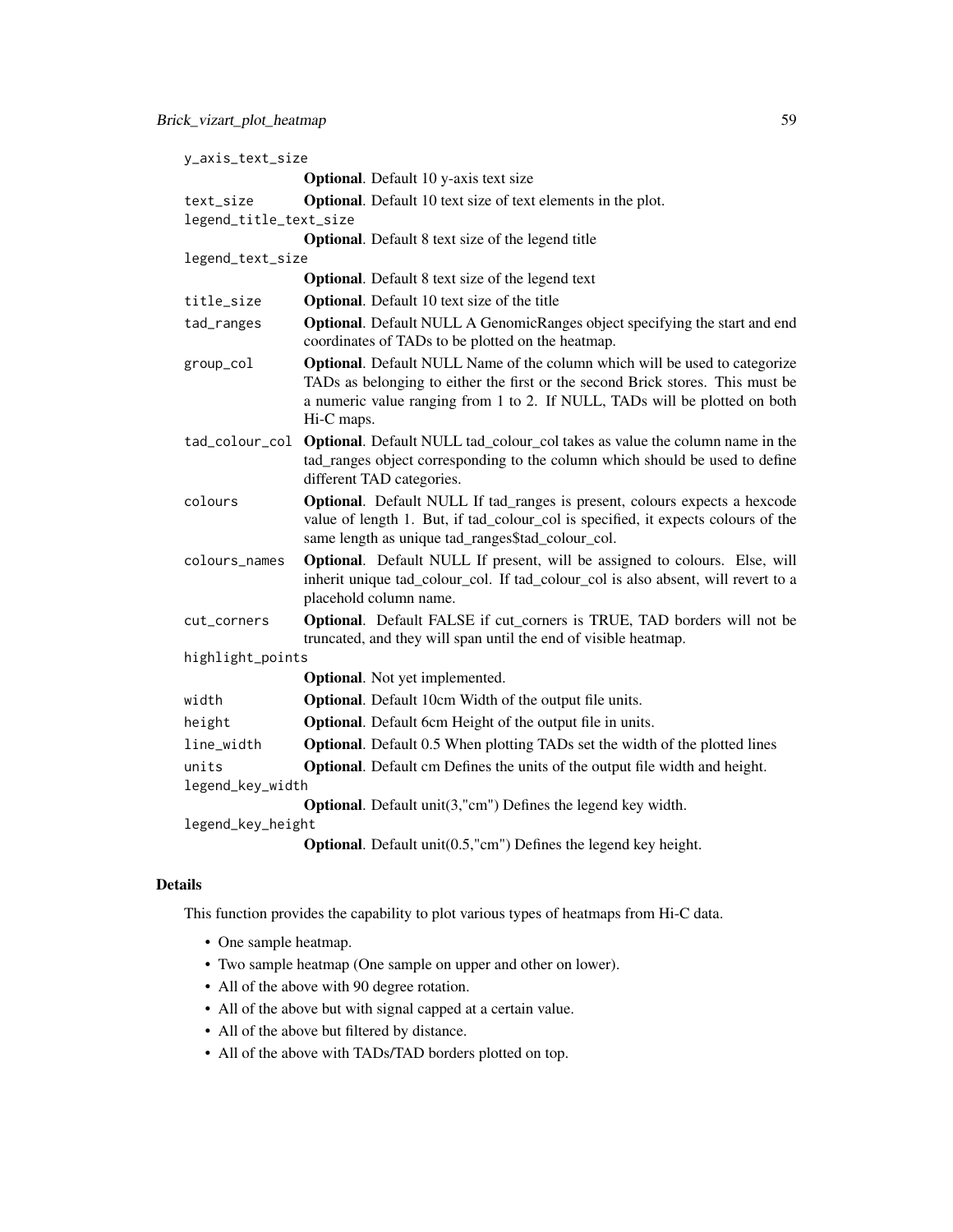#### Value

If return\_object is set to TRUE, the constructed ggplot2 object will be returned. Else TRUE.

### Examples

```
FailSafe_log10 <- function(x){
     x[is.na(x) | is.nan(x) | is.infinite(x)] <- 0
     return(log10(x+1))
}
Bintable.path <- system.file(file.path("extdata", "Bintable_100kb.bins"),
package = "HiCBricks")
out_dir <- file.path(tempdir(), "vizart_test")
dir.create(out_dir)
My_BrickContainer <- Create_many_Bricks(BinTable = Bintable.path,
    bin_delim = " ", output_directory = out_dir, file_prefix = "Test",
    experiment_name = "Vignette Test", resolution = 100000,
    remove_existing = TRUE)
Matrix_file <- system.file(file.path("extdata",
"Sexton2012_yaffetanay_CisTrans_100000_corrected_chr3R.txt.gz"),
package = "HiCBricks")
Brick_load_matrix(Brick = My_BrickContainer, chr1 = "chr3R",
chr2 = "chr3R", matrix_file = Matrix_file, delim = " ",
remove_prior = TRUE, resolution = 100000)
Brick_vizart_plot_heatmap(File = "./chr3R-1-10000000.pdf",
Bricks = list(My_BrickContainer), resolution = 100000,
x_coords = "chr3R:1:10000000", palette = "Reds",
y_coords = "chr3R:1:10000000", FUN = FailSafe_log10,
value_cap = 0.99, width = 10, height = 11, legend_key_width = unit(3,"mm"),
legend_{key_{height} = unit(0.3, "cm")
```
<span id="page-59-1"></span>Create\_many\_Bricks *Create the entire HDF5 structure and load the bintable*

### Description

Create\_many\_Bricks creates the HDF file and returns a BrickContainer

### Usage

```
Create_many_Bricks(
    BinTable,
    bin_delim = "\t t",
```
<span id="page-59-0"></span>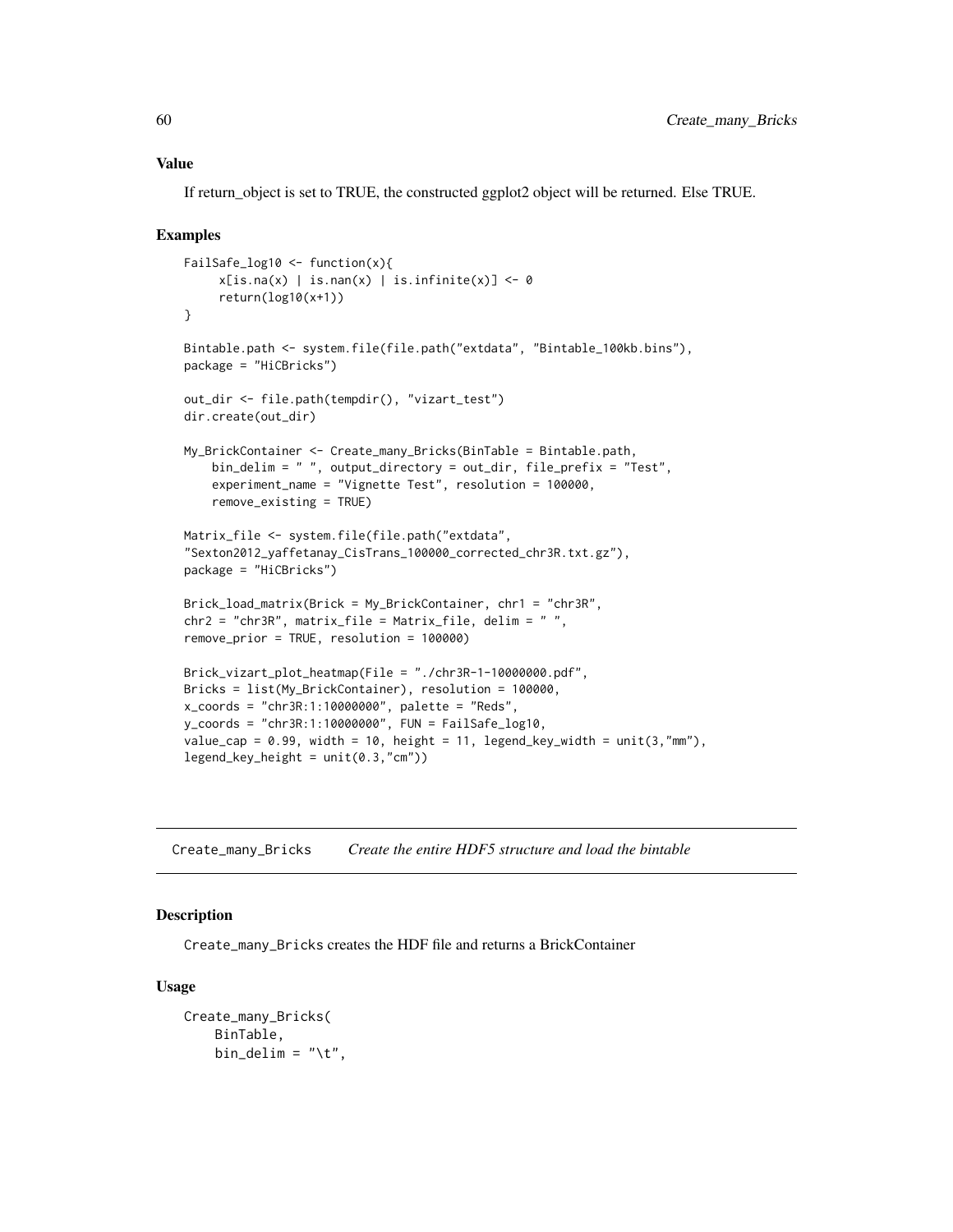### Create\_many\_Bricks 61

```
col\_index = c(1, 2, 3),impose_discontinuity = TRUE,
   hdf_chunksize = NULL,
   output_directory = NA,
   file_prefix = NA,
   remove_existing = FALSE,
   link_existing = FALSE,
   experiment_name = NA,
   resolution = NA,
   type = c("both", "cis", "trans")
)
```
### Arguments

| BinTable             | <b>Required</b> A string containing the path to the file to load as the binning table<br>for the Hi-C experiment. The number of entries per chromosome defines the di-<br>mension of the associated Hi-C data matrices. For example, if chr1 contains 250<br>entries in the binning table, the <i>cis</i> Hi-C data matrix for chr1 will be expected<br>to contain 250 rows and 250 cols. Similary, if the same binning table contained<br>150 entries for chr2, the <i>trans</i> Hi-C matrices for chr1, chr2 will be a matrix with<br>dimension 250 rows and 150 cols. |  |
|----------------------|--------------------------------------------------------------------------------------------------------------------------------------------------------------------------------------------------------------------------------------------------------------------------------------------------------------------------------------------------------------------------------------------------------------------------------------------------------------------------------------------------------------------------------------------------------------------------|--|
|                      | There are no constraints on the bintable format. As long as the table is in a<br>delimited format, the corresponding table columns can be outlined with the as-<br>sociated parameters. The columns of importance are chr, start and end.                                                                                                                                                                                                                                                                                                                                |  |
|                      | It is recommended to always use binning tables where the end and start of con-<br>secutive ranges are not the same. If they are the same, this may lead to <b>unex-</b><br>pected behaviour when using the GenomicRanges "any" overlap function.                                                                                                                                                                                                                                                                                                                         |  |
| bin_delim            | <b>Optional</b> . Defaults to tabs. A character vector of length 1 specifying the delim-<br>iter used in the file containing the binning table.                                                                                                                                                                                                                                                                                                                                                                                                                          |  |
| col_index            | <b>Optional.</b> Default " $c(1,2,3)$ ". A character vector of length 3 containing the<br>indexes of the required columns in the binning table. the first index, corresponds<br>to the chr column, the second to the start column and the third to the end column.                                                                                                                                                                                                                                                                                                       |  |
| impose_discontinuity |                                                                                                                                                                                                                                                                                                                                                                                                                                                                                                                                                                          |  |
|                      | <b>Optional.</b> Default TRUE. If TRUE, this parameter ensures a check to make<br>sure that required the end and start coordinates of consecutive entries are not the<br>same per chromosome.                                                                                                                                                                                                                                                                                                                                                                            |  |
| hdf_chunksize        | Optional. A numeric vector of length 1. If provided, the HDF dataset will use<br>this value as the chunk size, for all matrices. By default, the ChunkSize is set to<br>matrix dimensions/100.                                                                                                                                                                                                                                                                                                                                                                           |  |
| output_directory     |                                                                                                                                                                                                                                                                                                                                                                                                                                                                                                                                                                          |  |
|                      | <b>Required</b> A string specifying the location where the HDF files will be created.                                                                                                                                                                                                                                                                                                                                                                                                                                                                                    |  |
| file_prefix          | <b>Required</b> A string specifying the prefix that is concatenated to the hdf files<br>stored in the output_directory.                                                                                                                                                                                                                                                                                                                                                                                                                                                  |  |
| remove_existing      |                                                                                                                                                                                                                                                                                                                                                                                                                                                                                                                                                                          |  |
|                      | Optional. Default FALSE. If TRUE, will remove the HDF file with the same<br>name and create a new one. By default, it will not replace existing files.                                                                                                                                                                                                                                                                                                                                                                                                                   |  |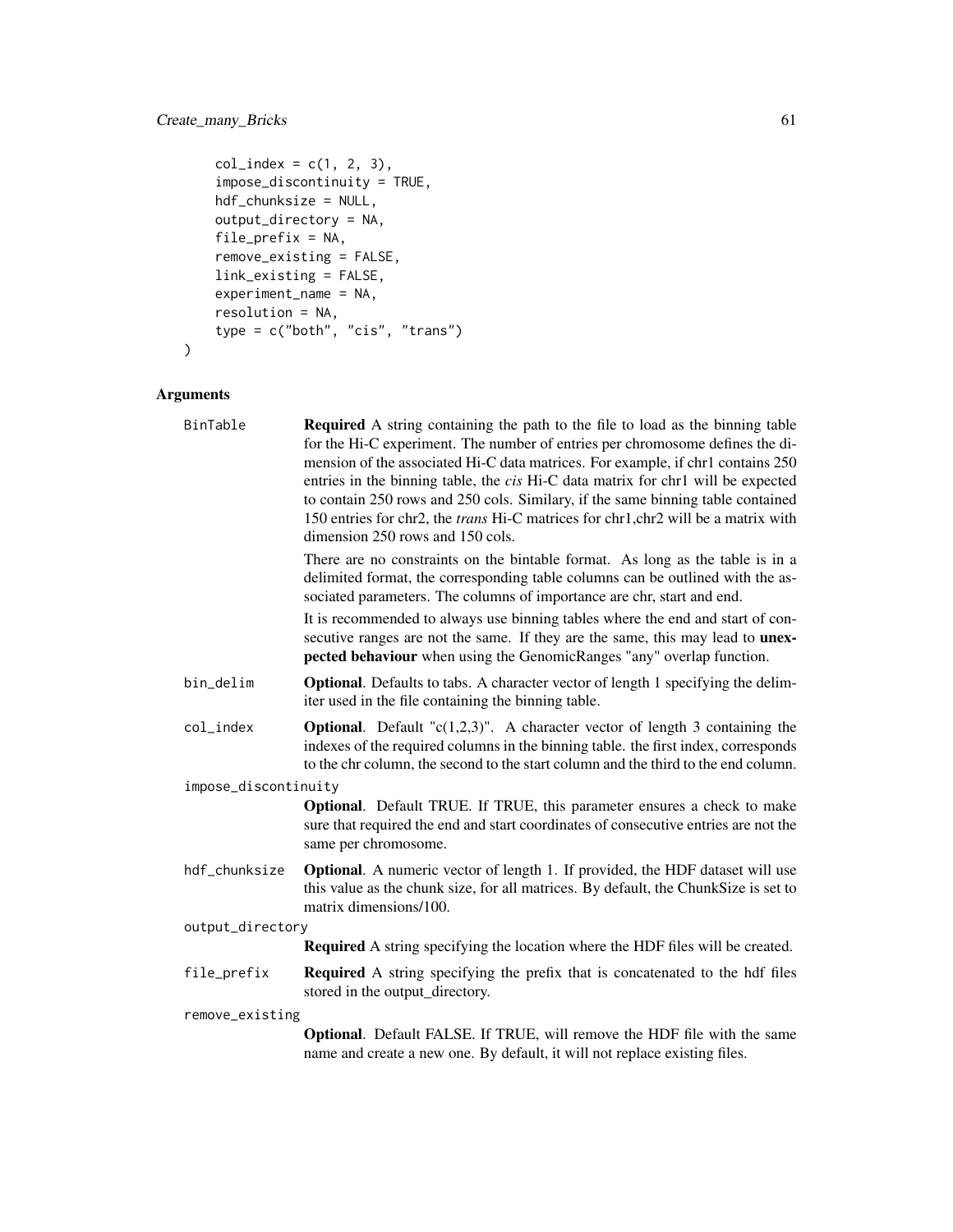| link_existing   | <b>Optional.</b> Default FALSE. If TRUE, will re-add the HDF file with the same<br>name. By default, this parameter is set to FALSE.                                                                                                                                                                          |  |
|-----------------|---------------------------------------------------------------------------------------------------------------------------------------------------------------------------------------------------------------------------------------------------------------------------------------------------------------|--|
| experiment_name |                                                                                                                                                                                                                                                                                                               |  |
|                 | <b>Optional.</b> If provided, this will be the experiment name for the BrickContainer.                                                                                                                                                                                                                        |  |
| resolution      | <b>required.</b> A value of length 1 of class character or numeric specifying the reso-<br>lution of the Hi-C data loaded.                                                                                                                                                                                    |  |
| type            | optional. Default any A value from one of any, cis, trans specifying the type of<br>matrices to load. Any will load both cis (intra-choromosomal, e.g. chr1 vs chr1)<br>and trans (inter-chromosomal, e.g. chr1 vs chr2) Hi-C matrices. Whereas cis<br>and trans will load either cis or trans Hi-C matrices. |  |

#### Details

This function creates the complete HDF data structure, loads the binning table associated to the Hi-C experiment, creates a 2D matrix layout for all specified chromosome pairs and creates a json file for the project. At the end, this function will return a S4 object of class BrickContainer. Please note, the binning table must be a discontinuous one (first range end != secode range start), as ranges overlaps using the "any" form will routinely identify adjacent ranges with the same end and start to be in the overlap. Therefore, this criteria is enforced as default behaviour.

The structure of the HDF file is as follows: The structure contains three major groups which are then hierarchically nested with other groups to finally lead to the corresponding datasets.

- Base.matrices group For storing Hi-C matrices
	- chromosome group
	- chromosome group
		- \* attributes attribute
			- · Filename Name of the file
			- · Min min value of Hi-C matrix
			- · Max max value of Hi-C matrix
			- · sparsity specifies if this is a sparse matrix
			- · distance max distance of data from main diagonal
			- · Done specifies if a matrix has been loaded
		- \* matrix dataset contains the matrix
		- \* chr1 bin coverage **dataset** proportion of row cells with values greater than 0
		- \* chr1 row sums dataset total sum of all values in a row
		- \* chr2\_col\_sums dataset total sum of all values in a col
		- \* chr2\_bin\_coverage dataset proportion of col cells with values greater than 0
		- \* sparsity dataset proportion of non-zero cells near the diagonal
- Base.ranges **group**, Ranges tables for quick and easy access. Additional ranges tables are added here under separate group names.
	- Bintable group The main binning table associated to a Brick.
		- \* ranges dataset Contains the three main columns chr, start and end.
		- \* offsets **dataset** first occurence of any given chromosome in the ranges dataset.
		- \* lengths dataset Number of occurences of that chromosome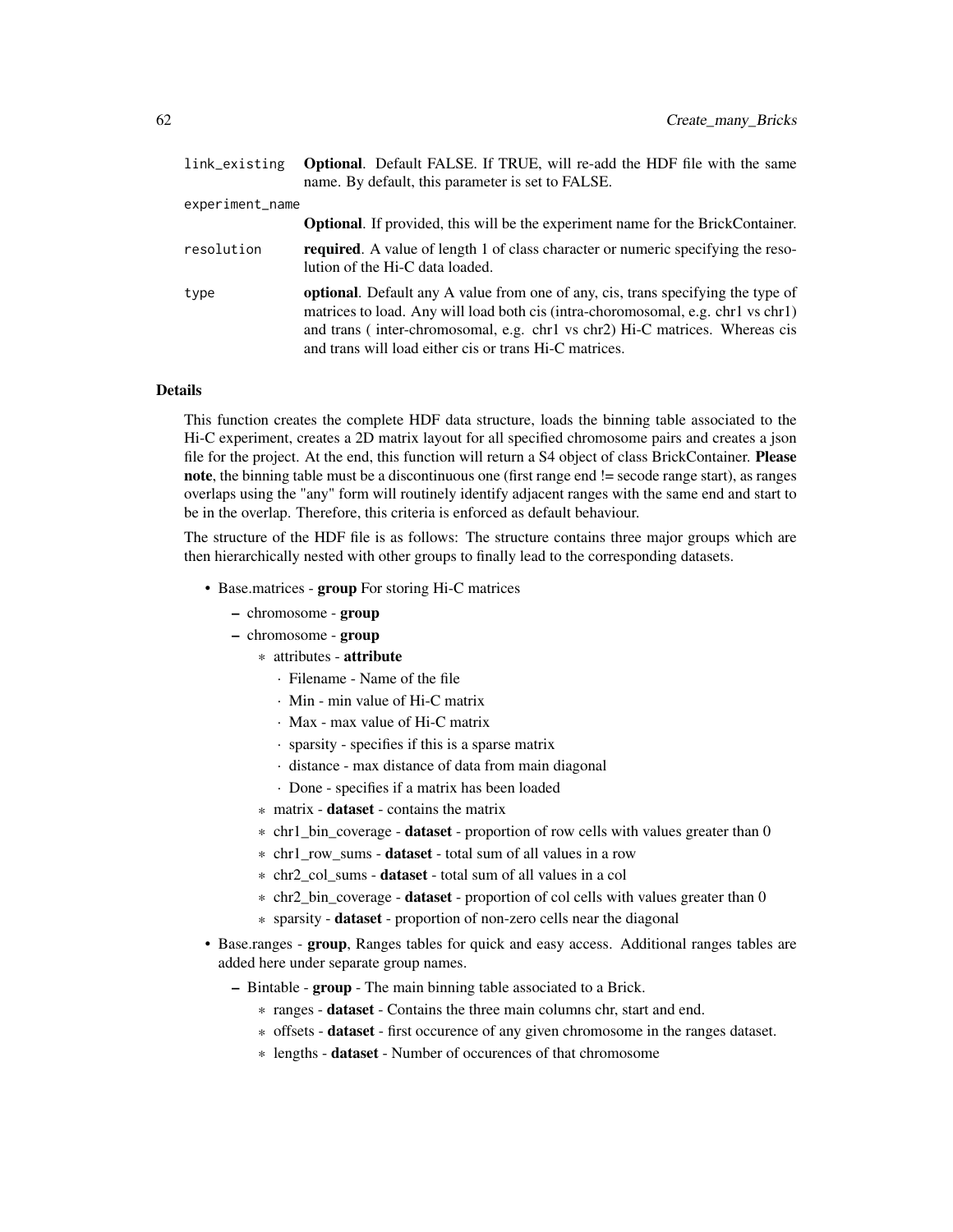- \* chr.names dataset What chromosomes are present in the given ranges table.
- <span id="page-62-0"></span>• Base.metadata - **group**, A place to store metadata info
	- chromosomes dataset Metadata information specifying the chromosomes present in this particular Brick file.
	- other metadata tables.

Keep in mind that if the end coordinates and start coordinates of adjacent ranges are not separated by at least a value of 1, then impose.discontinuity = TRUE will likely cause an error to occur. This may seem obnoxious, but GenomicRanges by default will consider an overlap of 1 bp as an overlap. Therefore, to be certain that ranges which should not be, are not being targeted during retrieval operations, a check is initiated to make sure that adjacent ends and starts are not overlapping. To load continuous ranges, use impose.discontinuity = FALSE.

Also note, that col.index determines which columns to use for chr, start and end. Therefore, the original binning table may have 10 or 20 columns, but it only requires the first three in order of chr, start and end.

#### Value

This function will generate the target Brick file. Upon completion, the function will return an object of class BrickContainer.

#### Examples

```
Bintable.path <- system.file(file.path("extdata", "Bintable_100kb.bins"),
package = "HiCBricks")
out_dir <- file.path(tempdir(), "Creator_test")
dir.create(out_dir)
My_BrickContainer <- Create_many_Bricks(BinTable = Bintable.path,
   bin_delim = " ", output_directory = out_dir, file_prefix = "Test",
    experiment_name = "Vignette Test", resolution = 100000,
    remove_existing = TRUE)
```
<span id="page-62-1"></span>Create\_many\_Bricks\_from\_mcool

*Create the entire HDF5 structure and load the bintable from a mcool file*

### Description

Create\_many\_Bricks\_from\_mcool is a wrapper on Create\_many\_Bricks which creates the Brick data structure from an mcool file.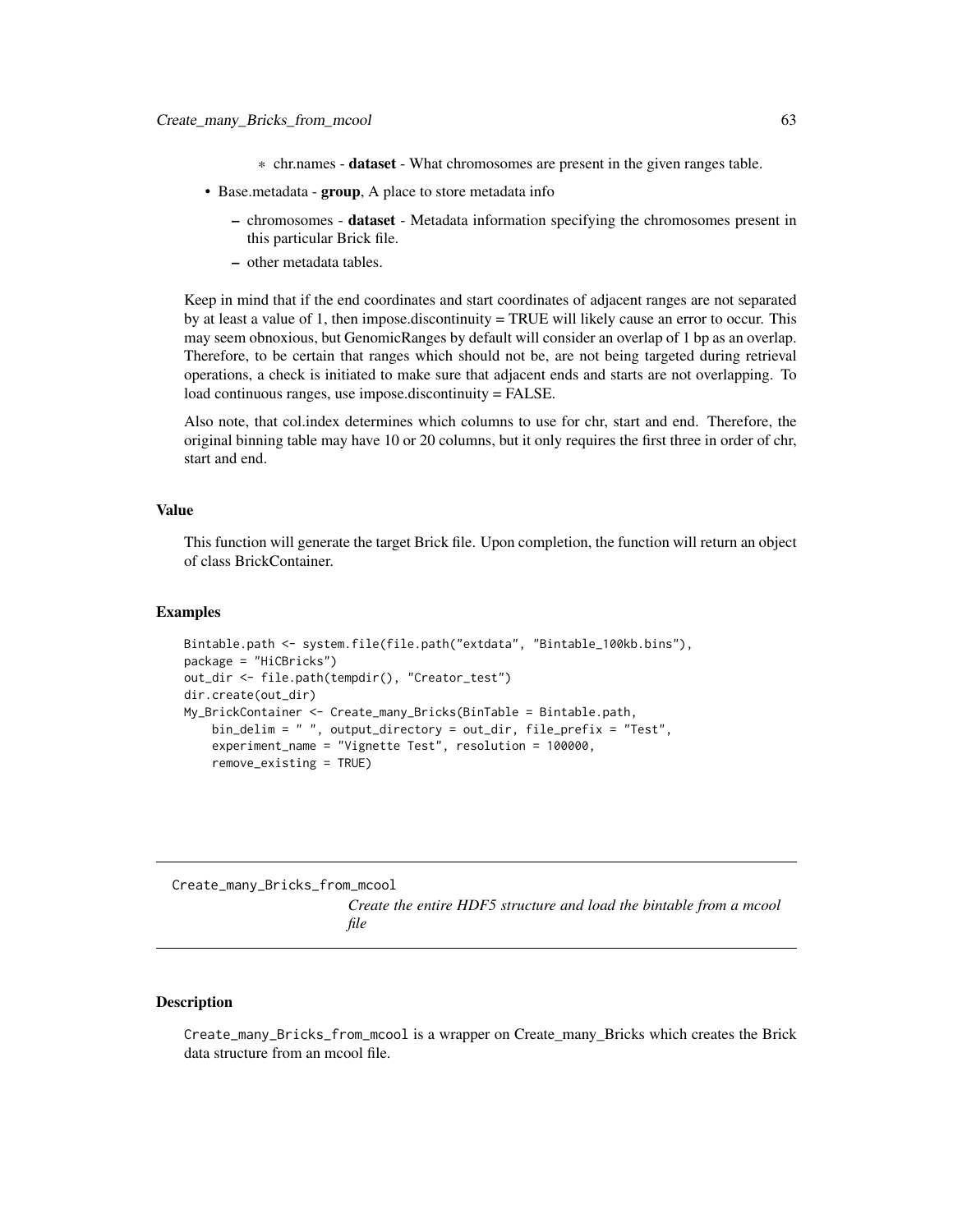### Usage

```
Create_many_Bricks_from_mcool(
   output_directory = NA,
    file_prefix = NA,
   mcool = NULL,resolution = NULL,
    experiment_name = NA,
    remove_existing = FALSE
)
```
### Arguments

output\_directory

|                 | <b>Required</b> A string specifying the location where the HDF files will be created.                                                                         |  |
|-----------------|---------------------------------------------------------------------------------------------------------------------------------------------------------------|--|
| file_prefix     | <b>Required</b> A string specifying the prefix that is concatenated to the hdf files<br>stored in the output_directory.                                       |  |
| mcool           | <b>Required.</b> Path to an moool file.                                                                                                                       |  |
| resolution      | <b>Optional.</b> Default NA When an object of class BrickContainer is provided,<br>resolution defines the resolution on which the function is executed        |  |
| experiment_name |                                                                                                                                                               |  |
|                 | <b>Optional.</b> If provided, this will be the experiment name for the BrickContainer.                                                                        |  |
| remove_existing |                                                                                                                                                               |  |
|                 | <b>Optional.</b> Default FALSE. If TRUE, will remove the HDF file with the same<br>name and create a new one. By default, it will not replace existing files. |  |

### Details

mcool are a standard 4D nucleome data structure for Hi-C data. Read more about the 4D nucleome project [here.](https://data.4dnucleome.org/)

### Value

This function will generate the target Brick file. Upon completion, the function will provide the path to the created/tracked HDF file.

### See Also

[Brick\\_load\\_data\\_from\\_mcool](#page-36-1) to load data from the mcool to a Brick store.

```
## Not run:
require(curl)
out_dir <- file.path(tempdir(),"mcool_test_dir")
dir.create(path = out_dir)
curl_download(url = paste("https://data.4dnucleome.org/",
"files-processed/4DNFI7JNCNFB/",
"@download/4DNFI7JNCNFB.mcool", sep = ""),
destfile = file.path(out_dir,"H1-hESC-HiC-4DNFI7JNCNFB.mcool"))
```
<span id="page-63-0"></span>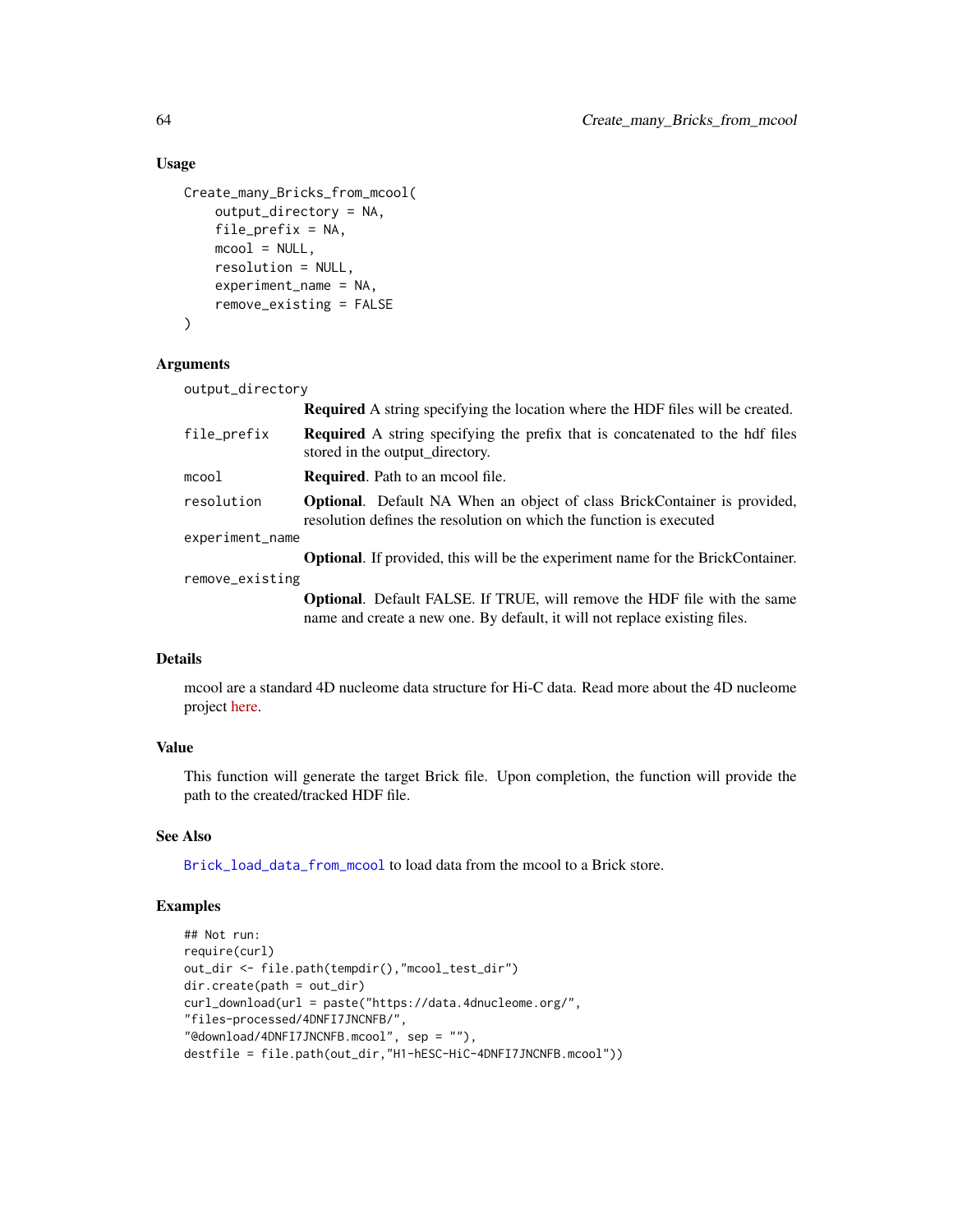#### <span id="page-64-0"></span>HiCBricks 65

```
mcool <- file.path(out_dir,"H1-hESC-HiC-4DNFI7JNCNFB.mcool")
Create_many_Bricks_from_mcool(output_directory = out_dir,
file_prefix = "Test",
mcool = mcool,
resolution = 50000,
experiment_name = "A random 4DN dataset")
```
## End(Not run)

HiCBricks *A package for storing, accessing and plotting Hi-C data*

### **Description**

HiCBricks is a package allowing users to flexibly import and work with Hi-C data

### Details

Using HiCBricks users are able to import Hi-C matrices stored in various formats into an HDF structure. This is the Brick file. You can then access the Hi-C data using accessor functions. Since the data is stored in an HDF file, if you have the Brick (HDF) file, you can keep on accessing the same file an infinite number of times.

Users can also associate different ranges objects with the HDF file.

The HDF file must have the same structure as followed by HiCBricks

Users can then move forward and create analysis pipelines and statistical methods based on HiCBricks HDF files without worrying about the underlying data structure. To showcase this, Local score differentiator (LSD) our novel TAD calling procedure comes packaged with HiCBricks.

You are also able to plot Hi-C data using HiCBricks functions. There are a few types. You can create,

- a square heatmap
- a rotated heatmap
- two group square/rotated heatmaps
- both heatmaps until a certain distance
- plot TADs on both heatmaps

#### Brick creation

- [Create\\_many\\_Bricks](#page-59-1) Create the HDF data structures. We refer to the HDF files as Bricks
- [Create\\_many\\_Bricks\\_from\\_mcool](#page-62-1) Create the complete Brick data structure from an mcool file.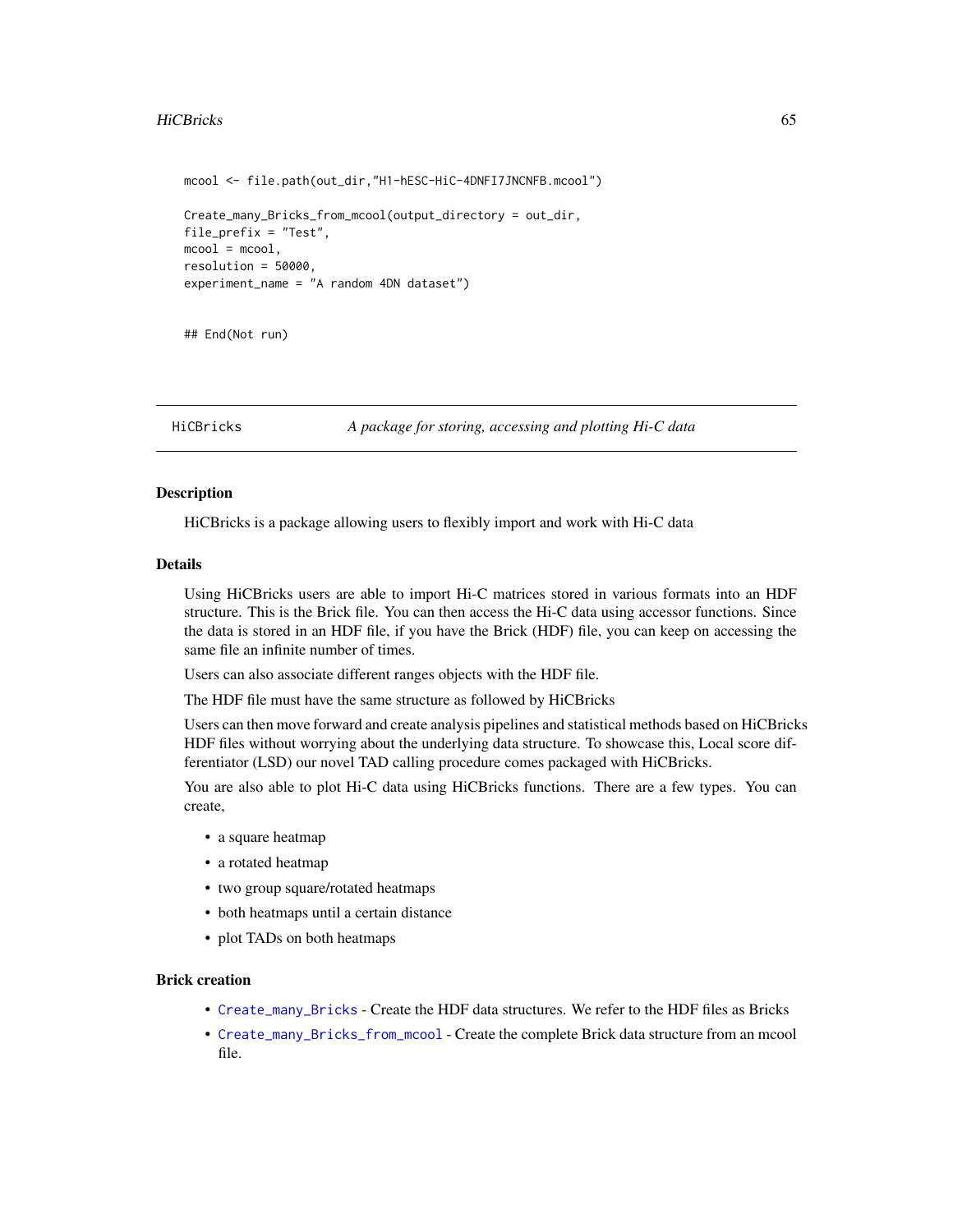### <span id="page-65-0"></span>Matrix loaders

- [Brick\\_load\\_matrix](#page-39-1) Load a complete nxm dimensional matrix.
- [Brick\\_load\\_cis\\_matrix\\_till\\_distance](#page-34-1) Load a sam chromosome nxn dimensional matrix until a certain distance.
- [Brick\\_load\\_data\\_from\\_mcool](#page-36-1) Load parts of the data from the 4DN consortium generated mcool files.

### Matrix Accessors

- [Brick\\_get\\_matrix\\_within\\_coords](#page-23-1) Fetches a matrix within the provided genomic coordinates.
- [Brick\\_get\\_matrix](#page-20-1) Fetches a matrix within the provided x and y coordinates.
- [Brick\\_get\\_values\\_by\\_distance](#page-26-1) Fetch all values corresponding to interactions between genomic loci separated by the corresponding value.
- [Brick\\_fetch\\_row\\_vector](#page-15-1) Fetch all values at a given row or column.

All of the functions above can be subsetted and contain further value transformations.

### Ranges operators

- [Brick\\_get\\_bintable](#page-17-1) All HiCBricks Brick files contain a binning table containing the coordinate information of the matrix. This fetches the associated binning table.
- [Brick\\_add\\_ranges](#page-10-1) Add a ranges object to the Brick file.
- [Brick\\_get\\_ranges](#page-25-1) Get a ranges object associated to a Brick file.
- [Brick\\_fetch\\_range\\_index](#page-14-1) Provided a set of coordinate vectors, get the corresponding rows/cols overlapping with those coordinates.
- [Brick\\_make\\_ranges](#page-44-1) Create a granges object from provided vectors.
- [Brick\\_return\\_region\\_position](#page-54-1) Get the row/col number corresponding to coordinates spelled out in human readable format.

#### Other functions

- [Brick\\_local\\_score\\_differentiator](#page-41-1) Use the LSD TAD calling procedure to do some TAD calls.
- [Brick\\_vizart\\_plot\\_heatmap](#page-55-1) Plot pretty heatmaps.

#### Utility functions

- [Brick\\_get\\_chrominfo](#page-18-1) Get the basic information regarding the Brick file. Which chromosomes are present, dimension of the matrix and the total length of the chromosome.
- [Brick\\_get\\_matrix\\_mcols](#page-22-1) Get the matrix metadata information. Such as, row sums, coverage information and how sparse regions near the diagonal are.
- [Brick\\_list\\_matrices](#page-29-1) List all the matrices present in the Brick file. Alongside, also provide information such as if the matrix has been loaded or not, min max values, e.t.c
- [Brick\\_list\\_rangekeys](#page-32-2) List the names of the ranges present in the Brick file.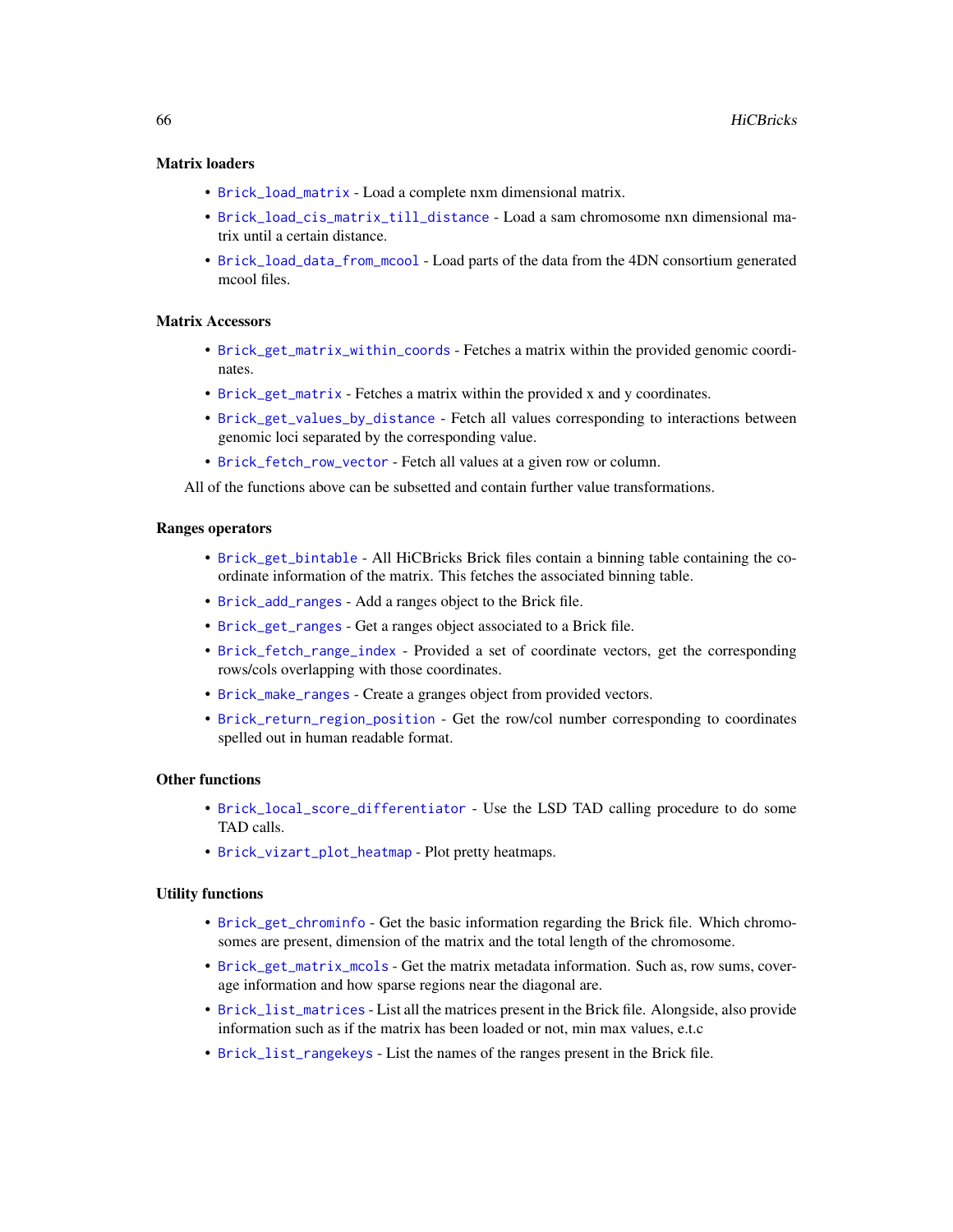- <span id="page-66-0"></span>• [Brick\\_rangekey\\_exists](#page-53-1) - Answers the question, is this rangekey present in the Brick file?
- [Brick\\_list\\_ranges\\_mcols](#page-33-1) List the names of metadata columns associated to a ranges object in the Brick file.
- [Brick\\_matrix\\_dimensions](#page-45-1) Get the dimensions of a given matrix.
- [Brick\\_matrix\\_exists](#page-46-1) Answers the question, has a matrix been created for this Brick store?
- [Brick\\_matrix\\_filename](#page-47-1) Answers the question, what is the name of the file used to load this particular matrix?
- [Brick\\_matrix\\_isdone](#page-48-1) Answers the question, has this matrix been loaded already?
- [Brick\\_matrix\\_issparse](#page-49-1) Answers the question, was this matrix defined as a sparse matrix while loading?
- [Brick\\_matrix\\_maxdist](#page-50-1) If [Brick\\_load\\_cis\\_matrix\\_till\\_distance](#page-34-1) was used for loading data, then this function will tell you until what distance data was loaded.
- [Brick\\_matrix\\_minmax](#page-51-1) Outputs the value range of the matrix.

### mcool utility functions

- [Brick\\_list\\_mcool\\_normalisations](#page-31-1) List the names of normalisation vectors that can be present in a mcool file.
- [Brick\\_mcool\\_normalisation\\_exists](#page-52-1) Check if a specific normalisation vector exists in an mcool file.
- [Brick\\_list\\_mcool\\_resolutions](#page-32-1) List the resolutions present in an mcool file.

load\_BrickContainer *Create a BrickContainer object from a JSON file*

### Description

load\_BrickContainer creates a BrickContainer object from a JSON file

#### Usage

```
load_BrickContainer(config_file = NULL, project_dir = NULL)
```
### Arguments

| config_file | Default NULL A character string of length 1 specifying the path to the path to<br>the configuration json created using Create_many_bricks |
|-------------|-------------------------------------------------------------------------------------------------------------------------------------------|
| project_dir | Default NULL A character string of length 1 specifying the path to the path to<br>the configuration json created using Create_many_bricks |

### Value

An object of class BrickContainer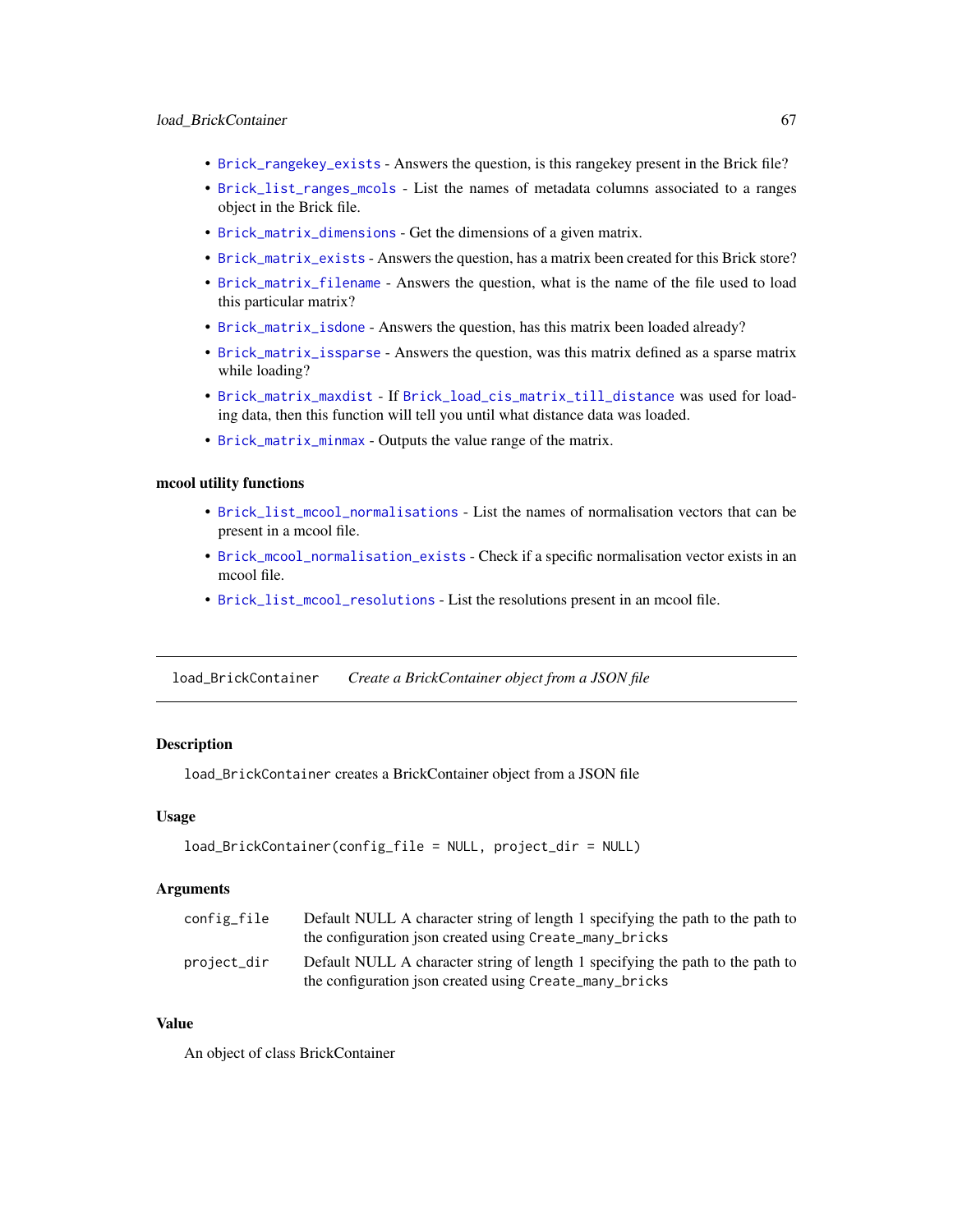```
Bintable.path <- system.file("extdata",
"Bintable_100kb.bins", package = "HiCBricks")
out_dir <- file.path(tempdir(), "BrickContainer_load_test")
dir.create(out_dir)
Create_many_Bricks(BinTable = Bintable.path,
 bin_delim = " ", output_directory = out_dir, file_prefix = "Test",
  experiment_name = "Vignette Test", resolution = 100000,
  remove_existing = TRUE)
My_BrickContainer <- load_BrickContainer(project_dir = out_dir)
```